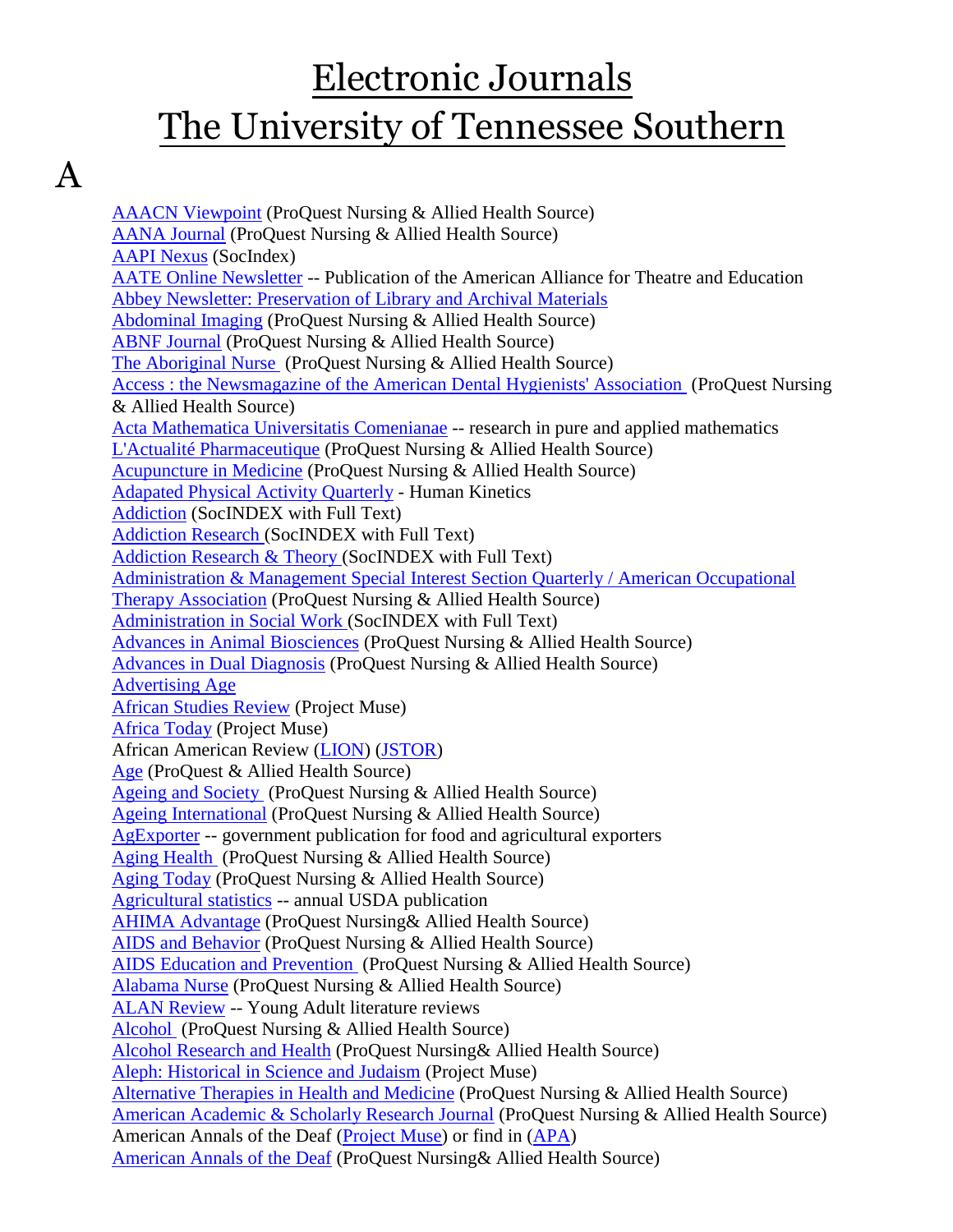[American Drama](http://lion.chadwyck.com/contents/abl_toc/AmericanDramaDeptofEnglishHelen/issues.jsp) (LION) [American Economic Association Quarterly](http://www.jstor.org/journals/15325059.html) (JSTOR) [American Economic Review](http://www.jstor.org/journals/00028282.html) (JSTOR) [American Family Physician](http://www.aafp.org/afp.xml) -- official clinical journal of the American Academy of Family Physicians. [American Historical Review](http://www.jstor.org/journals/00028762.html) (JSTOR) [American History: the Magazine of the American Experience](http://www.historynet.com/) American Imago [\(Project Muse\)](http://muse.jhu.edu/journals/american_imago/)[\(LION\)](http://lion.chadwyck.com/showPage.do?TEMPLATE=/contents/abl_toc/AmericanImagoAssnforAppliedPsyc/issues.htm) American Indian Quarterly [\(Project Muse\)](http://muse.jhu.edu/journals/american_indian_quarterly/) American Jewish History[\(Project Muse\)](http://muse.jhu.edu/journals/american_jewish_history/)[\(LION\)](http://lion.chadwyck.com/showPage.do?TEMPLATE=/contents/abl_toc/AmericanJewishHistoryanAmerican/issues.htm) [American Journal of Audiology \(Online\)](http://search.proquest.com/publication/135330/citation/13BE35E29C825A3FDD6/50?accountid=12291) (ProQuest Nursing & Allied Health Source) [American Journal of Bioethics](http://muse.jhu.edu/journals/american_journal_of_bioethics/) (Project Muse) [American Journal of Botany](http://www.amjbot.org/) [The American Journal of Cardiology](http://search.proquest.com/publication/41200/citation/13BE35E29C825A3FDD6/51?accountid=12291) (ProQuest Nursing & Allied Health Source) [American Journal of Clinical Pathology](http://search.proquest.com/publication/586299/citation/13BE35E29C825A3FDD6/53?accountid=12291) (ProQuest Nursing & Allied Health Source) [American Journal of Community Psychology](http://search.proquest.com/publication/47760/citation/13BE35E29C825A3FDD6/54?accountid=12291) (ProQuest Nursing & Allied Health Source) [American Journal of Dance Therapy](http://search.proquest.com/publication/54104/citation/13BE35E29C825A3FDD6/56?accountid=12291) (ProQuest Nursing & Allied Health Source) [The American Journal of Emergency Medicine](http://search.proquest.com/publication/1216387/citation/13BE35E29C825A3FDD6/57?accountid=12291) (ProQuest Nursing & Allied Health Source) [American Journal of Health Education](http://search.proquest.com/publication/44607/citation/13BE35E29C825A3FDD6/59?accountid=12291) (ProQuest Nursing & Allied Health Source) [American Journal of Immunology](http://search.proquest.com/publication/1246340/citation/13BE35E29C825A3FDD6/60?accountid=12291) (ProQuest Nursing & Allied Health Source) [American Journal of Infectious Diseases](http://search.proquest.com/publication/1246339/citation/13BEE0A14DB2F0D7B/61?accountid=12291) (ProQuest Nursing & Allied Health Source) [American Journal of International Law](http://www.jstor.org/journals/00029300.html) (JSTOR) [American Journal of Law and Medicine](http://search.proquest.com/publication/48702/citation/13BEE0A14DB2F0D7B/62?accountid=12291) (ProQuest Nursing & Allied Health Source) American Journal of Mathematics [\(Project Muse\)](http://muse.jhu.edu/journals/american_journal_of_mathematics/) [\(JSTOR\)](http://www.jstor.org/journals/00029327.html) [American Journal of Nephrology](http://search.proquest.com/publication/10951/citation/13BEE0A14DB2F0D7B/63?accountid=12291) (ProQuest Nursing & Allied Health Source) [American Journal of Neuroscience](http://search.proquest.com/publication/1246343/citation/13BEE0A14DB2F0D7B/64?accountid=12291) (ProQuest Nursing & Allied Health Source) [The American Journal of Occupational Therapy](http://search.proquest.com/publication/47935/citation/13BEE0A14DB2F0D7B/65?accountid=12291) (ProQuest Nursing & Allied Health Source) [American Journal of Ophthalmology](http://search.proquest.com/publication/41749/citation/13BEE0A14DB2F0D7B/66?accountid=12291) (ProQuest Nursing & Allied Health Source) American Journal of Orthopsychiatry find in [\(APA\)](http://online.psycinfo.com/library/search) [American Journal of Otolaryngology](http://search.proquest.com/publication/1226367/citation/13BEE0A14DB2F0D7B/67?accountid=12291) (ProQuest Nursing & Allied Health Source) [American Journal of Pharmaceutical Education](http://search.proquest.com/publication/41120/citation/13BEE0A14DB2F0D7B/68?accountid=12291) (ProQuest Nursing & Allied Health Source) [American Journal of Pharmacology and Toxicology](http://search.proquest.com/publication/1246338/citation/13BEE0A14DB2F0D7B/69?accountid=12291) (ProQuest Nursing & Allied Health Source) [American Journal of Philology](http://muse.jhu.edu/journals/american_journal_of_philology/) (Project Muse) [American Journal of Political Science](http://www.jstor.org/journals/00925853.html) (JSTOR) [The American Journal of Psychiatry](http://search.proquest.com/publication/40661/citation/13BEE0A14DB2F0D7B/70?accountid=12291) (ProQuest Nursing & Allied Health Source) [American Journal](http://search.proquest.com/publication/41804/citation/13BEE0A14DB2F0D7B/71?accountid=12291) of Public Health (ProQuest Nursing & Allied Health Source) [American Journal of Respiratory and Critical Care Medicine](http://search.proquest.com/publication/40575/citation/13BEF15216A4C2D9C84/72?accountid=12291) (ProQuest Nursing & Allied Health Source) [American Journal of Seomiotics](http://lion.chadwyck.com/contents/abl_toc/AmericanJournalofSemioticsaquar/issues.jsp) (LION) [American Journal of Speech -](http://search.proquest.com/publication/135353/citation/13C12BAF19C3413B6FD/74?accountid=12291) Language Pathology (Online) (ProQuest Nursing & Allied Health Source) [American Journal of Sociology](http://www.jstor.org/journals/00029602.html) (JSTOR) [American Journalism Review:](http://www.ajr.org/) AJR American Literary History [\(Project Muse\)](http://muse.jhu.edu/journals/alh/)[\(LION\)](http://lion.chadwyck.com/contents/abl_toc/AmericanLiteraryHistoryCaryNCOx/issues.jsp) [American Libraries Online](http://www.ala.org/al_onlineTemplate.cfm?Section=alonline&Template=/TaggedPage/TaggedPageDisplay.cfm&TPLID=14&ContentID=12155) [American Literary Scholarship](http://muse.jhu.edu/journals/american_literary_scholarship/) (Project Muse) [American Literature \(](http://www.jstor.org/action/showPublication?journalCode=amerlite)JSTOR and [Project Muse\)](http://muse.jhu.edu/journals/american_literature/) [American Mathematical Monthly](http://www.jstor.org/journals/00029890.html) (JSTOR) [American Medical Journal](http://search.proquest.com/publication/1246342/citation/13C12BAF19C3413B6FD/76?accountid=12291) (ProQuest Nursing & Allied Health Source) [American Nurse](http://search.proquest.com/publication/36389/citation/13C12BAF19C3413B6FD/77?accountid=12291) (ProQuest Nursing & Allied Health Source) [American Periodicals: A Journal of History, Criticism and Biography](http://muse.jhu.edu/journals/american_periodicals/) (Project Muse) [American Poetry Review](http://lion.chadwyck.com/showPage.do?TEMPLATE=/contents/abl_toc/AmericanPoetryReviewPhiladelphi/issues.htm) (LION)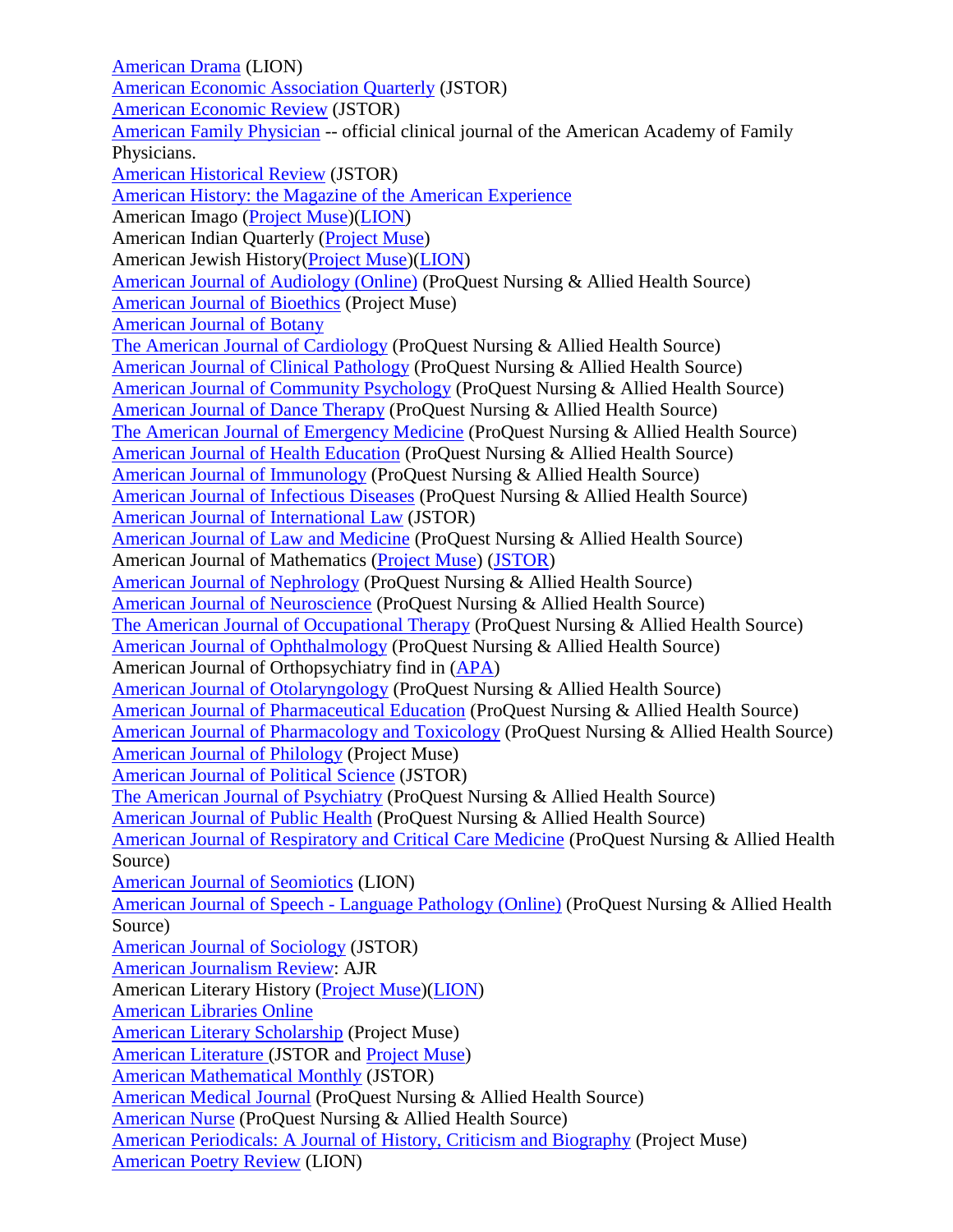[American Political Science Review](http://www.jstor.org/journals/00030554.html) (JSTOR) [American Psychologist \(](http://psycnet.apa.org/journals/amp/)APA) American Quarterly [\(Project Muse\)](http://www.jstor.org/browse/00030678?config=jstor&frame=noframe&userID=4477657d@martinmethodist.edu/018dd5533b005012bb90a&dpi=3) [\(JSTOR\)](http://www.jstor.org/browse/00030678?config=jstor&frame=noframe&userID=4477657d@martinmethodist.edu/018dd5533b005012bb90a&dpi=3) [\(LION\)](http://lion.chadwyck.com/showPage.do?TEMPLATE=/contents/abl_toc/AmericanQuarterlyAmericanStudie/issues.htm) [American Scholar](http://lion.chadwyck.com/showPage.do?TEMPLATE=/contents/abl_toc/AmericanScholarWashingtonDC/issues.htm) (LION) [American Sociological Review](http://www.jstor.org/journals/00031224.html) (JSTOR) [American Sociological Review](http://search.proquest.com/publication/41945/citation/13C12EED35D11DBF93C/79?accountid=12291) (ProQuest Nursing & Allied Health Source) [American Speech](http://muse.jhu.edu/journals/as/) (Project Muse) [The American Surgeon](http://search.proquest.com/publication/49079/citation/13C12EED35D11DBF93C/81?accountid=12291) (ProQuest Nursing & Allied Health Source) [American Transcendental Quarterly: 19th century American Literature and Culture](http://lion.chadwyck.com/showPage.do?TEMPLATE=/contents/abl_toc/AmericanTranscendentalQuarterly/issues.htm) (LION)) [The Americas](http://muse.jhu.edu/journals/the_americas/) (Project Muse) [AMT Events](http://search.proquest.com/publication/136113/citation/13C2579279F78D4F789/82?accountid=12291) (ProQuest & Allied Health Source) [Analyst](http://www.jstor.org/journals/07417918.html) (JSTOR) [Anesthesia Progress](http://search.proquest.com/publication/24112/citation/13C2579279F78D4F789/83?accountid=12291) (ProQuest Nursing & Allied Health Source) [Annals of Applied Probability](http://www.jstor.org/journals/10505164.html) (JSTOR) [Annals of Hematology](http://search.proquest.com/publication/54039/citation/13C2579279F78D4F789/84?accountid=12291) (ProQuest Nursing & Allied Health Source) [Annals of Mathematical Statistics](http://www.jstor.org/journals/00034851.html) (JSTOR) [Annals of Mathematics](http://www.jstor.org/journals/0003486X.html) (JSTOR) [Annals of Nuclear Medicine](http://search.proquest.com/publication/54108/citation/13C2579279F78D4F789/86?accountid=12291) (ProQuest Nursing & Allied Health Source) [Annals of Nutrition & Metabolism](http://search.proquest.com/publication/32607/citation/13C2579279F78D4F789/87?accountid=12291) (ProQuest Nursing & Allied Health Source) [The Annals of Otology, Rhinology & Laryngology](http://search.proquest.com/publication/35132/citation/13C2579279F78D4F789/88?accountid=12291) (ProQuest Nursing & Allied Health Source) [Annals of Probability](http://www.jstor.org/journals/10505164.html) (JSTOR) [Annals of Statistics](http://www.jstor.org/journals/00905364.html) (JSTOR) [Annual of Bernard Shaw Studies](http://muse.jhu.edu/journals/annual_of_bernard_shaw_studies/) (Project Muse) [Annual Review of Anthropology](http://www.jstor.org/journals/00846570.html) (JSTOR) [Annual Review of Ecology and Systematics](http://www.jstor.org/journals/00664162.html) (JSTOR) [Annual Review of Gerontology & Geriatrics](http://search.proquest.com/publication/28852/citation/13C2579279F78D4F789/90?accountid=12291) (ProQuest Nursing & Allied Health Source) [Annual Review of Nursing Research](http://search.proquest.com/publication/32615/citation/13C2579279F78D4F789/92?accountid=12291) (ProQuest Nursing & Allied Health Source) [Annual Review of Sociology](http://www.jstor.org/journals/03600572.html) (JSTOR) [Anthropological Quarterly](http://muse.jhu.edu/journals/anthropological_quarterly/) (Project Muse) [Anthropology Today](http://www.jstor.org/journals/0268540X.html) (JSTOR) [ANQ: A Quarterly Journal of Short Articles, Notes and Reviews](http://lion.chadwyck.com/showPage.do?TEMPLATE=/contents/abl_toc/ANQaquarterlyjournalofshortarti/issues.htm) (LION) [Antioch Review](http://lion.chadwyck.com/showPage.do?TEMPLATE=/contents/abl_toc/AntiochReviewYellowSpringsOH/issues.htm) (LION) [Applied Psycholinguistics](http://search.proquest.com/publication/47826/citation/13C2579279F78D4F789/98?accountid=12291) (ProQuest Nursing & Allied Health Source) [Applied Radiology](http://search.proquest.com/publication/32662/citation/13C2579279F78D4F789/99?accountid=12291) (ProQuest Nursing & Allied Health Source) [Applied Statistics](http://www.jstor.org/journals/00359254.html) (JSTOR) [Arachnion a journal of ancient literature and history on the Web](http://www.cisi.unito.it/arachne/arachne.html) [Archaeology](http://www.he.net/~archaeol/) [Archival Product News](http://www.archival.com/) [Archives of Pathology & Laboratory Medicine](http://search.proquest.com/publication/42082/citation/13C2579279F78D4F789/101?accountid=12291) (ProQuest Nursing & Allied Health Source) [Arethusa\(](http://muse.jhu.edu/journals/arethusa/)Project Muse) [Arizona Nurse](http://search.proquest.com/publication/35424/citation/13C2579279F78D4F789/102?accountid=12291) (ProQuest Nursing & Allied Health Source) [Arizona Quarterly \(](http://lion.chadwyck.com/contents/abl_toc/ArizonaQuarterlyajournalofAmeri/issues.jsp)LION) [Art News Magazine](http://www.artnewsonline.com/) [Arteterapia](http://search.proquest.com/publication/54821/citation/13C2579279F78D4F789/103?accountid=12291) (ProQuest Nursing & Allied Health Source) [Arthuriana](http://lion.chadwyck.com/contents/abl_toc/ArthurianaInternationalArthuria/issues.jsp) (LION) [ASHA Leader](http://search.proquest.com/publication/33952/citation/13C2579279F78D4F789/104?accountid=12291) (ProQuest Nursing & Allied Health Source) [Asia-Pacific magazine](http://coombs.anu.edu.au/asia-pacific-magazine) [AsianDOC electronic newsletter](http://asiandoc.lib.ohio-state.edu/v1n1/) [Asian Journal of Nursing Education and Research](http://search.proquest.com/publication/1096447/citation/13C2579279F78D4F789/105?accountid=12291) (ProQuest Nursing & Allied Health Source) [Asian Perspectives](http://muse.jhu.edu/journals/asian_perspectives/) (Project Muse) [Asian Music](http://muse.jhu.edu/journals/asian_music/) (Project Muse) Asian Theatre Journal [\(Project Muse\)](http://muse.jhu.edu/journals/atj/)[\(LION\)](http://lion.chadwyck.com/showPage.do?TEMPLATE=/contents/abl_toc/AsianTheaterJournalAssocforAsia/issues.htm)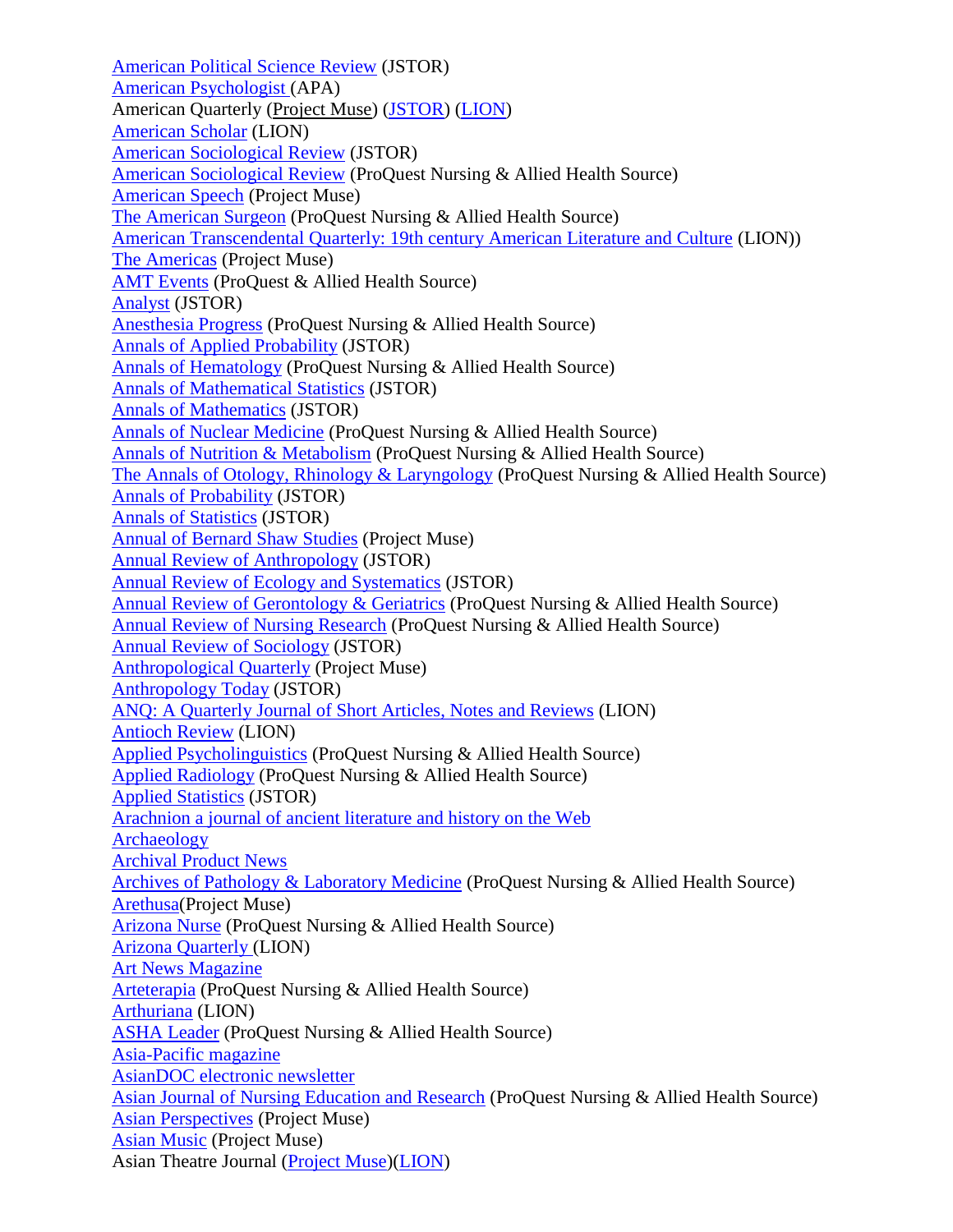[Association of Operating Room Nurses. AORN Journal](http://search.proquest.com/publication/47507/citation/13C2579279F78D4F789/106?accountid=12291) (ProQuest Nursing & Allied Health Source) [Athletic Theerapy Today](http://www.humankinetics.com/ATT/journalAbout.cfm) Human Kinetics [Athletic Training & Sports Health Care](http://search.proquest.com/publication/52166/citation/13C2579279F78D4F789/107?accountid=12291) (ProQuest Nursing & Allied Health Source) [Atlantic Monthly](http://www.theatlantic.com/) [Audiology & Neurotology](http://search.proquest.com/publication/33658/citation/13C2579279F78D4F789/108?accountid=12291) (ProQuest Nursing & Allied Health Source) [Audiology Today](http://search.proquest.com/publication/53112/citation/13C2579279F78D4F789/109?accountid=12291) (ProQuest Nursing & Allied Health Source) [Australasian Drama Studies](http://lion.chadwyck.com/contents/abl_toc/AustralasianDramaStudies/issues.jsp) (LION) [The Australasian Journal of Special Education](http://search.proquest.com/publication/1596390/citation/13C2579279F78D4F789/113?accountid=12291) (ProQuest Nursing & Allied Heath Source) Australian and New Zealand [Journal of Organisational Psychology](http://search.proquest.com/publication/1586362/citation/13C2579279F78D4F789/114?accountid=12291) (ProQuest Nursing & Allied Health Source) [The Australian Educational and Developmental Psychologist](http://search.proquest.com/publication/1586361/citation/13C2579279F78D4F789/117?accountid=12291) (ProQuest Nursing & Allied Health Source) [Australian Family Physician](http://search.proquest.com/publication/33668/citation/13C2579279F78D4F789/118?accountid=12291) (ProQuest Nursing & Allied Health Source) [Australian Health Review](http://search.proquest.com/publication/33961/citation/13C2579279F78D4F789/119?accountid=12291) (ProQuest Nursing & Allied Health Source) [Australian Journal of Advanced Nursing \(Online\)](http://search.proquest.com/publication/38687/citation/13C3614E5853CC52B63/122?accountid=12291) (ProQuest Nursing & Allied Health Source) [Australian Journal of Chinese Affairs](http://www.jstor.org/journals/01567365.html) (JSTOR) [The Australian Journal of Music Therapy](http://search.proquest.com/publication/28265/citation/13C3614E5853CC52B63/123?accountid=12291) (ProQuest Nursing & Allied Health Source) [The Australian Journal of Rehabilitation Counselling](http://search.proquest.com/publication/1586359/citation/13C3614E5853CC52B63/125?accountid=12291) (ProQuest Nursing & Allied Health Source)

[Australian Nursing Journal](http://search.proquest.com/publication/33490/citation/13C3614E5853CC52B63/126?accountid=12291) (ProQuest Nursing & Allied Health Source)

[Bangladesh e-Journal of Sociology](http://web.ebscohost.com/ehost/detail?sid=f4ae07b4-d0e0-44bd-9dc7-59e8f3471386%40sessionmgr15&vid=4&hid=15&bdata=JnNpdGU9ZWhvc3QtbGl2ZQ%3d%3d#db=sih&jid=1CGN) [Bank Technology News](http://web.ebscohost.com/ehost/detail?sid=f4ae07b4-d0e0-44bd-9dc7-59e8f3471386%40sessionmgr15&vid=4&hid=15&bdata=JnNpdGU9ZWhvc3QtbGl2ZQ%3d%3d#db=sih&jid=1CGN) [Bariatric Nursing and Surgical Patient Care](http://search.proquest.com/publication/29213/citation/13C405B5E774F3B09D2/128?accountid=12291) (ProQuest Nursing & Allied Health Source) [Basic & Applied Social Psychology](http://web.ebscohost.com/ehost/detail?sid=fe19922c-3112-46d0-85a1-e5b27295fc8e%40sessionmgr4&vid=4&hid=11&bdata=JnNpdGU9ZWhvc3QtbGl2ZQ%3d%3d#db=sih&jid=7LI) (SocINDEX with Full Text) [Behavior and Social Issues](http://web.ebscohost.com/ehost/detail?sid=fe19922c-3112-46d0-85a1-e5b27295fc8e%40sessionmgr4&vid=4&hid=11&bdata=JnNpdGU9ZWhvc3QtbGl2ZQ%3d%3d#db=sih&jid=G26) (SocINDEX with Full Text) [Behavioral Disorders](http://search.proquest.com/publication/48220/citation/13C405B5E774F3B09D2/129?accountid=12291) (ProQuest Nursing & Allied Health Source) Behavioral Neuroscience found in [\(APA\)](http://online.psycinfo.com/library/search) [Benefits: The Journal of Poverty and Social Justice](http://web.ebscohost.com/ehost/detail?sid=fe19922c-311246d085a1e5b27295fc8e%40sessionmgr4&vid=4&hid=11&bdata=JnNpdGU9ZWhvc3QtbGl2ZQ%3d%3d#db=sih&jid=N9T) (SocINDEX with Full Text) [Berliner Journal für Soziologie](http://web.ebscohost.com/ehost/detail?sid=fe19922c-3112-46d0-85a1-e5b27295fc8e%40sessionmgr4&vid=4&hid=11&bdata=JnNpdGU9ZWhvc3QtbGl2ZQ%3d%3d#db=sih&jid=BMQ) (SocINDEX with Full Text) [Best Practice & Research](http://search.proquest.com/publication/1226366/citation/13CEA27E75F739096A9/132?accountid=12291) (ProQuest Nursing & Allied Health Source) [Better Nutrition](http://search.proquest.com/publication/31681/citation/13CEA27E75F739096A9/133?accountid=12291) (ProQuest Nursing & Allied Health Source) **[Biblica](http://www.bsw.org/project/biblica/)** [Biennual Review of Anthropology](http://www.jstor.org/journals/00678503.html) (JSTOR) [Biogerontology](http://search.proquest.com/publication/55378/citation/13CEA27E75F739096A9/134?accountid=12291) (ProQuest Nursing & Allied Health Source) [Biography](http://muse.jhu.edu/journals/bio/) (Project Muse) [Biography: an Interdisciplinary quarterly](http://lion.chadwyck.com/showPage.do?TEMPLATE=/contents/abl_toc/Biographyaninterdisciplinaryqua/issues.htm) (LION) [Biomedical Engineering](http://search.proquest.com/publication/48540/citation/13CEA27E75F739096A9/136?accountid=12291) (ProQuest Nursing & Allied Health Source) [Biomedical Instrumentation & Technology](http://search.proquest.com/publication/38199/citation/13CEA27E75F739096A9/137?accountid=12291) (ProQuest Nursing & Allied Health Source) [Biomedical Microdevices](http://search.proquest.com/publication/42500/citation/13CEA27E75F739096A9/138?accountid=12291) (ProQuest Nursing & Allied Health Source) [Biometrika](http://www.jstor.org/journals/00063444.html) (JSTOR) [Biopharm International](http://search.proquest.com/publication/27334/citation/13CEA27E75F739096A9/139?accountid=12291) (ProQuest Nursing & Allied Health Source) [Biotech Week](http://search.proquest.com/publication/26388/citation/13CEA27E75F739096A9/140?accountid=12291) (ProQuest Nursing & Allied Health Source) [Black American Literature Forum](http://www.jstor.org/journals/01486179.html) (JSTOR) [Black Renaissance/ Renaissance noire](http://lion.chadwyck.com/contents/abl_toc/BlackRenaissanceRenaissancenoir/issues.jsp) (LION) [Black Scholar: journal of Black Studies and research](http://lion.chadwyck.com/showPage.do?TEMPLATE=/contents/abl_toc/BlackScholarjournalofBlackstudi/issues.htm) (LION) [Blood Weekly](http://search.proquest.com/publication/30630/citation/13CEA27E75F739096A9/141?accountid=12291) (ProQuest Nursing & Allied Health Source)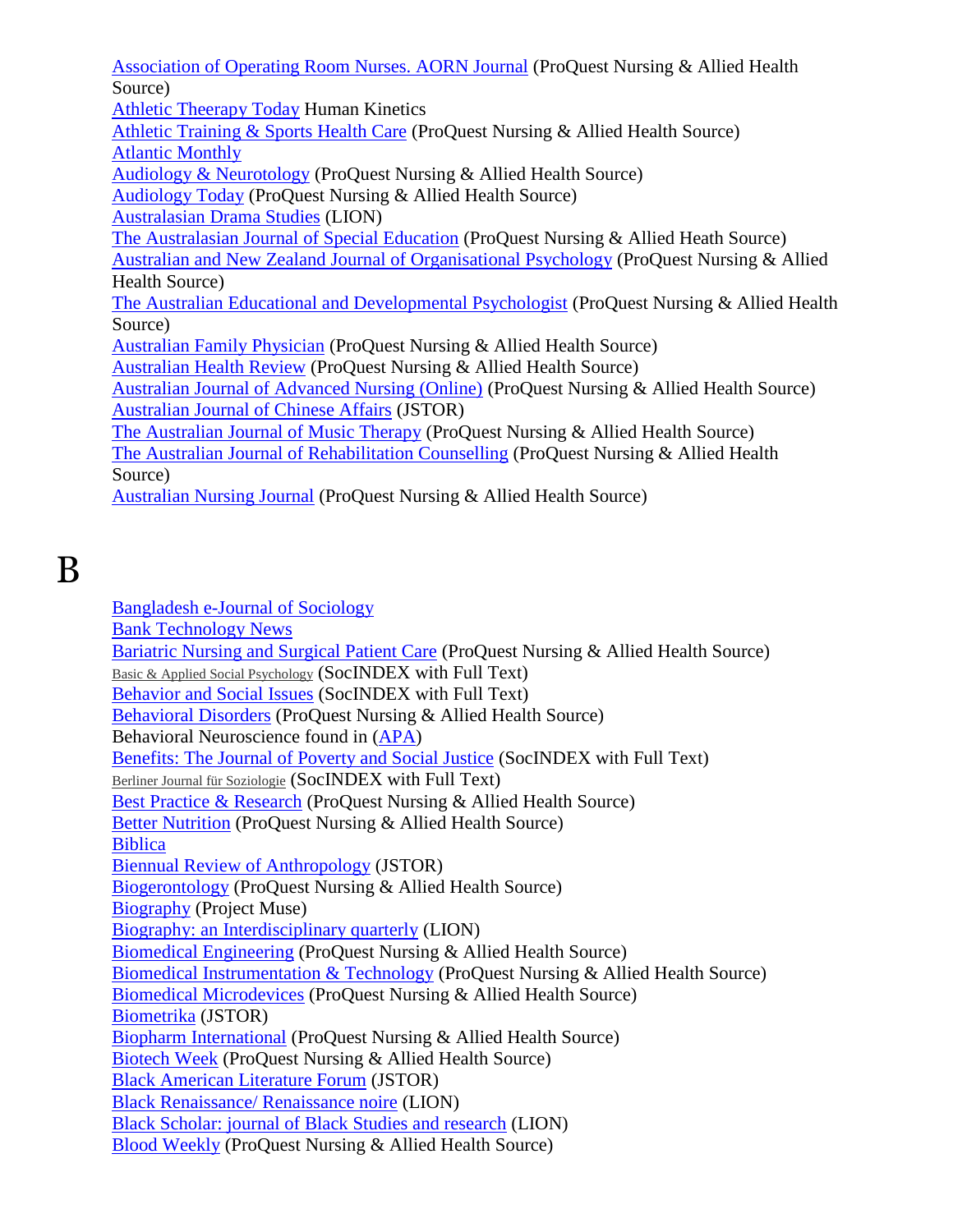[BMC Nursing](http://search.proquest.com/publication/44794/citation/13CEA27E75F739096A9/143?accountid=12291) (ProQuest Nursing & Allied Health Source) [BMC Women's Health](http://search.proquest.com/publication/42554/citation/13CEA27E75F739096A9/144?accountid=12291) (ProQuest Nursing & Allied Health Source) [Book History](http://muse.jhu.edu/journals/bh/) (Project Muse) [Boundary 2](http://muse.jhu.edu/journals/b2/) (Project Muse) [Brain Imaging and Behavior](http://search.proquest.com/publication/1486349/citation/13CEA27E75F739096A9/146?accountid=12291) (ProQuest Nursing & Allied Health Source) [Brain Structure and Function](http://search.proquest.com/publication/38983/citation/13CEA27E75F739096A9/147?accountid=12291) (ProQuest Nursing & Allied Health Source) [Brazilian Journal of Biomotricity](http://search.proquest.com/publication/136243/citation/13CEA27E75F739096A9/148?accountid=12291) (ProQuest Nursing & Allied Health Source) [British Dental Journal](http://search.proquest.com/publication/42423/citation/13CEA27E75F739096A9/152?accountid=12291) (ProQuest Nursing & Allied Health Source) [British Journal of Aesthetics](http://lion.chadwyck.com/showPage.do?TEMPLATE=/contents/abl_toc/BritishJournalofAestheticsOxfor/issues.htm) (LION) [The British Journal of Anaesthetic and Recovery Nursing](http://search.proquest.com/publication/28911/citation/13CEA27E75F739096A9/153?accountid=12291) (ProQuest Nursing & Allied Health Source) [British Journal of Biomedical Science](http://search.proquest.com/publication/4969/citation/13CEA27E75F739096A9/155?accountid=12291) (ProQuest Nursing & Allied Health Source) [The British Journal of Cancer](http://search.proquest.com/publication/41855/citation/13CEA27E75F739096A9/156?accountid=12291) (ProQuest Nursing & Allied Health Source) [The British Journal of Forensic Practice](http://search.proquest.com/publication/44508/citation/13CEA27E75F739096A9/158?accountid=12291) (ProQuest Nursing & Allied Health Source) [The British Journal of Nutrition](http://search.proquest.com/publication/5629/citation/13CEA27E75F739096A9/161?accountid=12291) (ProQuest Nursing & Allied Health Source) [Brookings Papers on Economic Activity](http://muse.jhu.edu/journals/brookings_papers_on_economic_activity/) (Project Muse) [Brookings Papers on Education Policy](http://muse.jhu.edu/journals/brookings_papers_on_education_policy/) (Project Muse) [Brookings Trade Forum](http://muse.jhu.edu/journals/btf/) (Project Muse) [Brookings Wharton Papers on Financial Services](http://muse.jhu.edu/journals/brookings-wharton_papers_on_financial_services/) (Project Muse) [Brookings-Wharton Papers on Urban Affairs](http://muse.jhu.edu/journals/brookings-wharton_papers_on_urban_affairs/) (Project Muse) [Bucknell Review](http://lion.chadwyck.com/contents/abl_toc/BucknellReviewBucknellUnivLewis/issues.jsp) (LION) [Buddhist-Christian Studies](http://muse.jhu.edu/journals/bcs/) (Project Muse) [Bulletin of the American Society for Information Science and Technology \(Online\)](http://search.proquest.com/publication/38835/citation/13CEA27E75F739096A9/168?accountid=12291) (ProQuest Nursing & Allied Health Source) [Bulletin of the History of Medicine](http://muse.jhu.edu/journals/bulletin_of_the_history_of_medicine/) (Project Muse) [Business Law Today](http://www.abanet.org/buslaw/blt/index.html)

## $\mathbf C$

[Cadernos de Terapia Ocupacional da UFSCar](http://search.proquest.com/publication/1156344/citation/13CEA27E75F739096A9/169?accountid=12291) (ProQuest Nursing & Allied Health Source) [Calcified Tissue International](http://search.proquest.com/publication/48445/citation/13CEA27E75F739096A9/170?accountid=12291) (ProQuest Nursing & Allied Health Source) Callaloo [\(Project Muse\)](http://muse.jhu.edu/journals/callaloo/) [\(JSTOR\)](http://www.jstor.org/journals/01612492.html) [Cambridge Quarterly](http://lion.chadwyck.com/contents/abl_toc/CambridgeQuarterlyCambridgeQuar/issues.jsp) (LION) [Cambridge Quarterly of Healthcare Ethics](http://search.proquest.com/publication/33811/citation/13CEA27E75F739096A9/171?accountid=12291) (ProQuest Nursing & Allied Health Source) [Camera Obscura](http://muse.jhu.edu/journals/co/) (Project Muse) [Canadian Ethnic Studies](http://web.ebscohost.com/ehost/detail?sid=fe19922c-3112-46d0-85a1-e5b27295fc8e%40sessionmgr4&vid=5&hid=11&bdata=JnNpdGU9ZWhvc3QtbGl2ZQ%3d%3d#db=sih&jid=CES) (SocINDEX with Full Text) [Canadian Geriatrics Journal](http://search.proquest.com/publication/1246350/citation/13CEA27E75F739096A9/173?accountid=12291) (ProQuest Nursing & Allied Health Source) [Canadian Historical Review](http://muse.jhu.edu/journals/canadian_historical_review/) (Project Muse) [Canadian Journal of Anesthesia](http://search.proquest.com/publication/326357/citation/13CEA27E75F739096A9/174?accountid=12291) (ProQuest Nursing & Allied Health Source) [Canadian Journal of Dental Hygiene](http://search.proquest.com/publication/39590/citation/13CEA27E75F739096A9/175?accountid=12291) (ProQuest Nursing & Allied Health Source) [Canadian Journal of Dietetic Practice and Research](http://search.proquest.com/publication/38184/citation/13CEA27E75F739096A9/176?accountid=12291) (ProQuest Nursing & Allied Health Source) Canadian Journal of Experimental Psychiatry found in [\(APA\)](http://online.psycinfo.com/library/search) Canadian Journal of Behavioral Science found in [\(APA\)](http://online.psycinfo.com/library/search) [Canadian Journal of Linguistics](http://muse.jhu.edu/journals/canadian_journal_of_linguistics/) (Project Muse) [Canadian Journal of Music Therapy](http://search.proquest.com/publication/29370/citation/13CEA27E75F739096A9/180?accountid=12291) (ProQuest Nursing & Allied Health Source) [Canadian Literature](http://lion.chadwyck.com/showPage.do?TEMPLATE=/contents/abl_toc/CanadianLiteratureLittraturecan/issues.htm) (LION) Canadian Psychology found in [\(APA\)](http://online.psycinfo.com/library/search) [Canadian Journal of Criminology & Criminal Justice](http://web.ebscohost.com/ehost/detail?sid=fe19922c-311246d085a1e5b27295fc8e%40sessionmgr4&vid=5&hid=11&bdata=JnNpdGU9ZWhvc3QtbGl2ZQ%3d%3d#db=sih&jid=U3F) (SocINDEX with Full Text) [Canadian Journal of Family Law](http://web.ebscohost.com/ehost/detail?sid=fe19922c-3112-46d0-85a1-e5b27295fc8e%40sessionmgr4&vid=5&hid=11&bdata=JnNpdGU9ZWhvc3QtbGl2ZQ%3d%3d#db=sih&jid=9E0) (SocINDEX with Full Text) [The Canadian Journal of Human Sexuality](http://search.proquest.com/publication/33400/citation/13CEA27E75F739096A9/177?accountid=12291) (ProQuest Nursing & Allied Health Source) [Canadian Journal of Human Sexuality](http://web.ebscohost.com/ehost/detail?sid=fe19922c-3112-46d0-85a1-e5b27295fc8e%40sessionmgr4&vid=5&hid=11&bdata=JnNpdGU9ZWhvc3QtbGl2ZQ%3d%3d#db=sih&jid=1QX) (SocINDEX with Full Text) [Canadian Journal of Latin American and Caribbean Studies](http://web.ebscohost.com/ehost/detail?sid=fe19922c-311246d085a1e5b27295fc8e%40sessionmgr4&vid=5&hid=11&bdata=JnNpdGU9ZWhvc3QtbGl2ZQ%3d%3d#db=sih&jid=2R0Z) (SocINDEX with Full Text)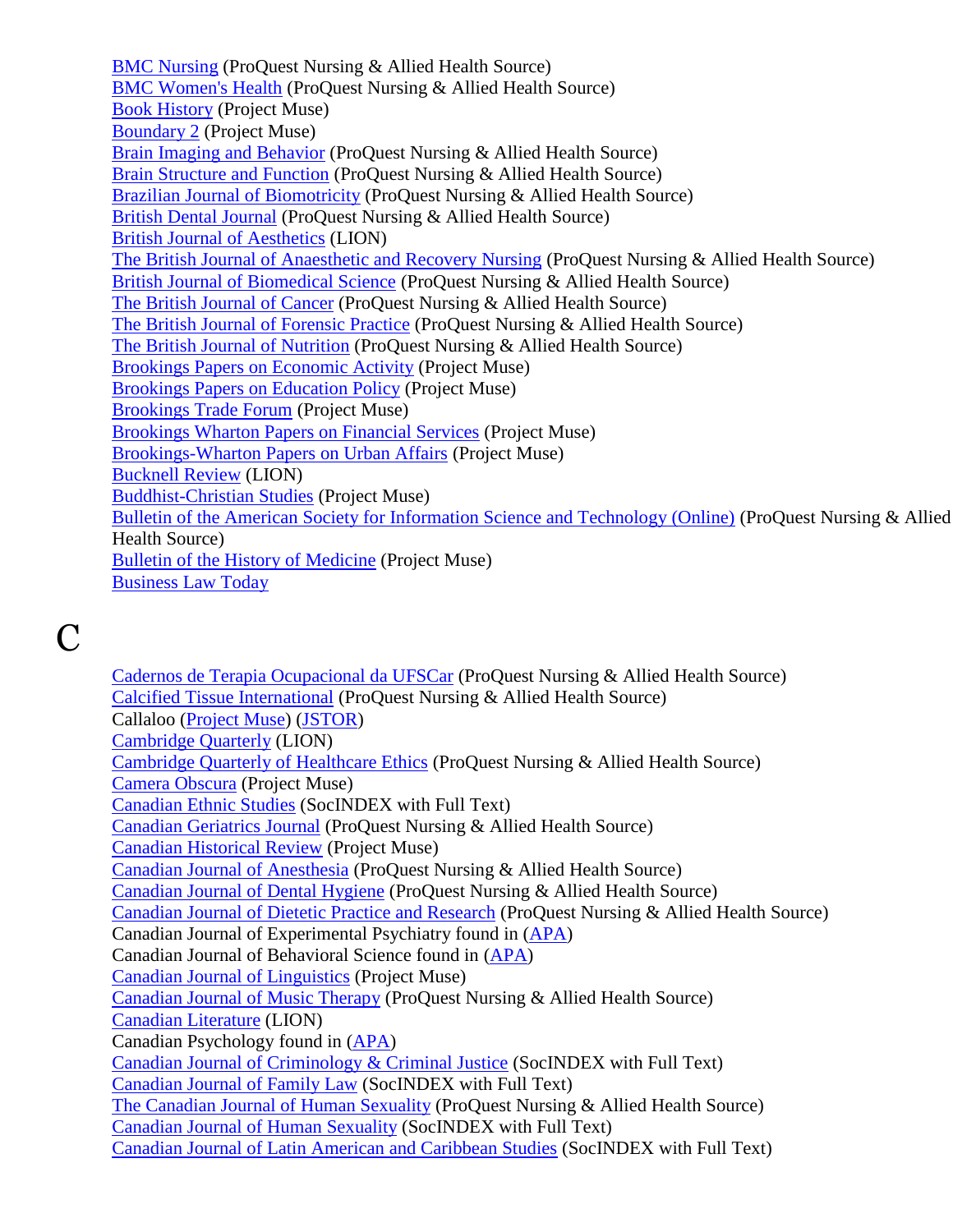[Canadian Journal of Medical Laboratory Science](http://search.proquest.com/publication/32671/citation/13CEA27E75F739096A9/178?accountid=12291) (ProQuest Nursing & Allied Health Source) [Canadian Journal of Music Therapy](http://search.proquest.com/publication/29370/citation/13D0E23541258D8015C/180?accountid=12291) (ProQuest Nursing & Allied Health Source) [The Canadian Journal of Occupational Therapy](http://search.proquest.com/publication/37339/citation/13D0E23541258D8015C/181?accountid=12291) (ProQuest Nursing & Allied Health Source) [Canadian Journal of Public Health](http://search.proquest.com/publication/47649/citation/13D0E23541258D8015C/183?accountid=12291) (ProQuest Nursing & Allied Health Source) [Canadian Journal of Rural Medicine](http://search.proquest.com/publication/45825/citation/13D0E23541258D8015C/185?accountid=12291) (ProQuest Nursing & Allied Health Source) [Canadian Journal of Surgery](http://search.proquest.com/publication/41665/citation/13D0E23541258D8015C/186?accountid=12291) (ProQuest Nursing & Allied Health Source) [Canadian Journal on Aging](http://muse.jhu.edu/journals/canadian_journal_on_aging/) (Project Muse) [Canadian Medical Association. Journal](http://search.proquest.com/publication/41339/citation/13D0E23541258D8015C/187?accountid=12291) (ProQuest Nursing & Allied Health Source) [Canadian Modern Language Review](http://muse.jhu.edu/journals/canadian_modern_language_review/) (Project Muse) [Canadian Pharmacists Journal](http://search.proquest.com/publication/28466/citation/13D0E23541258D8015C/189?accountid=12291) (ProQuest Nursing & Allied Health Source) [Canadian Review of American Studies](http://muse.jhu.edu/journals/canadian_review_of_american_studies/) (Project Muse) [Cancer Causes & Control](http://search.proquest.com/publication/31057/citation/13D0E23541258D8015C/191?accountid=12291) (ProQuest Nursing & Allied Health Source) [Cancer Epidemiology](http://search.proquest.com/publication/1226362/citation/13D0E23541258D8015C/192?accountid=12291) ProQuest Nursing & Allied Health Source) [Cancer Facts and Figures](http://www.cancer.org/docroot/stt/stt_0.asp) [Cancer Microenvironment](http://search.proquest.com/publication/1496337/citation/13D0E23541258D8015C/195?accountid=12291) (ProQuest Nursing & Allied Heath Source) [Cancer Nursing Practice](http://search.proquest.com/publication/44391/citation/13D32338A7D1FD5185D/203?accountid=12291) (ProQuest Nursing & Allied Health Source) [CANNT Journal](http://search.proquest.com/publication/28198/citation/13D32338A7D1FD5185D/205?accountid=12291) (ProQuest Nursing & Allied Health Source) [Cardiopulmonary Physical Therapy Journal](http://search.proquest.com/publication/32821/citation/13D32338A7D1FD5185D/206?accountid=12291) (ProQuest Nursing & Allied Health Source) [CardioRenal Medicine](http://search.proquest.com/publication/1356342/citation/13D32338A7D1FD5185D/207?accountid=12291) (ProQuest Nursing & Allied Health Source) [Cardiovascular and Interventional Radiology](http://search.proquest.com/publication/54058/citation/13D32338A7D1FD5185D/208?accountid=12291) (ProQuest Nursing & Allied Health Source) [Care Management Journals](http://search.proquest.com/publication/28724/citation/13D32338A7D1FD5185D/209?accountid=12291) (ProQuest Nursing & Allied Health Source) [Caribbean Quarterly](http://lion.chadwyck.com/contents/abl_toc/CaribbeanQuarterly/issues.jsp) (LION) [Caries Research](http://search.proquest.com/publication/34578/citation/13D32338A7D1FD5185D/211?accountid=12291) (ProQuest Nursing & Allied Health Source) [Case Management Monthly](http://search.proquest.com/publication/50798/citation/13D32338A7D1FD5185D/215?accountid=12291) (ProQuest Nursing & Allied Health Source) [Catholic Historical Review](http://muse.jhu.edu/journals/catholic_historical_review/) (Project Muse) [Cell and Tissue Banking](http://search.proquest.com/publication/42947/citation/13D32338A7D1FD5185D/216?accountid=12291) (ProQuest Nursing & Allied Health Source) [Cell Biology and Toxicology](http://search.proquest.com/publication/54105/citation/13D32338A7D1FD5185D/218?accountid=12291) (ProQuest Nursing & Allied Health Source) [Central European Journal of Public Health](http://search.proquest.com/publication/54116/citation/13D32338A7D1FD5185D/219?accountid=12291) (ProQuest Nursing & Allied Health Source) [The Cerebellum](http://search.proquest.com/publication/1456356/citation/13D32338A7D1FD5185D/220?accountid=12291) (ProQuest Nursing & Allied Health Source) [Chart](http://search.proquest.com/publication/36908/citation/13D32338A7D1FD5185D/221?accountid=12291) (ProQuest Nursing & Allied Health Source) [Chaucer Review](http://muse.jhu.edu/journals/cr/) (Project Muse) [Chemist & Druggist](http://search.proquest.com/publication/37636/citation/13D32338A7D1FD5185D/222?accountid=12291) (ProQuest Nursing & Allied Health Source) [Chicago Review](http://lion.chadwyck.com/showPage.do?TEMPLATE=/contents/abl_toc/ChicagoReviewUnivofChicago/issues.htm) (LION) [Child & Adolescent Social Work Journal](http://search.proquest.com/publication/37911/citation/13D5649D2917DA76EA/224?accountid=12291) (ProQuest Nursing & Allied Health Source) [Child Language Teaching and Therapy](http://search.proquest.com/publication/32208/citation/13D5649D2917DA76EA/225?accountid=12291) (ProQuest Nursing & Allied Health Source) [Child Welfare](http://search.proquest.com/publication/40853/citation/13D5649D2917DA76EA/226?accountid=12291) (ProQuest Nursing & Allied Health Source) [Childhood Obesity](http://search.proquest.com/publication/29212/citation/13D5649D2917DA76EA/227?accountid=12291) (ProQuest Nursing & Allied Health Source) [Children Australia](http://search.proquest.com/publication/1586358/citation/13D5649D2917DA76EA/228?accountid=12291) (ProQuest Nursing & Allied Health Source) Children's Literature [\(LION\)](http://lion.chadwyck.com/showPage.do?TEMPLATE=/contents/abl_toc/ChildrensLiteratureannualoftheM/issues.htm) [\(Project MUSE\)](http://muse.jhu.edu/journals/childrens_literature/) [Children's Literature Association Quarterly](http://muse.jhu.edu/journals/childrens_literature_association_quarterly/) (Project Muse) [Children's Voice](http://search.proquest.com/publication/30208/citation/13D5649D2917DA76EA/230?accountid=12291) (ProQuest Nursing & Allied Health Source) [China: An International Journal](http://muse.jhu.edu/journals/china/) (Project Muse) [China Journal](http://www.jstor.org/journals/13249347.html) (JSTOR) [China Review International](http://muse.jhu.edu/journals/cri/) (Project Muse) [Chiropractic Journal](http://search.proquest.com/publication/32667/citation/13D5649D2917DA76EA/231?accountid=12291) (ProQuest Nursing & Allied Health Source) [Cholesterol](http://search.proquest.com/publication/237306/citation/13D5649D2917DA76EA/233?accountid=12291) (ProQuest Nursing & Allied Health Source) [Christian Century](http://find.galegroup.com/itx/start.do?prodId=ITOF&userGroupName=tel_a_mmcwml) (InfoTrac OneFile) [Christian Science Monitor](http://www.csmonitor.com/) [Christianity and Literature](http://lion.chadwyck.com/contents/abl_toc/ChristianityandLiterature/issues.jsp) (LION) [Christianity Today](http://find.galegroup.com/itx/start.do?prodId=ITOF&userGroupName=tel_a_mmcwml) (InfoTrac OneFile) [Chronic Disease Notes and Reports](http://www.cdc.gov/nccdphp/publications/cdnr/) [The Chronicle of Higher Education](http://chronicle.com/) (requires password - ask at desk)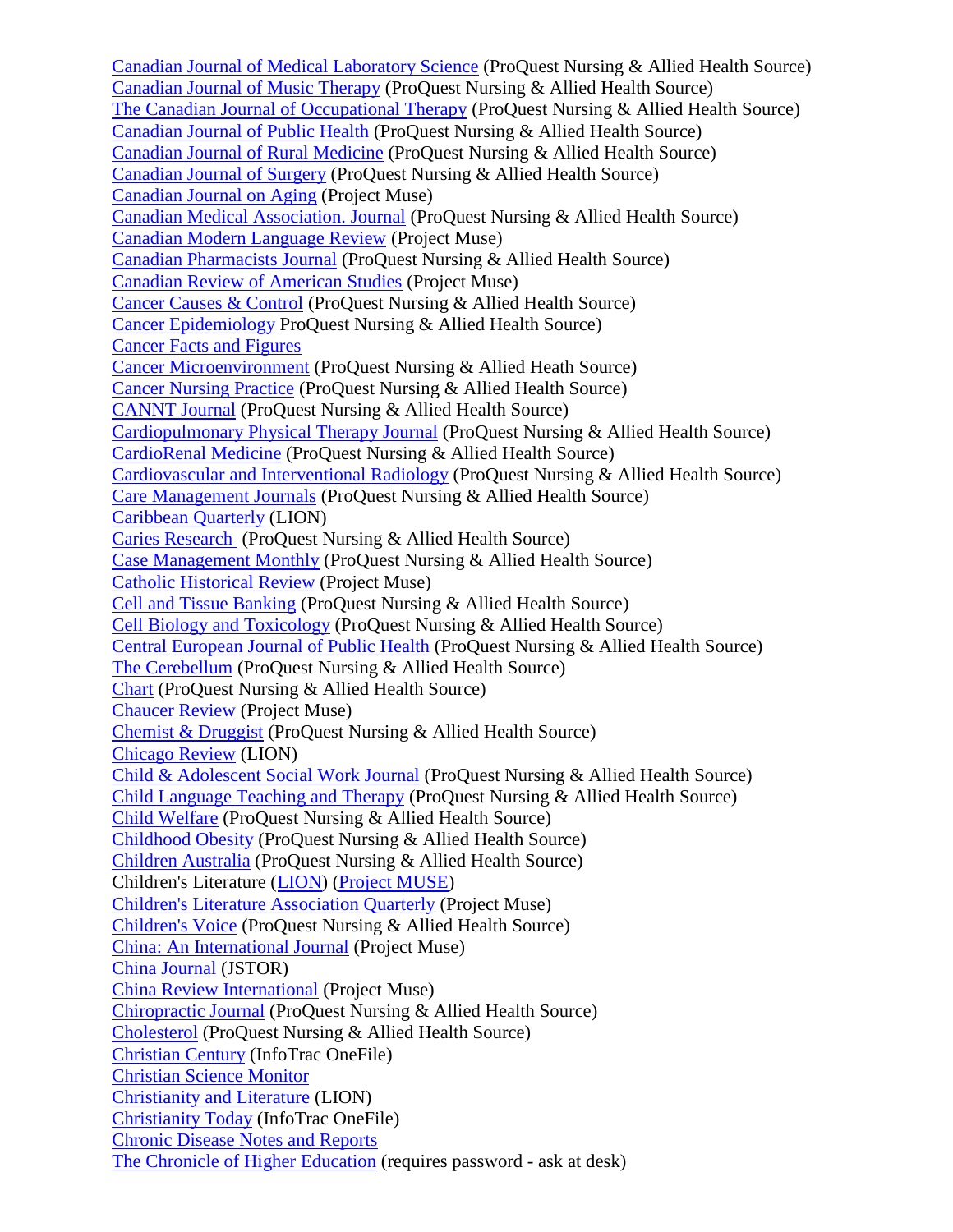[Cinema Journal](http://muse.jhu.edu/journals/cj/) (Project Muse)

[Civil War History](http://muse.jhu.edu/journals/civil_war_history/) (Project Muse)

[CJEM : Journal of the Canadian Association of Emergency Physicians](http://search.proquest.com/publication/45787/citation/13D5649D2917DA76EA/234?accountid=12291) (ProQuest Nursing & Allied Health Source)

The Cleft Palate - [Craniofacial Journal](http://search.proquest.com/publication/36255/citation/13D5649D2917DA76EA/235?accountid=12291) (ProQuest Nursing & Allied Health Source) [The Clinical Advisor : For Nurse Practitioners](http://search.proquest.com/publication/28419/citation/13D5649D2917DA76EA/236?accountid=12291) (ProQuest Nursing & Allied Health Source) [Clinical Chemistry](http://search.proquest.com/publication/47786/citation/13D5649D2917DA76EA/239?accountid=12291) (ProQuest Nursing & Allied Health Source) [Clinical Diabetes](http://search.proquest.com/publication/36783/citation/13D5649D2917DA76EA/241?accountid=12291) (ProQuest Nursing & Allied Health Source) [Clinical EEG and Neuroscience](http://search.proquest.com/publication/39840/citation/13D5649D2917DA76EA/242?accountid=12291) (ProQuest Nursing & Allied Health Source) [Clinical Governance](http://search.proquest.com/publication/44552/citation/13D5649D2917DA76EA/244?accountid=12291) (ProQuest Nursing & Allied Health Source) [Clinical Journal of Oncology Nursing](http://search.proquest.com/publication/33118/citation/13D5649D2917DA76EA/245?accountid=12291) (ProQuest Nursing & Allied Health Source) [Clinical Kinesiology \(Online\)](http://search.proquest.com/publication/29722/citation/13D5649D2917DA76EA/246?accountid=12291) (ProQuest Nursing & Allied Health Source) [Clinical Laboratory Science](http://search.proquest.com/publication/35972/citation/13D5649D2917DA76EA/247?accountid=12291) (ProQuest Nursing & Allied Health Source) [Clinical Medicine Insights. Endocrinology and](http://search.proquest.com/publication/1096340/citation/13D5649D2917DA76EA/248?accountid=12291) Diabetes (ProQuest Nursing & Allied Health Source) [Clinical Medicine Insights. Women's Health](http://search.proquest.com/publication/1006544/citation/13D5649D2917DA76EA/249?accountid=12291) (ProQuest Nursing & Allied Health Source) [Clinical Orthopaedics and Related Research](http://search.proquest.com/publication/54045/citation/13D5649D2917DA76EA/251?accountid=12291) (ProQuest Nursing & Allied Health Source) [Clinical Pediatric Emergency Medicine](http://search.proquest.com/publication/1226359/citation/13D5649D2917DA76EA/252?accountid=12291) (ProQuest Nursing & Allied Health Source) [Clinical Practice](http://search.proquest.com/publication/54584/citation/13D5649D2917DA76EA/254?accountid=12291) (ProQuest Nursing & Allied Health Source) [Clinical Rehabilitation](http://search.proquest.com/publication/32201/citation/13D5649D2917DA76EA/255?accountid=12291) (ProQuest Nursing & Allied Health Source) [Clinical Scholars Review](http://search.proquest.com/publication/1016349/citation/13D5649D2917DA76EA/257?accountid=12291) (ProQuest Nursing & Allied Health Source) [Clinical Therapeutics](http://search.proquest.com/publication/1226358/citation/13D5649D2917DA76EA/258?accountid=12291) (ProQuest Nursing & Allied Health Source) [Clinical Trials](http://search.proquest.com/publication/40366/citation/13D5649D2917DA76EA/259?accountid=12291) (ProQuest Nursing & Allied Health Source) [Clinics in Mother and Child Health](http://search.proquest.com/publication/726367/citation/13D7A7C602B51FD1A62/261?accountid=12291) (ProQuest Nursing & Allied Health Source) [CLIO: A Journal of Literature, History, and the Philosophy of History](http://lion.chadwyck.com/showPage.do?TEMPLATE=/contents/abl_toc/CLIOajournalofliteraturehistory/issues.htm) (LION) [CNA Training Advisor](http://search.proquest.com/publication/50799/citation/13D7A7C602B51FD1A62/263?accountid=12291) (ProQuest Nursing & Allied Health Source) [Cognitive, Affective and Behavioral Neuroscience](http://search.proquest.com/publication/976343/citation/13D7A7C602B51FD1A62/264?accountid=12291) (ProQuest Nursing & Allied Health Source) [College English](http://lion.chadwyck.com/contents/abl_toc/CollegeEnglish/issues.jsp) (LION) College Literature [\(Project Muse\)](http://muse.jhu.edu/journals/college_literature/) [\(LION\)](http://lion.chadwyck.com/showPage.do?TEMPLATE=/contents/abl_toc/CollegeLiteratureWestChesterUni/issues.htm) [The College Quarterly](http://www.senecac.on.ca/quarterly/index.html) [Common Knowledge](http://muse.jhu.edu/journals/common_knowledge/) (Project Muse) [Commonweal](http://lion.chadwyck.com/showPage.do?TEMPLATE=/contents/abl_toc/CollegeLiteratureWestChesterUni/issues.htm) (LION) [Community Mental Health Journal](http://search.proquest.com/publication/48521/citation/13D7A7C602B51FD1A62/268?accountid=12291) (ProQuest Nursing & Allied Health Source) [Community Practitioner](http://search.proquest.com/publication/47216/citation/13D7A7C602B51FD1A62/269?accountid=12291) (ProQuest Nursing & Allied Health Source) [Comparative Clinical Pathology](http://search.proquest.com/publication/1456361/citation/13D7A7C602B51FD1A62/270?accountid=12291) (ProQuest Nursing & Allied Health Source) [Comparative Literature](http://lion.chadwyck.com/showPage.do?TEMPLATE=/contents/abl_toc/ComparativeLiteratureUnivofOreg/issues.htm) (LION) [Comparative Literature Studies](http://muse.jhu.edu/journals/cls/) (Project Muse) [Comparative Technology Transfer and Society](http://muse.jhu.edu/journals/comparative_technology_transfer_and_society/) (Project Muse) [Complementary Therapies in Medicine](http://search.proquest.com/publication/1226357/citation/13D7A7C602B51FD1A62/271?accountid=12291) (ProQuest Nursing & Allied Health Source) [Comprehensive Psychiatry](http://search.proquest.com/publication/1226356/citation/13D7A7C602B51FD1A62/272?accountid=12291) (ProQuest Nursing & Allied Health Source) [Computer Music Journal](http://muse.jhu.edu/journals/computer_music_journal/) (Project Muse) [Computers in Biology and Medicine](http://search.proquest.com/publication/1226355/citation/13D7A7C602B51FD1A62/273?accountid=12291) (ProQuest Nursing & Allied Health Source) [Computers in Libraries](http://search.proquest.com/publication/36749/citation/13D7A7C602B51FD1A62/274?accountid=12291) (ProQuest Nursing & Allied Health Source) Configurations [\(Project Muse\)](http://muse.jhu.edu/journals/configurations/) [\(LION\)](http://lion.chadwyck.com/showPage.do?TEMPLATE=/contents/abl_toc/Configurationsajournalofliterat/issues.htm) [Confrontation: A Literary Journal of Long Island University](http://lion.chadwyck.com/showPage.do?TEMPLATE=/contents/abl_toc/Confrontationaliteraryjournalof/issues.htm) (LION) [Connecticut Nursing News](http://search.proquest.com/publication/48657/citation/13D7A7C602B51FD1A62/276?accountid=12291) (ProQuest Nursing & Allied Health Source) [Contemporary Issues in Communication Science and Disorders](http://search.proquest.com/publication/39601/citation/13D9E63EE7B1DA74EA/282?accountid=12291) (ProQuest Nursing & Allied Health Source) [Contemporary Nurse : a Journal for the Australian Nursing Profession](http://search.proquest.com/publication/32203/citation/13D9E63EE7B1DA74EA/283?accountid=12291) (ProQuest Nursing & Allied Health Source) [Coradiana](http://lion.chadwyck.com/contents/abl_toc/Conradiana/issues.jsp) (LION) [Conservation Ecology](http://www.ecologyandsociety.org/) [Contemporary Literature](http://muse.jhu.edu/journals/childrens_literature_association_quarterly/) (Project Muse) [Contemporary Pacific](http://muse.jhu.edu/journals/contemporary_literature/) (Project Muse)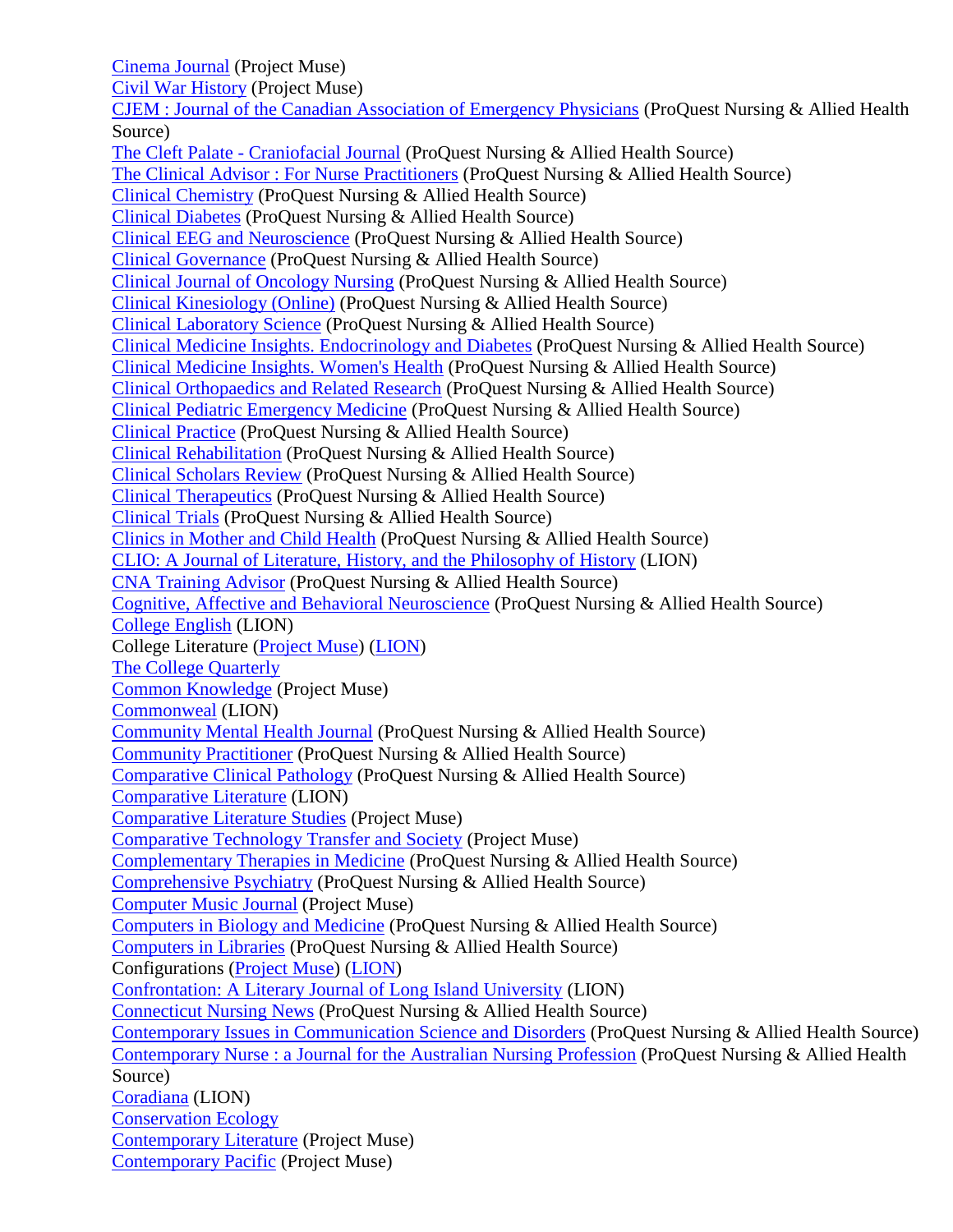[Contemporary Review](http://lion.chadwyck.com/showPage.do?TEMPLATE=/contents/abl_toc/ContemporaryReviewLondonIncorpo/issues.htm) (LION) [Contemporary Sociology](http://www.jstor.org/journals/00943061.html) (JSTOR) [CR: The New Centennial Review](http://muse.jhu.edu/journals/new_centennial_review/) (Project Muse) [Creative Nursing](http://search.proquest.com/publication/30045/citation/13D9E63EE7B1DA74EA/286?accountid=12291) (ProQuest Nursing & Allied Health Source) [Crime & Delinquency](http://find.galegroup.com/itx/publicationSearch.do?serQuery=Locale%28en%2C%2C%29%3AFQE%3D%28JX%2CNone%2C23%29%22Crime+and+Delinquency%22%24&inPS=true&type=getIssues&searchTerm=&prodId=EAIM¤tPosition=72&userGroupName=tel_a_mmcwml) (JSTOR) [Crime & Justice](http://find.galegroup.com/itx/publicationSearch.do?serQuery=Locale%28en%2C%2C%29%3AFQE%3D%28JX%2CNone%2C32%29%22Crime+%26+Justice+%28Chicago%2C+Ill%29%22%24&inPS=true&type=getIssues&searchTerm=&prodId=EAIM¤tPosition=72&userGroupName=tel_a_mmcwml) (JSTOR) [Crime, Law and Social Change](http://find.galegroup.com/itx/publicationSearch.do?serQuery=Locale%28en%2C%2C%29%3AFQE%3D%28JX%2CNone%2C30%29%22Crime%2C+Law+and+Social+Change%22%24&inPS=true&type=getIssues&searchTerm=&prodId=EAIM¤tPosition=72&userGroupName=tel_a_mmcwml) (JSTOR) [Criminal Justice and Behavior](http://find.galegroup.com/itx/publicationSearch.do?serQuery=Locale%28en%2C%2C%29%3AFQE%3D%28JX%2CNone%2C31%29%22Criminal+Justice+and+Behavior%22%24&inPS=true&type=getIssues&searchTerm=&prodId=EAIM¤tPosition=72&userGroupName=tel_a_mmcwml) (JSTOR) [Criminal Justice Ethics](http://find.galegroup.com/itx/publicationSearch.do?serQuery=Locale%28en%2C%2C%29%3AFQE%3D%28JX%2CNone%2C25%29%22Criminal+Justice+Ethics%22%24&inPS=true&type=getIssues&searchTerm=&prodId=EAIM¤tPosition=72&userGroupName=tel_a_mmcwml) (JSTOR) [Criminal Justice Review](http://find.galegroup.com/itx/publicationSearch.do?serQuery=Locale%28en%2C%2C%29%3AFQE%3D%28JX%2CNone%2C25%29%22Criminal+Justice+Review%22%24&inPS=true&type=getIssues&searchTerm=&prodId=EAIM¤tPosition=72&userGroupName=tel_a_mmcwml) (JSTOR) [Criminal Law Review](http://find.galegroup.com/itx/publicationSearch.do?serQuery=Locale%28en%2C%2C%29%3AFQE%3D%28JX%2CNone%2C21%29%22Criminal+Law+Review%22%24&inPS=true&type=getIssues&searchTerm=&prodId=EAIM¤tPosition=72&userGroupName=tel_a_mmcwml) (JSTOR) [Criminology](http://find.galegroup.com/itx/publicationSearch.do?serQuery=Locale%28en%2C%2C%29%3AFQE%3D%28JX%2CNone%2C13%29%22Criminology%22%24&inPS=true&type=getIssues&searchTerm=&prodId=EAIM¤tPosition=72&userGroupName=tel_a_mmcwml) (JSTOR) [Critique: Studies in Contemporary Fiction](http://lion.chadwyck.com/showPage.do?TEMPLATE=/contents/abl_toc/Critiquestudiesincontemporaryfi/issues.htm) (LION) [Critical Inquiry](http://lion.chadwyck.com/contents/abl_toc/CriticalInquiry/issues.jsp) (LION) Criticism [\(Project Muse\)](http://muse.jhu.edu/journals/crt/) [\(LION\)](http://lion.chadwyck.com/showPage.do?TEMPLATE=/contents/abl_toc/Criticismaquarterlyforliteratur/issues.htm) [Cuban Studies](http://muse.jhu.edu/journals/cuban_studies/) (Project Muse) [Culture, Medicine and Psychiatry](http://search.proquest.com/publication/36299/citation/13D9E63EE7B1DA74EA/300?accountid=12291) (ProQuest Nursing & Allied Health Source) [Cultural Critique](http://muse.jhu.edu/journals/cul/) (Project Muse) Cultural Diversity & Ethnic Minority Psychology found in [\(APA\)](http://online.psycinfo.com/library/search) [CultureGrams Provinces Edition](http://search.proquest.com/publication/2026823/citation/13D9E63EE7B1DA74EA/301?accountid=12291) (ProQuest Nursing & Allied Health Source) [CultureGrams World Edition](http://search.proquest.com/publication/2026824/citation/13D9E63EE7B1DA74EA/302?accountid=12291) (ProQuest Nursing & Allied Health Source) [Curationis](http://search.proquest.com/publication/1796359/citation/13D9E63EE7B1DA74EA/303?accountid=12291) (ProQuest Nursing & Allied Health Source) [Current Anthropology](http://www.jstor.org/journals/00113204.html) (JSTOR) [Current Medical Literature](http://search.proquest.com/publication/1396358/citation/13D9E63EE7B1DA74EA/304?accountid=12291) (ProQuest Nursing & Allied Health Source) [Current Treatment Options in Oncology](http://search.proquest.com/publication/1476369/citation/13D9E63EE7B1DA74EA/306?accountid=12291) (ProQuest Nursing & Allied Health Source) [CWIHP Bulletin \(Cold War International History Project\)](http://www.wilsoncenter.org/index.cfm?topic_id=1409&fuseaction=topics.home)

### D

[Daedalus](http://lion.chadwyck.com/contents/abl_toc/Daedalus/issues.jsp) (LION) [Death Studies](http://web.ebscohost.com/ehost/detail?sid=fe19922c-3112-46d0-85a1-e5b27295fc8e%40sessionmgr4&vid=6&hid=11&bdata=JnNpdGU9ZWhvc3QtbGl2ZQ%3d%3d#db=sih&jid=DEA) (SocINDEX) [Debates en Sociología](http://web.ebscohost.com/ehost/detail?sid=fe19922c-3112-46d0-85a1-e5b27295fc8e%40sessionmgr4&vid=6&hid=11&bdata=JnNpdGU9ZWhvc3QtbGl2ZQ%3d%3d#db=sih&jid=3AUQ) (SocINDEX) [Dementia and Geriatric Cognitive Disorders](http://search.proquest.com/publication/34042/citation/13F009524F27D464D60/336?accountid=12291) (ProQuest Nursing & Allied Health Source) [Demographic Research](http://web.ebscohost.com/ehost/detail?sid=fe19922c-3112-46d0-85a1-e5b27295fc8e%40sessionmgr4&vid=6&hid=11&bdata=JnNpdGU9ZWhvc3QtbGl2ZQ%3d%3d#db=sih&jid=EEY) (SocINDEX) Demography [\(Project Muse\)](http://muse.jhu.edu/journals/demography/) [\(JSTOR\)](http://www.jstor.org/journals/00703370.html) [Demography](http://search.proquest.com/publication/1596381/citation/13F009524F27D464D60/337?accountid=12291) (ProQuest Nursing & Allied Health Source) [Demography](http://web.ebscohost.com/ehost/detail?sid=fe19922c-3112-46d0-85a1-e5b27295fc8e%40sessionmgr4&vid=6&hid=11&bdata=JnNpdGU9ZWhvc3QtbGl2ZQ%3d%3d#db=sih&jid=DEM) (SocINDEX with Full Text) [Dental Assistant](http://search.proquest.com/publication/35851/citation/13F009524F27D464D60/338?accountid=12291) (ProQuest Nursing & Allied Health Source) [Dermatology](http://search.proquest.com/publication/40947/citation/13F009524F27D464D60/340?accountid=12291) (ProQuest Nursing & Allied Health Source) [Developmental Disabilities Special Interest Section Quarterly / American Occupational Therapy](http://search.proquest.com/publication/27571/citation/13F009524F27D464D60/342?accountid=12291)  [Association](http://search.proquest.com/publication/27571/citation/13F009524F27D464D60/342?accountid=12291) (ProQuest Nursing & Allied Health Source) Developmental Psychology found in [\(APA\)](http://online.psycinfo.com/library/search) [Diabetes](http://search.proquest.com/publication/34443/citation/13F009524F27D464D60/344?accountid=12291) (ProQuest Nursing & Allied Health Source) [Diabetes Care](http://search.proquest.com/publication/47715/citation/13F009524F27D464D60/345?accountid=12291) (ProQuest Nursing & Allied Health Source) [Diabetes Forecast](http://search.proquest.com/publication/30310/citation/13F009524F27D464D60/346?accountid=12291) (ProQuest Nursing & Allied Health Source) [Diabetes Management](http://search.proquest.com/publication/636389/citation/13F009524F27D464D60/347?accountid=12291) (ProQuest Nursing & Allied Health Source) [Diabetes Spectrum](http://search.proquest.com/publication/37012/citation/13F009524F27D464D60/348?accountid=12291) (ProQuest Nursing & Allied Health Source) Diacritics[\(Project Muse\)](http://muse.jhu.edu/journals/diacritics/)[\(LION\)](http://lion.chadwyck.com/showPage.do?TEMPLATE=/contents/abl_toc/Diacriticsareviewofcontemporary/issues.htm) [D.H. Lawrence Review](http://lion.chadwyck.com/showPage.do?TEMPLATE=/contents/abl_toc/DHLawrenceReviewSouthwestTexasS/issues.htm) (LION) [Dickens Quarterly](http://lion.chadwyck.com/showPage.do?TEMPLATE=/contents/abl_toc/DickensQuarterlyascholarlyjourn/issues.htm) (LION)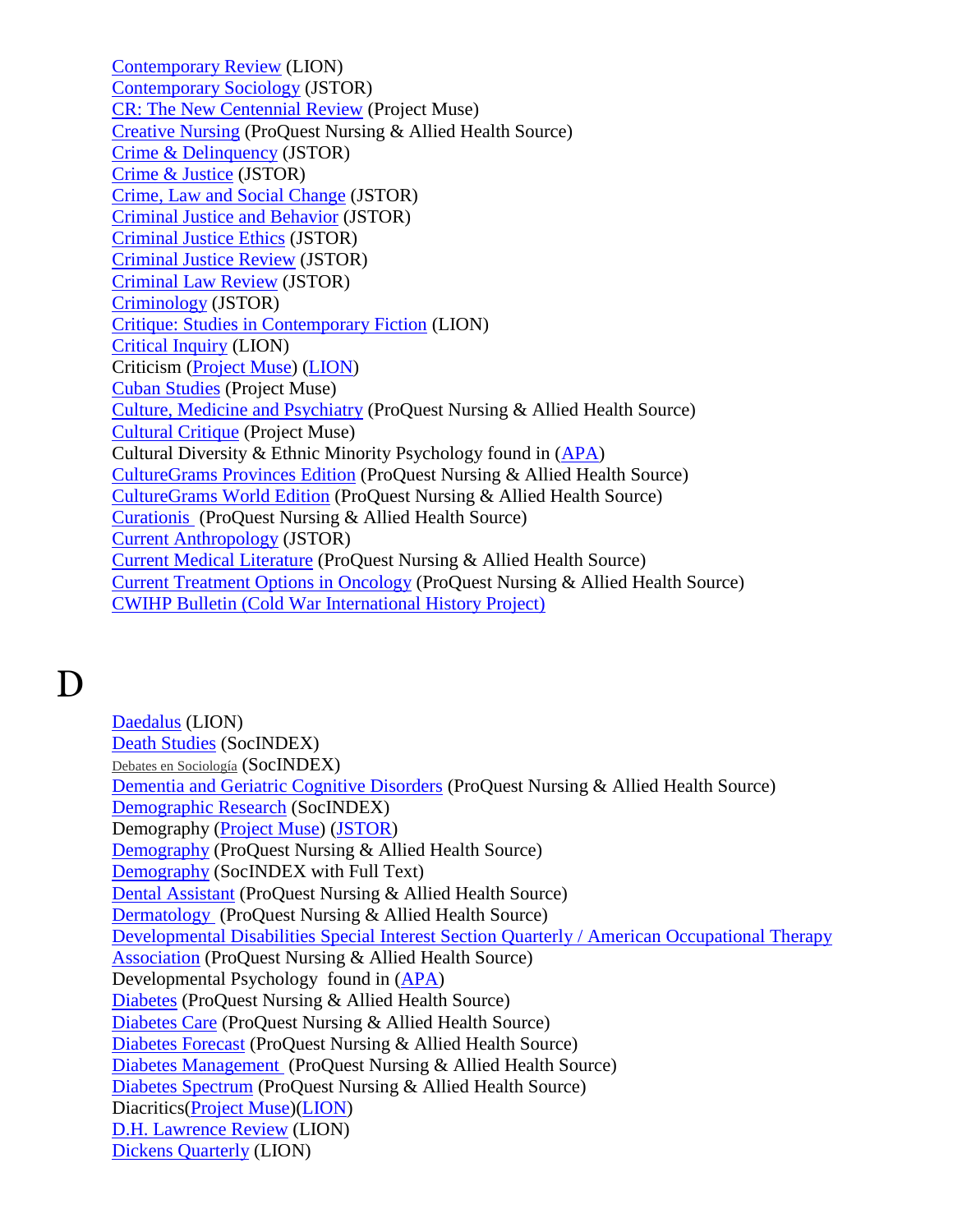[Differences: A Journal of Feminist Cultural Studies](http://muse.jhu.edu/journals/dif/) (Project Muse) [Digestive Diseases and Sciences](http://search.proquest.com/publication/41056/citation/13F009524F27D464D60/354?accountid=12291) (ProQuest Nursing & Allied Health Source) **[Discover](http://www.discover.com/)** [Discourse](http://muse.jhu.edu/journals/dis/) (Project Muse) [Drug Safety](http://search.proquest.com/publication/32187/citation/13F009524F27D464D60/359?accountid=12291) (ProQuest Nursing & Allied Health Source) [Drugs](http://search.proquest.com/publication/34797/citation/13F009524F27D464D60/360?accountid=12291) (ProQuest Nursing & Allied Health Source) [Drugs & Aging](http://search.proquest.com/publication/32188/citation/13F009524F27D464D60/361?accountid=12291) (ProQuest Nursing & Allied Health Source) [Drugs and Alcohol Today](http://search.proquest.com/publication/28228/citation/13F009524F27D464D60/362?accountid=12291) (ProQuest Nursing & Allied Health Source) [Drugs & Therapy Perspectives](http://search.proquest.com/publication/43700/citation/13F009524F27D464D60/363?accountid=12291) (ProQuest Nursing & Allied Health Source) [Dynamics : The Official Journal of the Canadian Association of Nurses](http://search.proquest.com/publication/996347/citation/13F009524F27D464D60/365?accountid=12291) (ProQuest Nursing & Allied Health Source) [Dysphagia](http://search.proquest.com/publication/31829/citation/13F009524F27D464D60/366?accountid=12291) (ProQuest Nursing & Allied Health Source) [e-Service journal\(](http://muse.jhu.edu/journals/eservice_journal/)Project Muse)

## E

[E : the Environmental Magazine](http://search.proquest.com/publication/31044/citation/13F009524F27D464D60/367?accountid=12291) (ProQuest Nursing & Allied Health Source) [Ear, Nose & Throat Journal](http://search.proquest.com/publication/47886/citation/13F009524F27D464D60/368?accountid=12291) (ProQuest Nursing & Allied Health Source) [Early American Literature](http://muse.jhu.edu/journals/early_american_literature/) (Project Muse) [Early American Literature](http://lion.chadwyck.com/showPage.do?TEMPLATE=/contents/abl_toc/EarlyAmericanLiteratureChapelHi/issues.htm) (LION) [Early Childhood Research and Practice](http://ecrp.uiuc.edu/) (ECRP) Early Intervention & School Special Interest Section Quarterly / American Occupational Therapy [Association](http://search.proquest.com/publication/52470/citation/13F009524F27D464D60/369?accountid=12291) (ProQuest Nursing & Allied Health Source) [Early Music\(](http://muse.jhu.edu/journals/early_music/)Project Muse) [Eastern Africa Social Science Research Review\(](http://muse.jhu.edu/journals/eastern_africa_social_science_research_review/)Project Muse) [Eastern Mediterranean Health Journal](http://search.proquest.com/publication/105605/citation/13F009524F27D464D60/370?accountid=12291) (ProQuest Nursing & Allied Health Source) [Ecological Applications](http://www.jstor.org/journals/10510761.html) (JSTOR) [Ecological Monographs](http://www.jstor.org/journals/00129615.html) (JSTOR) [Ecology](http://www.jstor.org/journals/00129658.html) (JSTOR) [Econometrica](http://www.jstor.org/journals/00129682.html) (JSTOR) [Economia](http://muse.jhu.edu/journals/economia/) (Project Muse) [Economic Development & Cultural Change](http://web.ebscohost.com/ehost/detail?sid=fe19922c-3112-46d0-85a1e5b27295fc8e%40sessionmgr4&vid=7&hid=11&bdata=JnNpdGU9ZWhvc3QtbGl2ZQ%3d%3d#db=sih&jid=EDC) (SocINDEX with Full Text) [The Economic Journal](http://www.jstor.org/journals/00130133.html) (JSTOR) [Economist](http://www.economist.com/) [EContent](http://search.proquest.com/publication/17460/citation/13F009524F27D464D60/371?accountid=12291) (ProQuest Nursing & Allied Health Source) [Education Special Interest Section Quarterly / American Occupational Therapy Association](http://search.proquest.com/publication/28976/citation/13F009524F27D464D60/375?accountid=12291) (ProQuest Nursing & Allied Health Source) [Education Week](http://www.edweek.org/ew/index.html) Eighteenth-Century Life [\(Project Muse\)](http://muse.jhu.edu/journals/eighteenth-century_life/)[\(LION\)](http://lion.chadwyck.com/showPage.do?TEMPLATE=/contents/abl_toc/EighteenthCenturyStudiesAmerica/issues.htm) [Eighteenth-Century Studies](http://muse.jhu.edu/journals/eighteenth-century_studies/) (Project Muse) [Eire-Ireland](http://muse.jhu.edu/journals/eire-ireland/) (Project Muse) [Electronic Journal of Analytic Philosophy](http://ejap.louisiana.edu/) [The Electronic Library](http://search.proquest.com/publication/32127/citation/13F009524F27D464D60/376?accountid=12291) (ProQuest Nursing & Allied Health Source) ELH (English Literary History) [\(Project Muse\)](http://muse.jhu.edu/journals/elh/) [\(JSTOR\)](http://www.jstor.org/journals/00138304.html)[\(LION\)](http://lion.chadwyck.com/showPage.do?TEMPLATE=/contents/abl_toc/ELHjournalofEnglishliteraryhist/issues.htm) [Emergency Nurse](http://search.proquest.com/publication/32664/citation/13F009524F27D464D60/379?accountid=12291) (ProQuest Nursing & Allied Health Source) [Emergency Radiology](http://search.proquest.com/publication/55417/citation/13F009524F27D464D60/380?accountid=12291) (ProQuest Nursing & Allied Heath Source) Emily Dickinson Journal [\(Project Muse\)](http://muse.jhu.edu/journals/emily_dickinson_journal/)[\(LION\)](http://lion.chadwyck.com/showPage.do?TEMPLATE=/contents/abl_toc/EmilyDickinsonJournalEmilyDicki/issues.htm) Emotion found in [\(APA\)](http://online.psycinfo.com/library/search) [EMS World](http://search.proquest.com/publication/39832/citation/13F009524F27D464D60/382?accountid=12291) (ProQuest Nursing & Allied Health Source) [English Literature in Transition](http://lion.chadwyck.com/showPage.do?TEMPLATE=/contents/abl_toc/EnglishLiteratureinTransition18/issues.htm) (LION)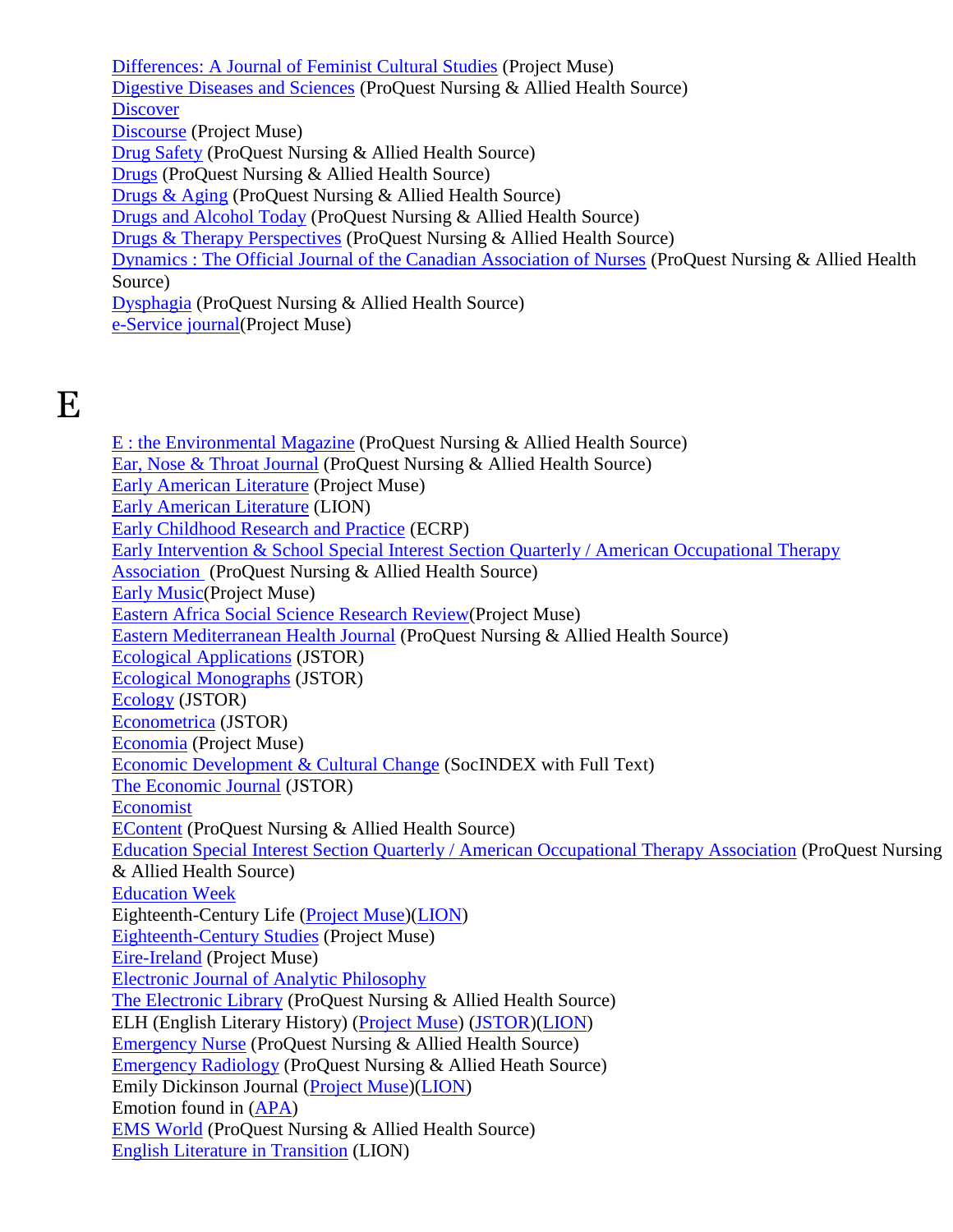[English Studies in Africa: a journal of the humanities](http://lion.chadwyck.com/showPage.do?TEMPLATE=/contents/abl_toc/EnglishStudiesinAfricaajournalo/issues.htm) (LION) [Enterprise and Society](http://muse.jhu.edu/journals/enterprise_and_society/) (Project Muse) [Environmental Management](http://search.proquest.com/publication/54064/citation/13F009524F27D464D60/386?accountid=12291) (ProQuest Nursing & Allied Health Source) [Epidemiology and Infection](http://search.proquest.com/publication/6286/citation/13F011442C97F2B79BF/21?accountid=12291) (ProQuest Nursing & Allied Health Source) [Epidemiology and Psychiatric Sciences](http://search.proquest.com/publication/1586337/citation/13F011442C97F2B79BF/22?accountid=12291) (ProQuest Nursing & Allied Health Source) [Episteme](http://search.proquest.com/publication/1586353/citation/13F011442C97F2B79BF/23?accountid=12291) (ProQuest Nursing & Allied Health Source) [Ergonomics SA](http://search.proquest.com/publication/39579/citation/13F242EA78A478D6DF1/24?accountid=12291) (ProQuest Nursing & Allied Health Source) [Esperantic Studies](http://www.esperantic.org/esf/es.htm) [Essays on Canadian Writing](http://lion.chadwyck.com/showPage.do?TEMPLATE=/contents/abl_toc/EssaysonCanadianWritingSocialSc/issues.htm) (LION) [Essays in Medieval Studies\(](http://muse.jhu.edu/journals/essays_in_medieval_studies/)Project Muse) [Ethics](http://www.jstor.org/journals/00141704.html) (JSTOR) [Ethics & the Environment](http://muse.jhu.edu/journals/een/) (Project Muse) [Ethnohistory](http://muse.jhu.edu/journals/eth/) (Project Muse) EUROPE Magazine: [Magazine of the European Union](http://www.eurunion.org/) [European Child & Adolescent Psychiatry](http://search.proquest.com/publication/32987/citation/13F242EA78A478D6DF1/28?accountid=12291) (ProQuest Nursing & Allied Health Source) [European Journal of Applied Physiology](http://search.proquest.com/publication/55471/citation/13F242EA78A478D6DF1/29?accountid=12291) (ProQuest Nursing & Allied Health Source) [European Journal of Clinical Nutrition](http://search.proquest.com/publication/33883/citation/13F242EA78A478D6DF1/30?accountid=12291) (ProQuest Nursing & Allied Health Source) [European Journal of Clinical Pharmacology](http://search.proquest.com/publication/47171/citation/13F242EA78A478D6DF1/31?accountid=12291) (ProQuest Nursing & Allied Health Source) [European Journal of Nuclear Medicine and Molecular Imaging](http://search.proquest.com/publication/42802/citation/13F242EA78A478D6DF1/32?accountid=12291) (ProQuest Nursing & Allied Health Source) [European Journal of Nutrition](http://search.proquest.com/publication/34175/citation/13F242EA78A478D6DF1/33?accountid=12291) (ProQuest Nursing & Allied Health Source) [European Journal of Pediatrics](http://search.proquest.com/publication/47173/citation/13F242EA78A478D6DF1/34?accountid=12291) (ProQuest Nursing & Allied Health Source) Eurpoean Journal of Psychological Assessment found in [\(APA\)](http://online.psycinfo.com/library/search) [European Journal of Trauma and Emergency Surgery](http://search.proquest.com/publication/38837/citation/13F242EA78A478D6DF1/35?accountid=12291) (ProQuest Nursing & Allied Health Source) European [Radiology](http://search.proquest.com/publication/54162/citation/13F242EA78A478D6DF1/36?accountid=12291) (ProQuest Nursing & Allied Health Source) [European Surgical Research](http://search.proquest.com/publication/1356341/citation/13F242EA78A478D6DF1/37?accountid=12291) (ProQuest Nursing & Allied Health Source) [Evidence Based Midwifery](http://search.proquest.com/publication/506296/citation/13F242EA78A478D6DF1/50?accountid=12291) (ProQuest Nursing & Allied Health Source) [The Exceptional Parent \(Online\)](http://search.proquest.com/publication/426721/citation/13F242EA78A478D6DF1/59?accountid=12291) (ProQuest Nursing & Allied Health Source) [Experimental Brain Research](http://search.proquest.com/publication/47176/citation/13F242EA78A478D6DF1/61?accountid=12291) (ProQuest Nursing & Allied Health Source) Experimental Psychology found in [\(APA\)](http://online.psycinfo.com/library/search) Experimental and Clinical Psychopharmacology found in [\(APA\)](http://online.psycinfo.com/library/search) [Expert Review of Cardiovascular Therapy](http://search.proquest.com/publication/54581/citation/13F242EA78A478D6DF1/62?accountid=12291) (ProQuest Nursing & Allied Health Source) [Expert Review of Pharmacoeconomics & Outcomes Research](http://search.proquest.com/publication/54579/citation/13F242EA78A478D6DF1/63?accountid=12291) (ProQuest Nursing & Allied Health Source) [Explicator](http://lion.chadwyck.com/showPage.do?TEMPLATE=/contents/abl_toc/ExplicatorHelenDwightReidEducat/issues.htm) (LION) [Extrapolation: Journal of the MLA Seminar on Science Fiction](http://lion.chadwyck.com/showPage.do?TEMPLATE=/contents/abl_toc/ExtrapolationKentStateUnivKentO/issues.htm) (LION)

#### F

[FDA Consumer](http://www.fda.gov/fdac/default.htm) [FDA Medical Bulletin Archives](http://www.fda.gov/medbull/mblistin.html) [Family Advocate \(](http://web.ebscohost.com/ehost/detail?sid=fe19922c-3112-46d0-85a1-e5b27295fc8e%40sessionmgr4&vid=8&hid=11&bdata=JnNpdGU9ZWhvc3QtbGl2ZQ%3d%3d#db=sih&jid=07O)SocINDEX with Full Text) [Family & Community History](http://web.ebscohost.com/ehost/detail?sid=fe19922c-3112-46d0-85a1-e5b27295fc8e%40sessionmgr4&vid=8&hid=11&bdata=JnNpdGU9ZWhvc3QtbGl2ZQ%3d%3d#db=sih&jid=LSQ) (SocINDEX with Full Text) [Family Law Quarterly](http://web.ebscohost.com/ehost/detail?sid=fe19922c-3112-46d0-85a1-e5b27295fc8e%40sessionmgr4&vid=8&hid=11&bdata=JnNpdGU9ZWhvc3QtbGl2ZQ%3d%3d#db=sih&jid=L9E) (SocINDEX with Full Text) [Family Matters](http://web.ebscohost.com/ehost/detail?sid=fe19922c-3112-46d0-85a1-e5b27295fc8e%40sessionmgr4&vid=8&hid=11&bdata=JnNpdGU9ZWhvc3QtbGl2ZQ%3d%3d#db=sih&jid=FMA) (SocINDEX with Full Text) [Family Planning Perspectives](http://www.jstor.org/journals/00147354.html) (JSTOR) [Family Relations](http://search.proquest.com/publication/41641/citation/13F255075DD6BB30F92/2?accountid=12291) (ProQuest Nursing & Allied Health Source) [Far Eastern Quarterly](http://www.jstor.org/journals/03636917.html) (JSTOR) [Faulkner Journal](http://lion.chadwyck.com/showPage.do?TEMPLATE=/contents/abl_toc/FaulknerJournalDeptofEnglishUni/issues.htm) (LION) [Feminist Studies](http://lion.chadwyck.com/showPage.do?TEMPLATE=/contents/abl_toc/FeministStudiesUnivofMarylandCo/issues.htm) (LION) [Fetal and Maternal Medicine Review](http://search.proquest.com/publication/32761/citation/13F255075DD6BB30F92/6?accountid=12291) (ProQuest Nursing & Allied Health Source) [Film & History](http://muse.jhu.edu/journals/film_and_history/) (Project Muse)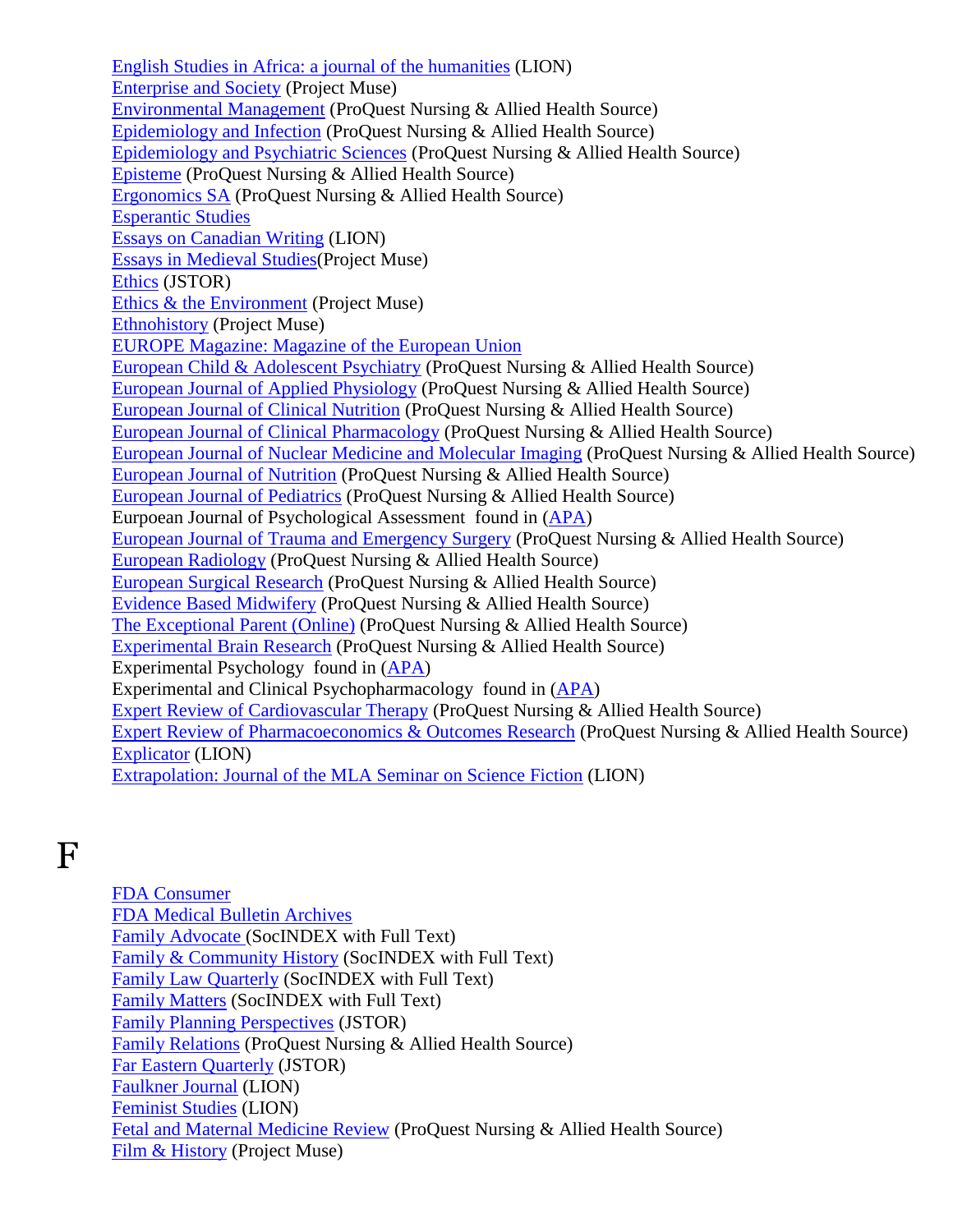[Film Quarterly](http://lion.chadwyck.com/contents/abl_toc/FilmQuarterly/issues.jsp) (LION) [Financial Times](http://news.ft.com/home/us) [Fizjoterapia](http://search.proquest.com/publication/2026484/citation/13F255075DD6BB30F92/8?accountid=12291) (ProQuest Nursing & Allied Health Source) [The Florida Nurse](http://search.proquest.com/publication/37323/citation/13F255075DD6BB30F92/9?accountid=12291) (ProQuest Nursing & Allied Health Source) [Folia Phoniatrica et Logopaedica](http://search.proquest.com/publication/40950/citation/13F255075DD6BB30F92/11?accountid=12291) (ProQuest Nursing & Allied Health Source) [Folklore](http://lion.chadwyck.com/showPage.do?TEMPLATE=/contents/abl_toc/FolkloreFolkloreSocUniversityCo/issues.htm) (LION) [Forensic Science International \(Online\)](http://search.proquest.com/publication/1226354/citation/13F255075DD6BB30F92/13?accountid=12291) (ProQuest Nursing & Allied Health Source) [Formulary](http://search.proquest.com/publication/24124/citation/13F255075DD6BB30F92/14?accountid=12291) (ProQuest Nursing & Allied Health Source) [Fortune](http://money.cnn.com/magazines/fortune/) [Fouth Genre: Explorations in Nonfiction](http://muse.jhu.edu/journals/fourth_genre_explorations_in_nonfiction/) (Project Muse) [Francophonies d'Amerique](http://muse.jhu.edu/journals/francophonies_damerique/) (LION) [French Colonial History](http://muse.jhu.edu/journals/french_colonial_history/) (Project Muse) [French Forum](http://muse.jhu.edu/journals/frf/) (Project Muse) [French Historical Studies](http://muse.jhu.edu/journals/fhs/) (Project Muse) [Frontier Nursing Service Quarterly Bulletin](http://search.proquest.com/publication/49051/citation/13F255075DD6BB30F92/15?accountid=12291) (ProQuest Nursing & Allied Health Source) [Frontiers: Electronic Newsletter of the National Science Foundation](http://www.nsf.gov/) [Frontiers: A Journal of Women Studies](http://muse.jhu.edu/journals/fro/) (Project Muse) [Forum for Modern Language Studies](http://lion.chadwyck.com/contents/abl_toc/ForumforModernLanguageStudiesUn/issues.jsp) (LION) [Functional Ingredients](http://search.proquest.com/publication/38412/citation/13F255075DD6BB30F92/16?accountid=12291) (ProQuest Nursing & Allied Health Source) [Future Microbiology](http://search.proquest.com/publication/54596/citation/13F255075DD6BB30F92/17?accountid=12291) (ProQuest Nursing & Allied Health Source) [The Future of Children](http://muse.jhu.edu/journals/future_of_children/) (LION)

## G

Gender [& Education](http://web.ebscohost.com/ehost/detail?sid=fe19922c-3112-46d0-85a1-e5b27295fc8e%40sessionmgr4&vid=9&hid=11&bdata=JnNpdGU9ZWhvc3QtbGl2ZQ%3d%3d#db=sih&jid=GAE) (SocINDEX with Full Text) [Gender, Equal Opportunities, Research /](http://web.ebscohost.com/ehost/detail?sid=fe19922c-3112-46d0-85a1-e5b27295fc8e%40sessionmgr4&vid=9&hid=11&bdata=JnNpdGU9ZWhvc3QtbGl2ZQ%3d%3d#db=sih&jid=7800) Gender, Rovne, Prilezitosti, Vyzkum (SocINDEX with Full Text) [Gender & History](http://web.ebscohost.com/ehost/detail?sid=fe19922c-3112-46d0-85a1-e5b27295fc8e%40sessionmgr4&vid=9&hid=11&bdata=JnNpdGU9ZWhvc3QtbGl2ZQ%3d%3d#db=sih&jid=BPJ) (SocINDEX with Full Text) [Gender & Language](http://web.ebscohost.com/ehost/detail?sid=fe19922c-3112-46d0-85a1-e5b27295fc8e%40sessionmgr4&vid=9&hid=11&bdata=JnNpdGU9ZWhvc3QtbGl2ZQ%3d%3d#db=sih&jid=1H5Y) (SocINDEX with Full Text) [Generations](http://search.proquest.com/publication/30306/citation/13F256E535241D08F71/1?accountid=12291) (ProQuest Nursing & Allied Health Source) [Geographical Analysis](http://muse.jhu.edu/journals/geographical_analysis/) (Project Muse) [Georgia Nursing](http://search.proquest.com/publication/36743/citation/13F256E535241D08F71/2?accountid=12291) (ProQuest Nursing & Allied Health Source) [Global Environmental Politics](http://muse.jhu.edu/journals/global_environmental_politics/) (Project Muse) [GLQ: A Journal of Lesbian and Gay Studies](http://muse.jhu.edu/journals/journal_of_lesbian_and_gay_studies/) (Project Muse) [The Good Society](http://muse.jhu.edu/journals/good_society/) (Project Muse) [Gerontology](http://search.proquest.com/publication/33168/citation/13F256E535241D08F71/5?accountid=12291) (ProQuest Nursing & Allied Health Source) [Gerontology Special Interest Section Quarterly / American Occupational Therapy Association](http://search.proquest.com/publication/27573/citation/13F256E535241D08F71/6?accountid=12291) (ProQuest Nursing & Allied Health Source) [Global Health Promotion](http://search.proquest.com/publication/30778/citation/13F256E535241D08F71/7?accountid=12291) (ProQuest Nursing & Allied Health Source) [Global Journal of Research on Medicinal Plants & Indigenous Medicine](http://search.proquest.com/publication/2026661/citation/13F256E535241D08F71/8?accountid=12291) (ProQuest Nursing & Allied Health Source) [Good Housekeeping](http://search.proquest.com/publication/22180/citation/13F256E535241D08F71/9?accountid=12291) (ProQuest Nursing & Allied Health Source) [Gothic Studies](http://lion.chadwyck.com/contents/abl_toc/GothicStudies/issues.jsp) (LION) Group Dynamics: Theory, Research, and Practice find in [\(APA\)](http://online.psycinfo.com/library/search) [GSA Today](http://www.geosociety.org/pubs/gsatoday/) [Gynecological Surgery](http://search.proquest.com/publication/1476367/citation/13F256E535241D08F71/10?accountid=12291) (ProQuest Nursing & Allied Health Source)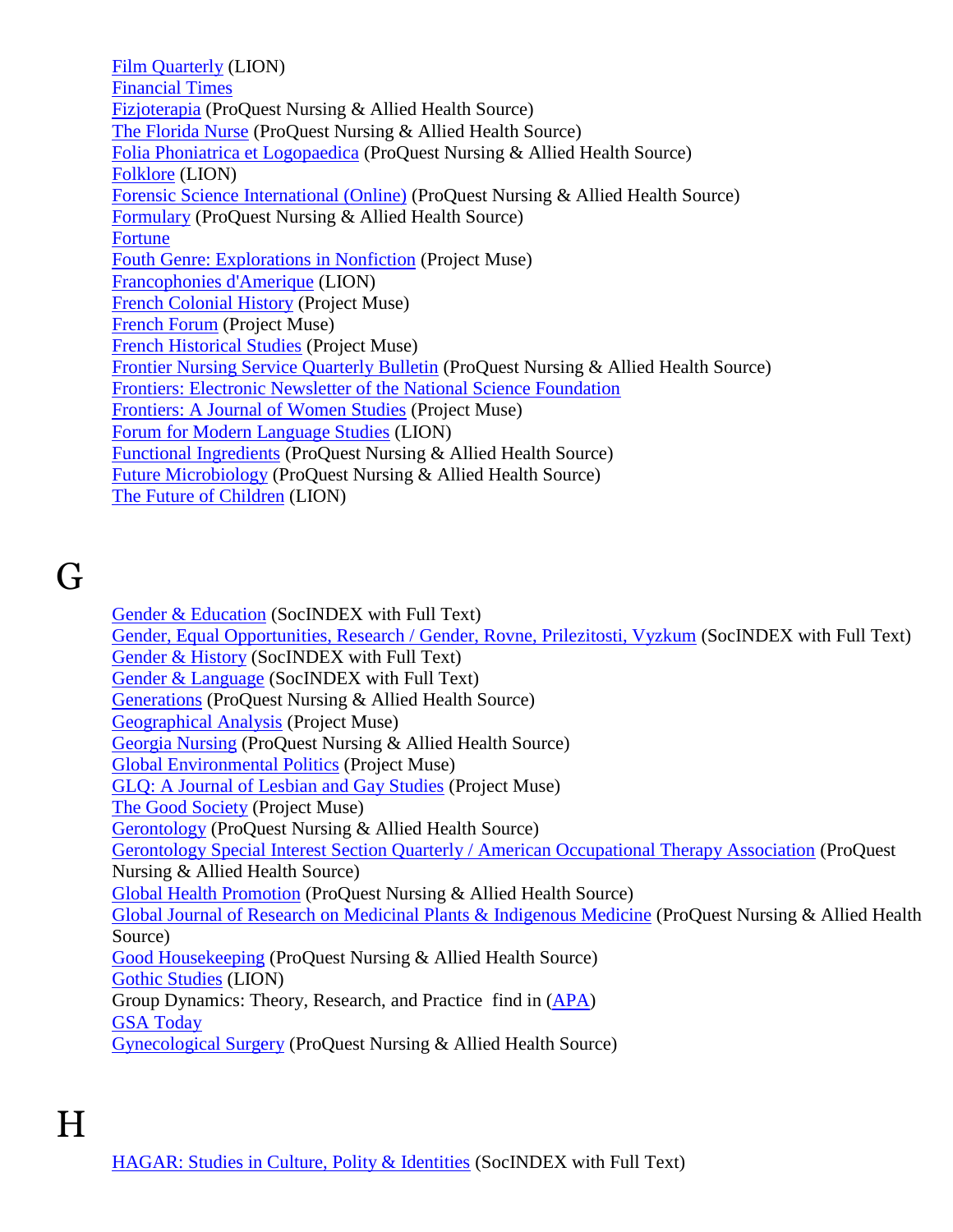[Harvard Health Publications. Harvard Commentaries on Health](http://search.proquest.com/publication/2026501/citation/13F52411E005EBA6416/3?accountid=12291) (ProQuest Nursing & Allied Health Source) [Harvard Health Publications. Harvard Health Letter.](http://search.proquest.com/publication/30385/citation/13F52411E005EBA6416/4?accountid=12291) (ProQuest Nursing & Allied Health Source) [Harvard Health Publications. Harvard Medical School Glossary of Health Terms](http://search.proquest.com/publication/2026502/citation/13F52411E005EBA6416/6?accountid=12291) (ProQuest Nursing & Allied Health Source) Harvard Health Publications. [Harvard Men's Health Watch](http://search.proquest.com/publication/2026470/citation/13F52411E005EBA6416/7?accountid=12291) (ProQuest Nursing & Allied Health Source) [Harvard Health Publications. Harvard Reviews of Health News](http://search.proquest.com/publication/2026465/citation/13F52411E005EBA6416/8?accountid=12291) (ProQuest Nursing & Allied Health Source) [Harvard Health Publications. Harvard Women's Health Watch](http://search.proquest.com/publication/2026472/citation/13F52411E005EBA6416/9?accountid=12291) (ProQuest Nursing & Allied Health Source) [Harvard Health Publications. Health Topics A -](http://search.proquest.com/publication/2026466/citation/13F52411E005EBA6416/10?accountid=12291) Z (ProQuest Nursing & Allied Health Source) [Harvard Health Publications. Quirky Body Series](http://search.proquest.com/publication/2026503/citation/13F52411E005EBA6416/11?accountid=12291) (ProQuest Nursing & Allied Health Source) [Harvard Health Publications. Special Health Reports](http://search.proquest.com/publication/2026464/citation/13F52411E005EBA6416/12?accountid=12291) (ProQuest Nursing & Allied Health Source) [Harvard Health Publications. The Harvard Mental Health Letter](http://search.proquest.com/publication/2026471/citation/13F52411E005EBA6416/13?accountid=12291) (ProQuest Nursing & Allied Health Source) [Harvard International Journal of Press/Politics](http://muse.jhu.edu/journals/prp/) (Project Muse) [Harvard Journal of Asiatic Studies](http://www.jstor.org/journals/00730548.html) (JSTOR) [Harvard Review](http://lion.chadwyck.com/contents/abl_toc/HarvardReview/issues.jsp) (LION) [Hastings Center Report](http://muse.jhu.edu/journals/hastings_center_report/) (Project Muse) [Health](http://search.proquest.com/publication/75756/citation/13F52411E005EBA6416/16?accountid=12291) (ProQuest Nursing & Allied Health Source) [Health Affairs](http://search.proquest.com/publication/36027/citation/13F52411E005EBA6416/17?accountid=12291) (ProQuest Nursing & Allied Health Source) [Health at a Glance](http://search.proquest.com/publication/2026424/citation/13F52411E005EBA6416/18?accountid=12291) (ProQuest Nursing & Allied Health Source) [Health & Beauty Close -](http://search.proquest.com/publication/226447/citation/13F52411E005EBA6416/19?accountid=12291) Up (ProQuest Nursing & Allied Health Source) [Health Management Technology](http://search.proquest.com/publication/37862/citation/13F52411E005EBA6416/23?accountid=12291) (ProQuest Nursing & Allied Health Source) [Health Progress](http://www.chausa.org/PUBS/HPINDX.ASP) [Health Progress](http://search.proquest.com/publication/40695/citation/13F52411E005EBA6416/26?accountid=12291) (ProQuest Nursing & Allied Health Source) [Health Promotion Journal of Australia](http://search.proquest.com/publication/28650/citation/13F52411E005EBA6416/27?accountid=12291) (ProQuest Nursing & Allied Health Source) Health Psychology [\(APA\)](http://online.psycinfo.com/library/search) [Health S A](http://search.proquest.com/publication/39604/citation/13F52411E005EBA6416/28?accountid=12291) (ProQuest Nursing & Allied Health Source) [Health Science Journal](http://search.proquest.com/publication/237822/citation/13F52411E005EBA6416/29?accountid=12291) (ProQuest Nursing & Allied Health Source) [Health Sociology Review](http://search.proquest.com/publication/29657/citation/13F52411E005EBA6416/32?accountid=12291) (ProQuest Nursing & Allied Health Source) [Healthcare Financial Management](http://search.proquest.com/publication/37738/citation/13F538D65C3576004EB/34?accountid=12291) (ProQuest Nursing & Allied Health Source) [Healthcare Informatics](http://search.proquest.com/publication/30317/citation/13F538D65C3576004EB/35?accountid=12291) (ProQuest Nursing & Allied Health Source) [Healthcare Traveler](http://search.proquest.com/publication/43774/citation/13F538D65C3576004EB/37?accountid=12291) (ProQuest Nursing & Allied Health Source) [HealthLeaders](http://search.proquest.com/publication/51398/citation/13F538D65C3576004EB/39?accountid=12291) (ProQuest Nursing & Allied Health Source) [Hearing Health Foundation \(U.S.\). Hearing Health](http://search.proquest.com/publication/39593/citation/13F538D65C3576004EB/40?accountid=12291) (ProQuest Nursing & Allied Health Source) [Hearing Loss Magazine](http://search.proquest.com/publication/39592/citation/13F538D65C3576004EB/41?accountid=12291) (ProQuest Nursing & Allied Health Source) [Hematology Week](http://search.proquest.com/publication/44565/citation/13F538D65C3576004EB/44?accountid=12291) (ProQuest Nursing & Allied Health Source) Hemingway Review [\(LION\)](http://lion.chadwyck.com/showPage.do?TEMPLATE=/contents/abl_toc/HemingwayReviewHemingwaySocUniv/issues.htm) [\(Project Muse\)](http://muse.jhu.edu/journals/hemingway_review/) The Henry James Review [\(Project Muse\)](http://muse.jhu.edu/journals/henry_james_review/) [\(LION\)](http://lion.chadwyck.com/showPage.do?TEMPLATE=/contents/abl_toc/HenryJamesReviewHenryJamesSocUn/issues.htm) [Hepatology international.](http://search.proquest.com/publication/1486344/citation/13F538D65C3576004EB/45?accountid=12291) (ProQuest Nursing & Allied Health Source) [HERD : Health Environments Research & Design Journal](http://search.proquest.com/publication/38754/citation/13F538D65C3576004EB/46?accountid=12291) (ProQuest Nursing & Allied Health Source) [Hesperia](http://muse.jhu.edu/journals/hesperia/) (Project Muse) [The High School Journal](http://muse.jhu.edu/journals/high_school_journal/) (Project Muse) [Hispanic American Historical Review](http://muse.jhu.edu/journals/hispanic_american_historical_review/) (Project Muse) [Hispanic Health Care International](http://search.proquest.com/publication/28861/citation/13F538D65C3576004EB/47?accountid=12291) (ProQuest Nursing & Allied Health Source) [Hispanic Review](http://muse.jhu.edu/journals/hispanic_review/) (Project Muse) [Histochemistry and Cell Biology](http://search.proquest.com/publication/48619/citation/13F538D65C3576004EB/48?accountid=12291) (ProQuest Nursing & Allied Health Source) History & Memory [\(Project Muse\)](http://muse.jhu.edu/journals/ham/)[\(LION\)](http://lion.chadwyck.com/showPage.do?TEMPLATE=/contents/abl_toc/HistoryandMemoryIndianaUniversi/issues.htm) [History of Political Economy](http://muse.jhu.edu/journals/hpe/) (Project Muse) [History in Africa](http://muse.jhu.edu/journals/history_in_africa/) (Project Muse) History of Psychology [\(APA\)](http://online.psycinfo.com/library/search) [History Workshop Journal](http://muse.jhu.edu/journals/history_workshop_journal/) (Project Muse) [Hoitotiede](http://search.proquest.com/publication/406341/citation/13F538D65C3576004EB/49?accountid=12291) (ProQuest Nursing & Allied Health Source) [Holocaust and Genocide Studies](http://muse.jhu.edu/journals/holocaust_and_genocide_studies/) (Project Muse) [Home & Community Health Special Interest Section Quarterly / American Occupational Therapy](http://search.proquest.com/publication/28484/citation/13F538D65C3576004EB/50?accountid=12291)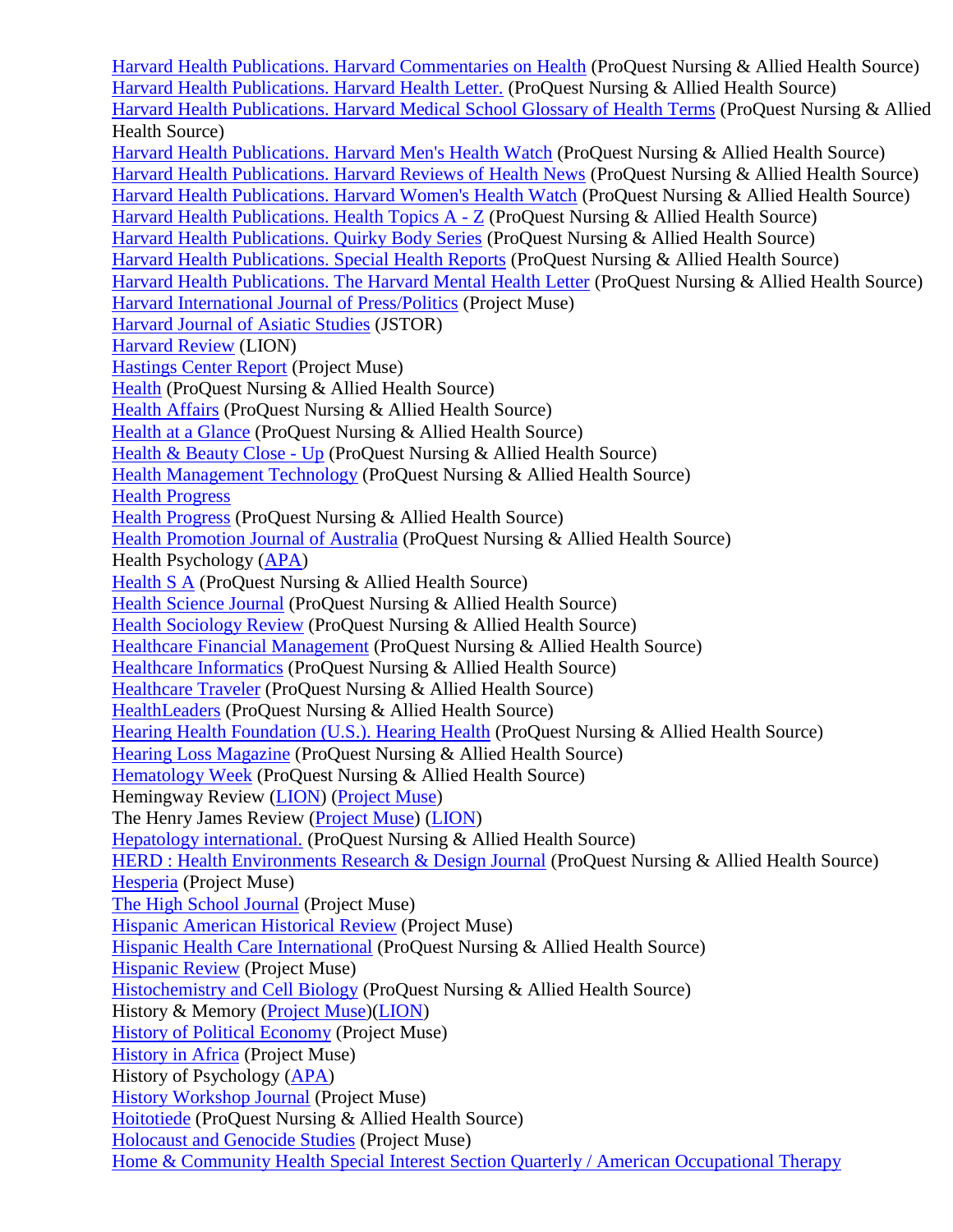[Association](http://search.proquest.com/publication/28484/citation/13F538D65C3576004EB/50?accountid=12291) (ProQuest Nursing & Allied Health Source) Hopscotch: A [Cultural Review](http://muse.jhu.edu/journals/hop/) (Project Muse) [Horizon](http://horizon.unc.edu/) [Hormone Research in Paediatrics](http://search.proquest.com/publication/1356340/citation/13F538D65C3576004EB/51?accountid=12291) (ProQuest Nursing & Allied Health Source) [Hospice Management Advisor](http://search.proquest.com/publication/136166/citation/13F538D65C3576004EB/52?accountid=12291) (ProQuest Nursing & Allied Health Source) [Hospitals & Health Networks](http://search.proquest.com/publication/40795/citation/13F538D65C3576004EB/62?accountid=12291) (ProQuest Nursing & Allied Health Source) [Hotel Amerika](http://lion.chadwyck.com/contents/abl_toc/HotelAmerikaOhioUniversityAthen/issues.jsp) (LION) [Housing, Care and Support](http://search.proquest.com/publication/44511/citation/13F538D65C3576004EB/63?accountid=12291) (ProQuest Nursing & Allied Health Source) [Hrvatska Revija za Rehabilitacijska Istrazivanja](http://search.proquest.com/publication/2027548/citation/13F538D65C3576004EB/64?accountid=12291) (ProQuest Nursing & Allied Health Source) [HSS Journal; the Musculoskeletal Journal of Hospital for Special Surgery](http://search.proquest.com/publication/326320/citation/13F5C9E59B677050AC2/65?accountid=12291) (ProQuest Nursing & Allied Health Source) [Hu Li Za Zhi](http://search.proquest.com/publication/866377/citation/13F5C9E59B677050AC2/66?accountid=12291) (ProQuest Nursing & Allied Health Source) [Hudson Review](http://lion.chadwyck.com/contents/abl_toc/HudsonReview/issues.jsp) (LION) [Human and Experimental Toxicology](http://search.proquest.com/publication/38121/citation/13F5C9E59B677050AC2/67?accountid=12291) (ProQuest Nursing & Allied Health Source) [Human Biology](http://muse.jhu.edu/journals/hub/) (Project Muse) [Human Kinetics](http://www.humankinetics.com/products/journals/) On campus access is only available at the present time. [Human Rights Quarterly](http://muse.jhu.edu/journals/human_rights_quarterly/) (Project Muse) [Huntington Library](http://lion.chadwyck.com/contents/abl_toc/HuntingtonLibraryQuarterly/issues.jsp) (LION) Hypatia [\(Project Muse\)](http://muse.jhu.edu/journals/hyp/)[\(LION\)](http://lion.chadwyck.com/showPage.do?TEMPLATE=/contents/abl_toc/Hypatiaajournaloffeministphilos/issues.htm)

I

[IASSI Quarterly](http://web.ebscohost.com/ehost/detail?sid=fe19922c-3112-46d0-85a1-e5b27295fc8e%40sessionmgr4&vid=11&hid=11&bdata=JnNpdGU9ZWhvc3QtbGl2ZQ%3d%3d#db=sih&jid=8OR9) (SocINDEX with Full Text) [The ICHPER-SD Journal of Research in Health, Physical Education, Recreation, Sport & Dance](http://search.proquest.com/publication/276233/citation/13F5CA590DD606B3B2D/1?accountid=12291) (ProQuest Nursing & Allied Health Source) [Idea \(15231712\)](http://web.ebscohost.com/ehost/detail?sid=fe19922c-3112-46d0-85a1-e5b27295fc8e%40sessionmgr4&vid=11&hid=11&bdata=JnNpdGU9ZWhvc3QtbGl2ZQ%3d%3d#db=sih&jid=F9I) (SocINDEX with Full Text) [Illuminations](http://search.proquest.com/publication/39885/citation/13F5CA590DD606B3B2D/2?accountid=12291) (ProQuest Nursing & Allied Health Source) [Imagine](http://muse.jhu.edu/journals/imagine/) (Project Muse) [Incorporated Statistician](http://www.jstor.org/journals/14669404.html) (JSTOR) [Indian Journal of Community Medicine](http://search.proquest.com/publication/226516/citation/13F5CA590DD606B3B2D/4?accountid=12291) (ProQuest Nursing & Allied Health Source) [Indian Journal of Sexually Transmitted Diseases and AIDS](http://search.proquest.com/publication/226503/citation/13F5CA590DD606B3B2D/5?accountid=12291) (ProQuest Nursing & Allied Health Source) [Indiana Journal of Global Legal Studies](http://muse.jhu.edu/journals/indiana_journal_of_global_legal_studies/) (Project Muse) [Indiana Review \(](http://lion.chadwyck.com/contents/abl_toc/IndianaReview/issues.jsp)LION) [Infection](http://search.proquest.com/publication/29907/citation/13F5CA590DD606B3B2D/6?accountid=12291) (ProQuest Nursing & Allied Health Source) [Infectious Disease News](http://search.proquest.com/publication/29326/citation/13F5CA590DD606B3B2D/8?accountid=12291) (ProQuest Nursing & Allied Health Source) [Infectious Diseases in Children](http://search.proquest.com/publication/29327/citation/13F5CA590DD606B3B2D/9?accountid=12291) (ProQuest Nursing & Allied Health Source) [Infectious Diseases: Research and Treatment](http://search.proquest.com/publication/1026392/citation/13F5CA590DD606B3B2D/10?accountid=12291) (ProQuest Nursing & Allied Health Source) [Information Outlook \(Online\)](http://search.proquest.com/publication/2028862/citation/13F5CA590DD606B3B2D/13?accountid=12291) (ProQuest Nursing & Allied Health Source) [Information Technology and Libraries \(Online\)](http://search.proquest.com/publication/1156335/citation/13F5CA590DD606B3B2D/15?accountid=12291) (ProQuest Nursing & Allied Health Source) [Information World Review](http://search.proquest.com/publication/32133/citation/13F5CA590DD606B3B2D/16?accountid=12291) (ProQuest Nursing & Allied Health Source) Inquiry - [Excellus Health Plan](http://search.proquest.com/publication/26910/citation/13F5CA590DD606B3B2D/18?accountid=12291) (ProQuest Nursing & Allied Health Source) [InsideHealthPolicy.com's Inside Health Reform](http://search.proquest.com/publication/796342/citation/13F5CA590DD606B3B2D/21?accountid=12291) (ProQuest Nursing & Allied Health Source) [Insight](http://search.proquest.com/publication/516296/citation/13F5CA590DD606B3B2D/22?accountid=12291) (ProQuest Nursing & Allied Health Source) [Intensive Care Medicine](http://search.proquest.com/publication/48752/citation/13F5CA590DD606B3B2D/24?accountid=12291) (ProQuest Nursing & Allied Health Source) [Intensive & Critical Care Nursing](http://search.proquest.com/publication/1226353/citation/13F5CA590DD606B3B2D/25?accountid=12291) (ProQuest Nursing & Allied Health Source) [Interdisciplinary Toxicology](http://search.proquest.com/publication/2026529/citation/13F5CA590DD606B3B2D/26?accountid=12291) (ProQuest Nursing & Allied Health Source) [Internal and Emergency Medicine](http://search.proquest.com/publication/326318/citation/13F5CA590DD606B3B2D/27?accountid=12291) (ProQuest Nursing & Allied Health Source) [International Family Planning Digest](http://www.jstor.org/journals/03624056.html) (JSTOR) [International Family Planning Perspectives](http://www.jstor.org/journals/01903187.html) (JSTOR) [International Family Planning Perspectives and Digest](http://www.jstor.org/journals/01622749.html) (JSTOR)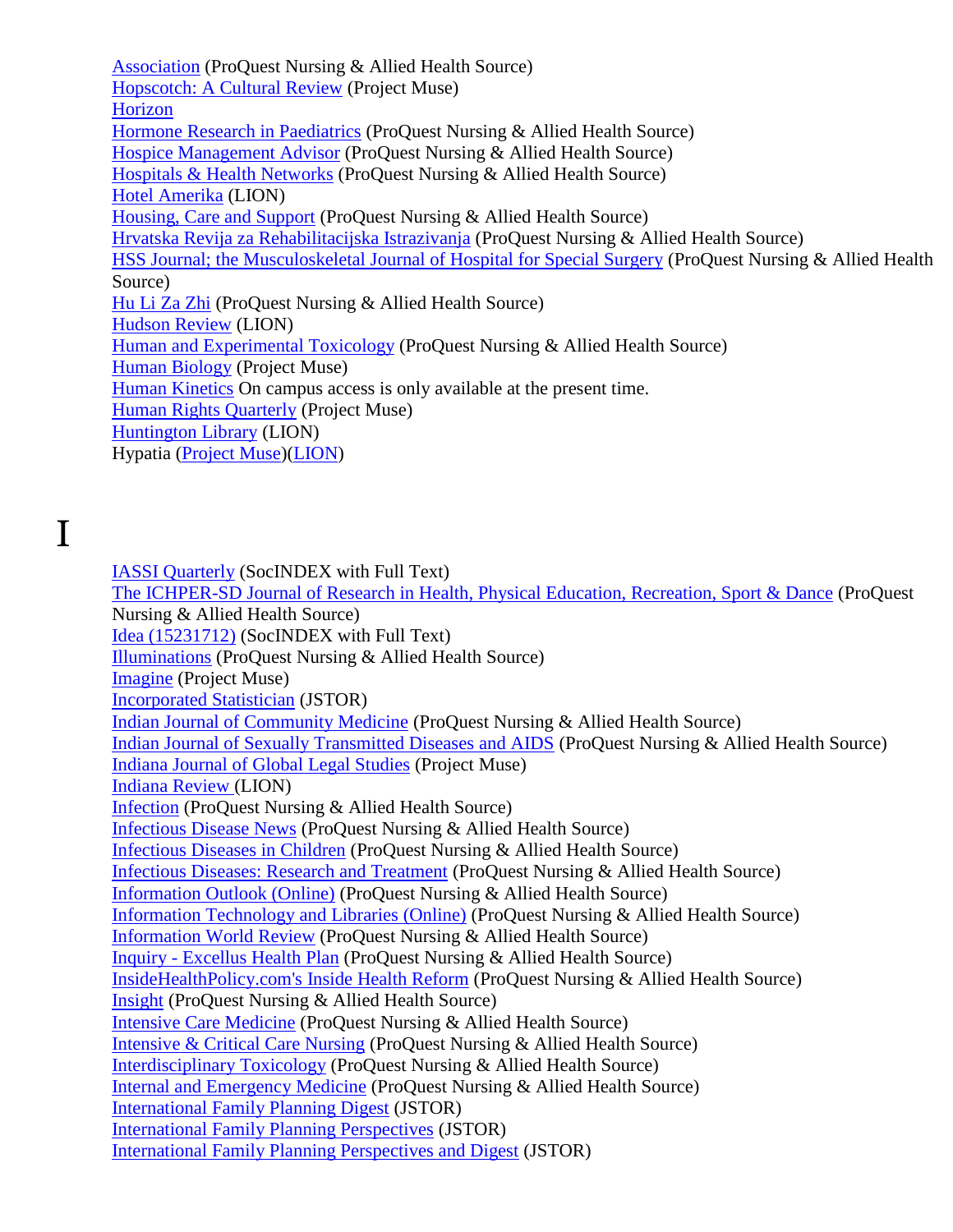[International Journal of Alzheimer's Disease](http://search.proquest.com/publication/1606376/citation/13F5CA590DD606B3B2D/30?accountid=12291) (ProQuest Nursing & Allied Health Source) [International Journal of Aquatic Research and Educantion Human](http://www.humankinetics.com/IJARE/journalAbout.cfm) Kinetics [International Journal of Behavioral Medicine](http://search.proquest.com/publication/46406/citation/13F5CA590DD606B3B2D/31?accountid=12291) (ProQuest Nursing & Allied Health Source) [International Journal of Biosciences, Alternative and Holistic Medicine](http://search.proquest.com/publication/1606345/citation/13F5CA590DD606B3B2D/32?accountid=12291) (ProQuest Nursing & Allied Health Source) [International Journal of Caring Sciences](http://search.proquest.com/publication/1606338/citation/13F5CA590DD606B3B2D/33?accountid=12291) (ProQuest Nursing & Allied Health Source) [International Journal of Childbirth](http://search.proquest.com/publication/646511/citation/13F5CA590DD606B3B2D/34?accountid=12291) (ProQuest Nursing & Allied Health Source) [International Journal of Childbirth Education](http://search.proquest.com/publication/32235/citation/13F5CA590DD606B3B2D/35?accountid=12291) (ProQuest Nursing & Allied Health Source) [International Journal of Clinical Pharmacy](http://search.proquest.com/publication/36458/citation/13F5CA590DD606B3B2D/36?accountid=12291) (ProQuest Nursing & Allied Health Source) [International Journal of Diabetes in Developing Countries](http://search.proquest.com/publication/226498/citation/13F5CA590DD606B3B2D/37?accountid=12291) (ProQuest Nursing & Allied Health Source) [International Journal of Disability Management Research](http://search.proquest.com/publication/1586357/citation/13F5CA590DD606B3B2D/38?accountid=12291) (ProQuest Nursing & Allied Health Source) [International Journal of Emergency Medicine \(Online\)](http://search.proquest.com/publication/426374/citation/13F5CA590DD606B3B2D/40?accountid=12291) (ProQuest Nursing & Allied Health Source) [International Journal of Emergency Services](http://search.proquest.com/publication/1396350/citation/13F5CA590DD606B3B2D/41?accountid=12291) (ProQuest Nursing & Allied Health Source) [International Journal of Ethics](http://www.jstor.org/journals/1526422x.html) (JSTOR) [International Journal of Food Safety, Nutrition, Public Health and Technology](http://search.proquest.com/publication/1606340/citation/13F5CA590DD606B3B2D/42?accountid=12291) (ProQuest Nursing & Allied Health Source) [International Journal of Hematology](http://search.proquest.com/publication/55446/citation/13F5CA590DD606B3B2D/43?accountid=12291) (ProQuest Nursing & Allied Health Source) [International Journal of Medical Dentistry](http://search.proquest.com/publication/1766368/citation/13F5CA590DD606B3B2D/44?accountid=12291) (ProQuest Nursing & Allied Health Source) [International Journal of Men's Health](http://search.proquest.com/publication/25645/citation/13F5CA590DD606B3B2D/45?accountid=12291) (ProQuest Nursing & Allied Health Source) [International Journal of Migration, Health, and Social Care](http://search.proquest.com/publication/1046390/citation/13F5CA590DD606B3B2D/46?accountid=12291) (ProQuest Nursing & Allied Health Source) [International Journal of Organ Transplantation Medicine](http://search.proquest.com/publication/2028842/citation/13F5CA590DD606B3B2D/48?accountid=12291) (ProQuest Nursing & Allied Health Source) [International Journal of Pharma Medicine and Biological Sciences](http://search.proquest.com/publication/1606363/citation/13F5CA590DD606B3B2D/49?accountid=12291) (ProQuest Nursing & Allied Health Source) [International Journal of Research in Nursing](http://search.proquest.com/publication/1246341/citation/13F713F6047138A307D/52?accountid=12291) (ProQuest Nursing & Allied Health Source) [International Journal of Sprot Nutririon and Exercise Metabolism](http://www.humankinetics.com/IJSNEM/journalAbout.cfm) Human Kinetics [International Journal of Sport Physiology and Performance](http://www.humankinetics.com/IJSPP/journalAbout.cfm) Human Kinetics International Journal of Stress Management [\(APA\)](http://online.psycinfo.com/library/search) [International Journal of Technology Assessment in Health Care](http://search.proquest.com/publication/36708/citation/13F713F6047138A307D/54?accountid=12291) (ProQuest Nursing & Allied Health Source) [International Journal of Therapies and Rehabilitation Research](http://search.proquest.com/publication/2026575/citation/13F713F6047138A307D/55?accountid=12291) (ProQuest Nursing & Allied Health Source) [International Organization](http://www.jstor.org/journals/00208183.html) (JSTOR) [International Perspectives on Sexual and Reproductive Health](http://search.proquest.com/publication/51907/citation/13F713F6047138A307D/57?accountid=12291) (ProQuest Nursing & Allied Health Source) [International Psychogeriatrics](http://search.proquest.com/publication/31252/citation/13F713F6047138A307D/58?accountid=12291) (ProQuest Nursing & Allied Health Source) [International Security \(](http://muse.jhu.edu/journals/ins/)Project Muse) [Investigación y Educación en Enfermería](http://search.proquest.com/publication/1806354/citation/13F713F6047138A307D/61?accountid=12291) (ProQuest Nursing & Allied Health Source) [Investigational New Drugs](http://search.proquest.com/publication/37283/citation/13F713F6047138A307D/62?accountid=12291) (ProQuest Nursing & Allied Health Source) [Iowa Review](http://lion.chadwyck.com/showPage.do?TEMPLATE=/contents/abl_toc/IowaReviewUnivofIowaIowaCity/issues.htm) (LION) [ISIS](http://www.journals.uchicago.edu/Isis/toc.html) [Israel Studies](http://muse.jhu.edu/journals/is/) (Project Muse) [Issues in Law & Medicine](http://search.proquest.com/publication/29990/citation/13F713F6047138A307D/65?accountid=12291) (ProQuest Nursing & Allied Health Source)

J

[JAMA](http://search.proquest.com/publication/42339/citation/13F72B3371061156717/1?accountid=12291) (ProQuest Nursing & Allied Health Source) [Janus](http://web.ebscohost.com/ehost/detail?sid=fe19922c-3112-46d0-85a1-e5b27295fc8e%40sessionmgr4&vid=12&hid=11&bdata=JnNpdGU9ZWhvc3QtbGl2ZQ%3d%3d#db=sih&jid=D6K) (SocINDEX with Full Text) [Japanese Journal of](http://search.proquest.com/publication/54542/citation/13F72B3371061156717/2?accountid=12291) Radiology (ProQuest Nursing & Allied Health Source) [Jewish Quarterly Review](http://muse.jhu.edu/journals/jewish_quarterly_review/) (Project Muse) [Jewish Social Studies](http://muse.jhu.edu/journals/jss/) (Project Muse) [Jewish Social Studies](http://web.ebscohost.com/ehost/detail?sid=fe19922c-3112-46d0-85a1-e5b27295fc8e%40sessionmgr4&vid=12&hid=11&bdata=JnNpdGU9ZWhvc3QtbGl2ZQ%3d%3d#db=sih&jid=JWS) (SocINDEX with Full Text) [Journal for Early Modern Cultural Studies](http://muse.jhu.edu/journals/journal_for_early_modern_cultural_studies/) (Project Muse) [Journal for Social Action in Counseling and Psychology](http://web.ebscohost.com/ehost/detail?sid=fe19922c-311246d085a1e5b27295fc8e%40sessionmgr4&vid=12&hid=11&bdata=JnNpdGU9ZWhvc3QtbGl2ZQ%3d%3d#db=sih&jid=2Z0N) (SocINDEX with Full Text) [Journal for Specialists in Group Work](http://web.ebscohost.com/ehost/detail?sid=fe19922c-3112-46d0-85a1-e5b27295fc8e%40sessionmgr4&vid=12&hid=11&bdata=JnNpdGU9ZWhvc3QtbGl2ZQ%3d%3d#db=sih&jid=JGW) (SocINDEX with Full Text)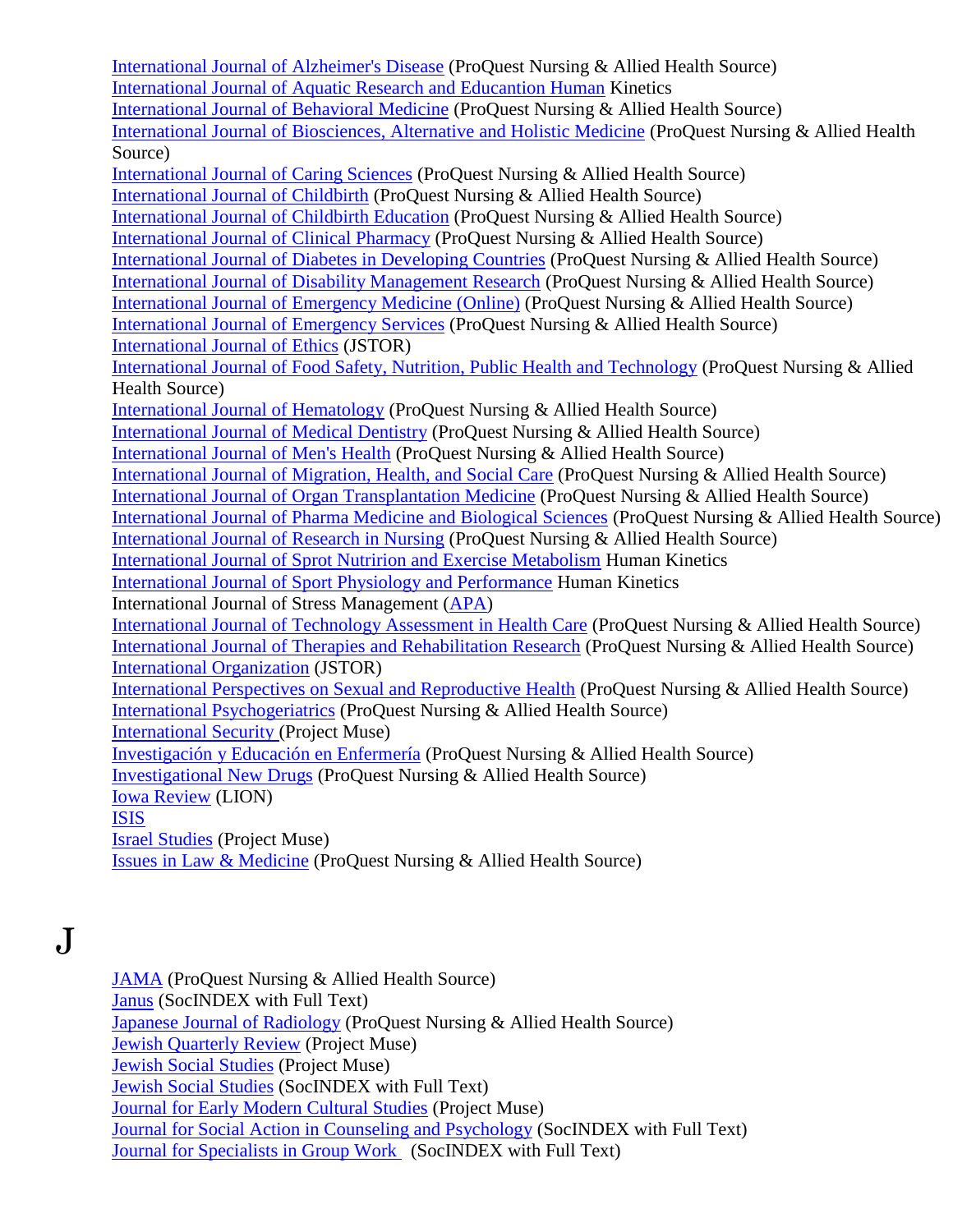Journal for [the Psychoanalysis of Culture and Society](http://muse.jhu.edu/journals/journal_for_the_psychoanalysis_of_culture_and_society/) (Project Muse) [Journal for the Scientific Study of Religion](http://web.ebscohost.com/ehost/detail?sid=fe19922c-3112-46d0-85a1e5b27295fc8e%40sessionmgr4&vid=12&hid=11&bdata=JnNpdGU9ZWhvc3QtbGl2ZQ%3d%3d#db=sih&jid=SSN) (SocINDEX with Full Text) [Journal for the Study of Radicalism](http://web.ebscohost.com/ehost/detail?sid=fe19922c-3112-46d0-85a1-e5b27295fc8e%40sessionmgr4&vid=12&hid=11&bdata=JnNpdGU9ZWhvc3QtbGl2ZQ%3d%3d#db=sih&jid=2YTT) (SocINDEX with Full Text) [Journal for the Theory of Social Behaviour](http://web.ebscohost.com/ehost/detail?sid=fe19922c-3112-46d0-85a1e5b27295fc8e%40sessionmgr4&vid=12&hid=11&bdata=JnNpdGU9ZWhvc3QtbGl2ZQ%3d%3d#db=sih&jid=BPZ) (SocINDEX with Full Text) Journal of Abnormal Psychology find in [\(APA\)](http://online.psycinfo.com/library/search) [Journal of Addictions & Offender Counseling](http://web.ebscohost.com/ehost/detail?sid=fe19922c-3112-46d0-85a1e5b27295fc8e%40sessionmgr4&vid=12&hid=11&bdata=JnNpdGU9ZWhvc3QtbGl2ZQ%3d%3d#db=sih&jid=JDD) (SocINDEX with Full Text) [The Journal of Adult Protection](http://search.proquest.com/publication/44507/citation/13F72B3371061156717/4?accountid=12291) (ProQuest Nursing & Allied Health Source) [The Journal of Aesthetic Education](http://muse.jhu.edu/journals/the_journal_of_aesthetic_education/) (Project Muse) [Journal of Aging and Physical Activity](http://www.humankinetics.com/JAPA/journalAbout.cfm) Human Kinetics [Journal of AHIMA](http://search.proquest.com/publication/33093/citation/13F72B3371061156717/5?accountid=12291) (ProQuest Nursing & Allied Health Source) [Journal of Alcohol and Drug Education](http://search.proquest.com/publication/48458/citation/13F72B3371061156717/6?accountid=12291) (ProQuest Nursing & Allied Health Source) [Journal of Allied Health](http://search.proquest.com/publication/47699/citation/13F72B3371061156717/7?accountid=12291) (ProQuest Nursing & Allied Health Source) Journal of American Folklore [\(Project Muse\)](http://muse.jhu.edu/journals/journal_of_american_folklore/)[\(LION\)](http://lion.chadwyck.com/showPage.do?TEMPLATE=/contents/abl_toc/JournalofAmericanFolklorejourna/issues.htm) [Journal of American History](http://www.jstor.org/journals/00218723.html) (JSTOR) [Journal of Animal Ecology](http://www.jstor.org/journals/00218790.html) (JSTOR) [Journal of Applied Behavior Analysis](http://search.proquest.com/publication/36654/citation/13F72B3371061156717/9?accountid=12291) (ProQuest Nursing & Allied Health Source) Journal [of Applied Biomechanics](http://www.humankinetics.com/JAB/journalAbout.cfm) Human Kinetics [Journal of Applied Econometrics](http://www.jstor.org/journals/08837252.html) (JSTOR) Journal of Applied Psychology find in [\(APA\)](http://online.psycinfo.com/library/search) [Journal of Applied Rehabilitation Counseling](http://search.proquest.com/publication/35933/citation/13F72B3371061156717/10?accountid=12291) (ProQuest Nursing & Allied Health Source) [Journal of Artificial Organs](http://search.proquest.com/publication/1456335/citation/13F72B3371061156717/11?accountid=12291) (ProQuest Nursing & Allied Health Source) [Journal of Asian American Studies](http://muse.jhu.edu/journals/journal_of_asian_american_studies/) (Project Muse) [Journal of Asian Studies](http://www.jstor.org/journals/00219118.html) (JSTOR) [Journal of Assistive Technologies](http://search.proquest.com/publication/1006510/citation/13F72B3371061156717/12?accountid=12291) (ProQuest Nursing & Allied Health Source) [Journal of Athletic Training](http://search.proquest.com/publication/47878/citation/13F72B3371061156717/13?accountid=12291) (ProQuest Nursing & Allied Health Source) [Journal of Autism and Developmental Disorders](http://search.proquest.com/publication/48401/citation/13F72B3371061156717/14?accountid=12291) (ProQuest Nursing & Allied Health Source) [The Journal of Behavioral Health Services & Research](http://search.proquest.com/publication/30572/citation/13F72B3371061156717/15?accountid=12291) (ProQuest Nursing & Allied Health Source) [Journal of Behavioral Medicine](http://search.proquest.com/publication/37571/citation/13F72B3371061156717/16?accountid=12291) (ProQuest Nursing & Allied Health Source) [Journal of Biblical](http://lion.chadwyck.com/showPage.do?TEMPLATE=/contents/abl_toc/JournalofBiblicalLiteratureAtla/issues.htm) Literature (LION) [Journal of Biochemistry](http://jb.oxfordjournals.org/) [Journal of Biosocial Science](http://search.proquest.com/publication/34392/citation/13F72B3371061156717/17?accountid=12291) (ProQuest Nursing & Allied Health Source) [Journal of Black Studies](http://www.jstor.org/journals/00219347.html) (JSTOR) [Journal of Blacks in Higher Education](http://www.jstor.org/journals/10773711.html) (JSTOR) [Journal of Bone and Mineral Metabolism](http://search.proquest.com/publication/1456336/citation/13F72B3371061156717/19?accountid=12291) (ProQuest Nursing & Allied Health Source) [Journal of British Studies](http://lion.chadwyck.com/contents/abl_toc/JournalofBritishStudies/issues.jsp) (LION) [Journal of Business of the University of Chicago](http://www.jstor.org/journals/07409168.html) (JSTOR) [Journal of Cancer Education](http://search.proquest.com/publication/30493/citation/13F72B3371061156717/20?accountid=12291) (ProQuest Nursing & Allied Health Source) [Journal of Cancer Survivorship](http://search.proquest.com/publication/54423/citation/13F72B3371061156717/21?accountid=12291) (ProQuest Nursing & Allied Health Source) [Journal of Career Planning & Employment](http://find.galegroup.com/itx/publicationSearch.do?serQuery=Locale%28en%2C%2C%29%3AFQE%3D%28JX%2CNone%2C41%29%22Journal+of+Career+Planning+%26+Employment%22%24&inPS=true&type=getIssues&searchTerm=&prodId=SPJ.SP00¤tPosition=14&userGroupName=tel_a_mmcwml) (JSTOR) [Journal of Cell Biology](http://www.jcb.org/) [Journal of Child and Adolescent Psychopharmacology](http://search.proquest.com/publication/46504/citation/13F72B3371061156717/24?accountid=12291) (ProQuest Nursing & Allied Health Source) [Journal of Child Language](http://search.proquest.com/publication/49003/citation/13F72B3371061156717/25?accountid=12291) (ProQuest Nursing & Allied Health Source) [Journal of Children's Services](http://search.proquest.com/publication/1006509/citation/13F72B3371061156717/27?accountid=12291) (ProQuest Nursing & Allied Health Source) [Journal of Clinical Anesthesia](http://search.proquest.com/publication/1226344/citation/13F72B3371061156717/28?accountid=12291) (ProQuest Nursing & Allied Health Source) [Journal of Clinical Epidemiology](http://search.proquest.com/publication/105585/citation/13F7674EB5EE8FB175/29?accountid=12291) (ProQuest Nursing & Allied Health Source) [Journal of Clinical Investigation](http://search.proquest.com/publication/42166/citation/13F7674EB5EE8FB175/30?accountid=12291) (ProQuest Nursing & Allied Health Source) [Journal of Clinical Monitoring and Computing](http://search.proquest.com/publication/26276/citation/13F7674EB5EE8FB175/31?accountid=12291) (ProQuest Nursing & Allied Health Source) [Journal of Clinical Sport Psychology](http://www.humankinetics.com/JCSP/journalAbout.cfm) Human Kinetics [Journal of Cognitive Neuroscience](http://jocn.mitpress.org/) (Project Muse) [Journal of Cold War Studies](http://muse.jhu.edu/journals/cws/) (Project Muse) [Journal of College Science Teaching](http://find.galegroup.com/itx/publicationSearch.do?serQuery=Locale%28en%2C%2C%29%3AFQE%3D%28JX%2CNone%2C37%29%22Journal+of+College+Science+Teaching%22%24&inPS=true&type=getIssues&searchTerm=&prodId=SPJ.SP00¤tPosition=14&userGroupName=tel_a_mmcwml) (JSTOR) [Journal of College Student Development](http://muse.jhu.edu/journals/journal_of_college_student_development/) (Project Muse)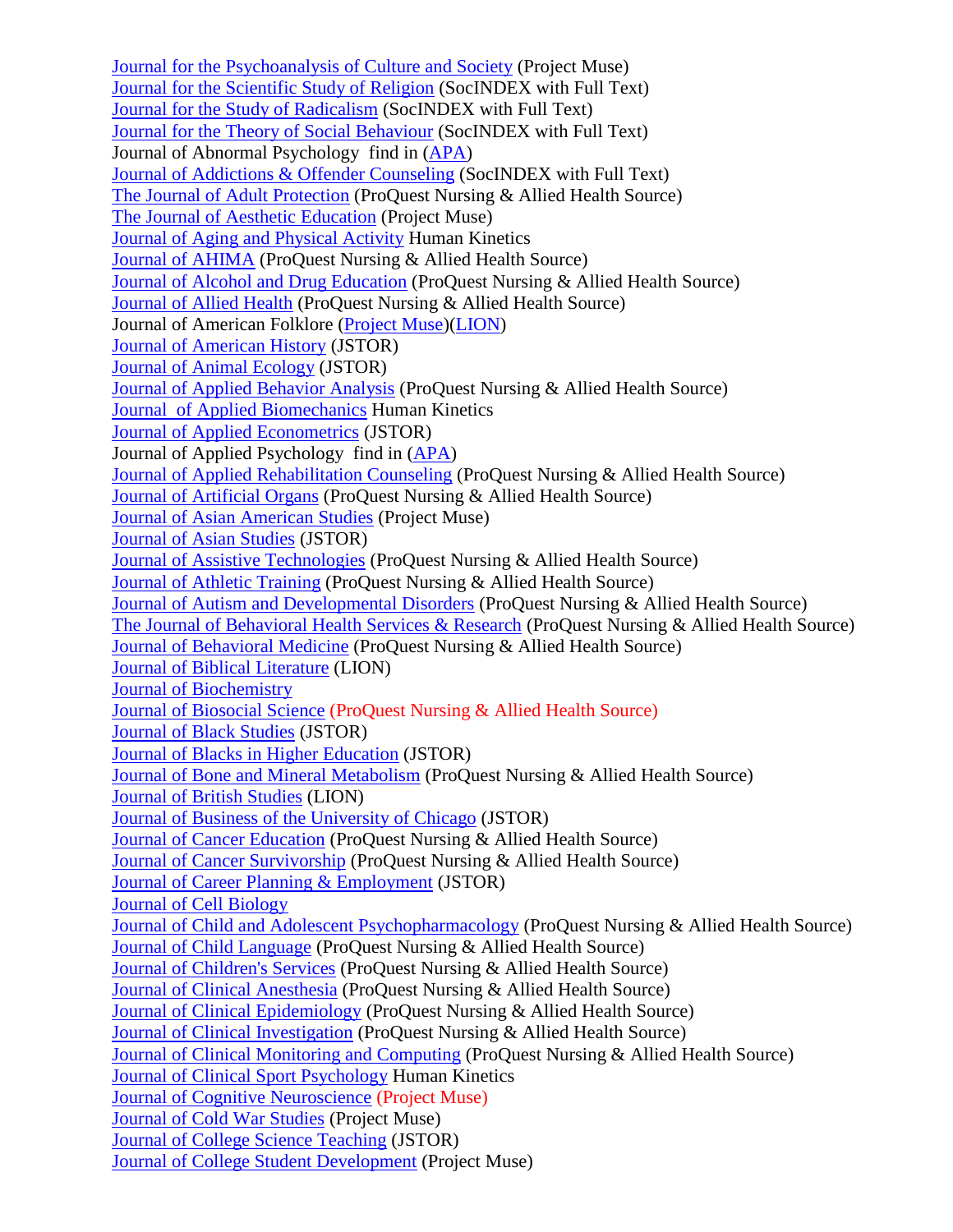[Journal of Colonialism and Colonial History](http://muse.jhu.edu/journals/journal_of_colonialism_and_colonial_history/) (Project Muse) [Journal of Communication](http://find.galegroup.com/itx/publicationSearch.do?serQuery=Locale%28en%2C%2C%29%3AFQE%3D%28JX%2CNone%2C26%29%22Journal+of+Communication%22%24&inPS=true&type=getIssues&searchTerm=&prodId=SPJ.SP00¤tPosition=14&userGroupName=tel_a_mmcwml) (JSTOR) [Journal of Community Health](http://search.proquest.com/publication/48530/citation/13F7674EB5EE8FB175/32?accountid=12291) (ProQuest Nursing & Allied Health Source) [Journal of Community Nursing](http://search.proquest.com/publication/42545/citation/13F7674EB5EE8FB175/33?accountid=12291) (ProQuest Nursing & Allied Health Source) [Journal of Community Positive Practices](http://search.proquest.com/publication/1416338/citation/13F7674EB5EE8FB175/34?accountid=12291) (ProQuest Nursing & Allied Health Source) Journal of Comparative Psychology find in [\(APA\)](http://online.psycinfo.com/library/search) Journal of Consulting and Clinical Psychology find in [\(APA\)](http://online.psycinfo.com/library/search) [The Journal of Continuing Education in Nursing](http://search.proquest.com/publication/35533/citation/13F7674EB5EE8FB175/35?accountid=12291) (ProQuest Nursing & Allied Health Source) [Journal of Continuing Education Topics & Issues](http://search.proquest.com/publication/136112/citation/13F7674EB5EE8FB175/37?accountid=12291) (ProQuest Nursing & Allied Health Source) [Journal of Counseling and Development : JCD](http://search.proquest.com/publication/25041/citation/13F7674EB5EE8FB175/38?accountid=12291) Journal of Counseling Psychology find in [\(APA\)](http://online.psycinfo.com/library/search) (ProQuest Nursing & Allied Health Source) [JournaL of Criminal Law and Criminology](http://find.galegroup.com/itx/publicationSearch.do?serQuery=Locale%28en%2C%2C%29%3AFQE%3D%28JX%2CNone%2C41%29%22Journal+of+Criminal+Law+and+Criminology%22%24&inPS=true&type=getIssues&searchTerm=&prodId=SPJ.SP00¤tPosition=14&userGroupName=tel_a_mmcwml) (JSTOR) [Journal of Critical Care](http://search.proquest.com/publication/1226342/citation/13F7674EB5EE8FB175/39?accountid=12291) (ProQuest Nursing & Allied Health Source) [Journal of Cross-Cultural Gerontology](http://search.proquest.com/publication/54159/citation/13F7674EB5EE8FB175/40?accountid=12291) (ProQuest Nursing & Allied Health Source) [Journal of Cultural Diversity](http://search.proquest.com/publication/34124/citation/13F7674EB5EE8FB175/41?accountid=12291) (ProQuest Nursing & Allied Health Source) [Journal of Democracy](http://muse.jhu.edu/journals/journal_of_democracy/) (Project Muse) [Journal of Dental Hygiene \(Online\)](http://search.proquest.com/publication/105356/citation/13F7674EB5EE8FB175/43?accountid=12291) (ProQuest Nursing & Allied Health Source) [Journal of Dentistry](http://search.proquest.com/publication/1226341/citation/13F7674EB5EE8FB175/45?accountid=12291) (ProQuest Nursing & Allied Health Source) [Journal of Developing Areas](http://muse.jhu.edu/journals/journal_of_developing_areas/) (Project Muse) [Journal of Early Christian Studies](http://muse.jhu.edu/journals/journal_of_early_christian_studies/) (Project Muse) [Journal of Ecology](http://www.jstor.org/journals/00220477.html) (JSTOR) [Journal of Economic Abstracts](http://www.jstor.org/journals/0364281x.html) (JSTOR) [Journal of Economic History](http://www.jstor.org/journals/00220507.html) (JSTOR) [Journal of Economic Literature](http://www.jstor.org/journals/00220515.html) (JSTOR) [Journal of Economic Perspectives](http://www.jstor.org/journals/08953309.html) (JSTOR) Journal of Educational Psychology find in [\(APA\)](http://online.psycinfo.com/library/search) [Journal of Educational Sociology](http://www.jstor.org/journals/08853525.html) (JSTOR) [Journal of English and Germanic Philology](http://lion.chadwyck.com/showPage.do?TEMPLATE=/contents/abl_toc/JournalofEnglishandGermanicPhil/issues.htm) (LION) Journal of Experimental Psychology: Animal Behavior Processes find in [\(APA\)](http://online.psycinfo.com/library/search) Journal of Experimental Psychology: Applied (APA) Journal of Experimental Psychology: General (APA) Journal of Experimental Psychology: Human Perception and Performance find in [\(APA\)](http://online.psycinfo.com/library/search) Journal of Experimental Psychology: Learning, Memory, and Cognition find in [\(APA\)](http://online.psycinfo.com/library/search) Journal of Family Psychology find in [\(APA\)](http://online.psycinfo.com/library/search) [Journal of Feminist Studies in Religion](http://muse.jhu.edu/journals/journal_of_feminist_studies_in_religion/) (Project Muse) [Journal of Finance](http://www.jstor.org/journals/00221082.html) (JSTOR) [Journal of Financial and Quantitative Analysis](http://www.jstor.org/journals/00221090.html) (JSTOR) [Journal of Folklore Research](http://muse.jhu.edu/journals/journal_of_folklore_research/) (Project Muse) [Journal of General Education](http://muse.jhu.edu/journals/jge/) (Project Muse) Journal of [Genetic Counseling](http://search.proquest.com/publication/31322/citation/13F715449B125EECD25/61?accountid=12291) (ProQuest Nursing & Allied Health Source) [Journal of Gerontological Nursing](http://search.proquest.com/publication/47810/citation/13F715449B125EECD25/63?accountid=12291) (ProQuest Nursing & Allied Health Source) [The Journal of Headache and Pain](http://search.proquest.com/publication/43392/citation/13F715449B125EECD25/66?accountid=12291) (ProQuest Nursing & Allied Health Source) [Journal of Health and Human Behavior](http://www.jstor.org/journals/00959006.html) (JSTOR) [Journal of Health and Social Behavior](http://www.jstor.org/journals/00221465.html) (JSTOR) [Journal of Health Care for the Poor and Underserved](http://muse.jhu.edu/journals/journal_of_health_care_for_the_poor_and_underserved/) (Project Muse) [Journal of Health Politics, Policy and Law](http://muse.jhu.edu/journals/jhp/) (Project Muse) [Journal of Health and Human Services Administration](http://search.proquest.com/publication/27394/citation/13F715449B125EECD25/67?accountid=12291) (ProQuest Nursing & Allied Health Source) [Journal of Health Care Finance](http://search.proquest.com/publication/48513/citation/13F715449B125EECD25/69?accountid=12291) (ProQuest Nursing & Allied Health Source) [Journal of Health Care for the Poor and Underserved](http://search.proquest.com/publication/30234/citation/13F715449B125EECD25/70?accountid=12291) (ProQuest Nursing & Allied Health Source) [Journal of Health, Population and Nutrition](http://search.proquest.com/publication/54891/citation/13F715449B125EECD25/72?accountid=12291) (ProQuest Nursing & Allied Health Source) [Journal of Healthcare Management](http://search.proquest.com/publication/7080/citation/13F715449B125EECD25/74?accountid=12291) (ProQuest Nursing & Allied Health Source) [Journal of Higher Education](http://www.jstor.org/journals/00221546.html) (JSTOR) (Project Muse)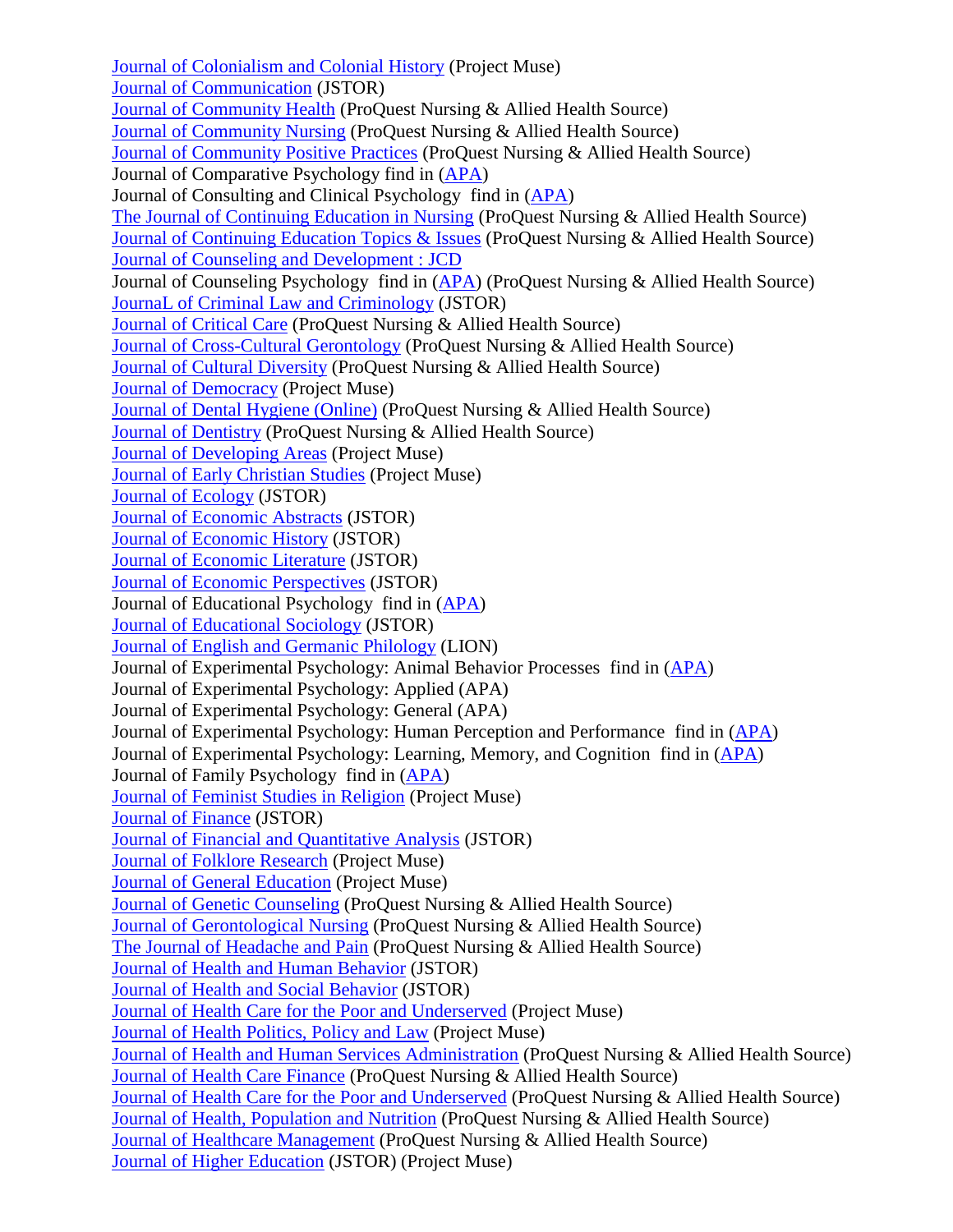[Journal of the History of Sexuality](http://muse.jhu.edu/journals/sex/) (Project Muse) [Journal of Immigrant and Minority Health](http://search.proquest.com/publication/39812/citation/13F715449B125EECD25/75?accountid=12291) (ProQuest Nursing & Allied Health Source) [Journal of Indian Academy of Oral Medicine and Radiology](http://search.proquest.com/publication/536318/citation/13F715449B125EECD25/76?accountid=12291) (ProQuest Nursing & Allied Health Source) [Journal of Interdisciplinary History](http://muse.jhu.edu/journals/jih/) (Project Muse) [Journal of Industrial Economics](http://www.jstor.org/journals/00221821.html) (JSTOR) [Journal of Internet Banking and Commerce](http://www.arraydev.com/commerce/jibc/) [Journal of Japanese Studies](http://muse.jhu.edu/journals/journal_of_japanese_studies/) (Project Muse) [Journal of Latin American Geography](http://muse.jhu.edu/journals/journal_of_latin_american_geography/) (Project Muse) [Journal of Medieval and Early Modern Studies](http://muse.jhu.edu/journals/jmems/) (Project Muse) Journal of Military History [\(JSTOR\)](http://www.jstor.org/journals/08993718.html) [Journal of Modern Greek Studies](http://muse.jhu.edu/journals/mgs/) (Project Muse) [Journal of Modern History](http://www.jstor.org/journals/00222801.html) (JSTOR) Journal of Modern Literature [\(Project Muse\)](http://muse.jhu.edu/journals/jml/)[\(LION\)](http://lion.chadwyck.com/showPage.do?TEMPLATE=/contents/abl_toc/JournalofModernLiteratureFounda/issues.htm) Journal of Money, Credit and Banking [\(JSTOR\)](http://www.jstor.org/journals/00222879.html)[\(Project Muse\)](http://muse.jhu.edu/journals/journal_of_modern_literature/) [Journal of Negro Education](http://www.jstor.org/journals/00222984.html) (JSTOR) [Journal of Narrative Theory](http://muse.jhu.edu/journals/journal_of_narrative_theory/) (Project Muse) [Journal of Negro History](http://www.jstor.org/journals/00222992.html) (JSTOR) [Journal of New Zealand Literature](http://lion.chadwyck.com/contents/abl_toc/JournalofNewZealandLiterature/issues.jsp) (LION) [Journal of Nietzsche Studies](http://muse.jhu.edu/journals/journal_of_nietzsche_studies/) (Project Muse) [Journal of Nursing Care Quality](http://find.galegroup.com/itx/publicationSearch.do?serQuery=Locale%28en%2C%2C%29%3AFQE%3D%28JX%2CNone%2C33%29%22Journal+of+Nursing+Care+Quality%22%24&inPS=true&type=getIssues&searchTerm=&prodId=SPJ.SP00¤tPosition=15&userGroupName=tel_a_mmcwml) (JSTOR) Journal of Occupational Health Psychology find in [\(APA\)](http://online.psycinfo.com/library/search) [Journal of Perinatal & Neonatal Nursing](http://find.galegroup.com/itx/publicationSearch.do?serQuery=Locale%28en%2C%2C%29%3AFQE%3D%28JX%2CNone%2C41%29%22Journal+of+Perinatal+%26+Neonatal+Nursing%22%24&inPS=true&type=getIssues&searchTerm=&prodId=SPJ.SP00¤tPosition=15&userGroupName=tel_a_mmcwml) (JSTOR) Journal of Personality of Social Psychology find in [\(APA\)](http://online.psycinfo.com/library/search) [Journal of Philosophy](http://www.jstor.org/journals/01609335.html) (JSTOR) [Journal of Physical Activity & Health](http://www.humankinetics.com/JPAH/journalAbout.cfm) Human Kinetics Journal of Physical Education, Recreation and Dance [\(JSTOR\)](http://www.find.galegroup.com/itx/publicationSearch.do?serQuery=Locale%28en%2C%2C%29%3AFQE%3D%28JX%2CNone%2C63%29%22JOPERD--the+Journal+of+Physical+Education%2C+Recreation+%26+Dance%22%24&inPS=true&type=getIssues&searchTerm=&prodId=SPJ.SP00¤tPosition=13&userGroupName=tel_a_mmcwml) [Journal of Policy History](http://muse.jhu.edu/journals/jph/) (Project Muse) [Journal of Politics](http://www.jstor.org/browse/00223816?frame=noframe&userID=4477657d@martinmethodist.edu/01cce4406600501bf54b2&dpi=3&config=jstor) (JSTOR) [Journal of Popular Culture](http://lion.chadwyck.com/showPage.do?TEMPLATE=/contents/abl_toc/JournalofPopularCulturePopularC/issues.htm) (LION) Journal of Psychophysiology find in [\(APA\)](http://online.psycinfo.com/library/search) Journal of Psychotherapy Integration find in [\(APA\)](http://online.psycinfo.com/library/search) [Journal of Narrative Theory](http://muse.jhu.edu/journals/journal_of_narrative_theory/) (Project Muse) [Journal of Scholarly Publishing](http://muse.jhu.edu/journals/journal_of_scholarly_publishing/) (Project Muse) [Journal of Southern History](http://www.jstor.org/journals/00224642.html) (JSTOR) [Journal of Sport & Exercise Psychology](http://www.humankinetics.com/JSEP/journalAbout.cfm) Human Kinetics [Journal of Sport Management](http://www.humankinetics.com/JSM/journalAbout.cfm) Human Kinetics [Journal of Sport Rehabilitation](http://www.humankinetics.com/JSR/journalAbout.cfm) Human Kinetics [Journal of Symbolic Logic](http://www.jstor.org/journals/00224812.html) (JSTOR) [Journal of Social History](http://muse.jhu.edu/journals/jsh/) (Project Muse) [Journal of Southern Religion](http://jsr.fsu.edu/) Journal of [Speculative Philosophy](http://muse.jhu.edu/journals/jsp/) (Project Muse) [Journal of Teaching in Physical Education](http://www.humankinetics.com/JTPE/journalAbout.cfm) Human Kinetics [Journal of Scholarly Publishing](http://muse.jhu.edu/journals/journal_of_scholarly_publishing/) (Project Muse) [Journal of Southern History](http://www.jstor.org/journals/00224642.html) (JSTOR) [Journal of Sport & Exercise Psychology](http://www.humankinetics.com/JSEP/journalAbout.cfm) Human Kinetics [Journal of Sport Management](http://www.humankinetics.com/JSM/journalAbout.cfm) Human Kinetics [Journal of Sport Rehabilitation](http://www.humankinetics.com/JSR/journalAbout.cfm) Human Kinetics [Journal of Symbolic Logic](http://www.jstor.org/journals/00224812.html) (JSTOR) [Journal of Teaching in Physical Education](http://www.humankinetics.com/JTPE/journalAbout.cfm) Human Kinetics [Journal of the American Mathematical Society](http://www.jstor.org/journals/00029947.html) (JSTOR) [Journal of the American Military History Foundation](http://www.jstor.org/journals/15208621.html) (JSTOR) [Journal of the American Military Institute](http://www.jstor.org/journals/15208613.html) (JSTOR)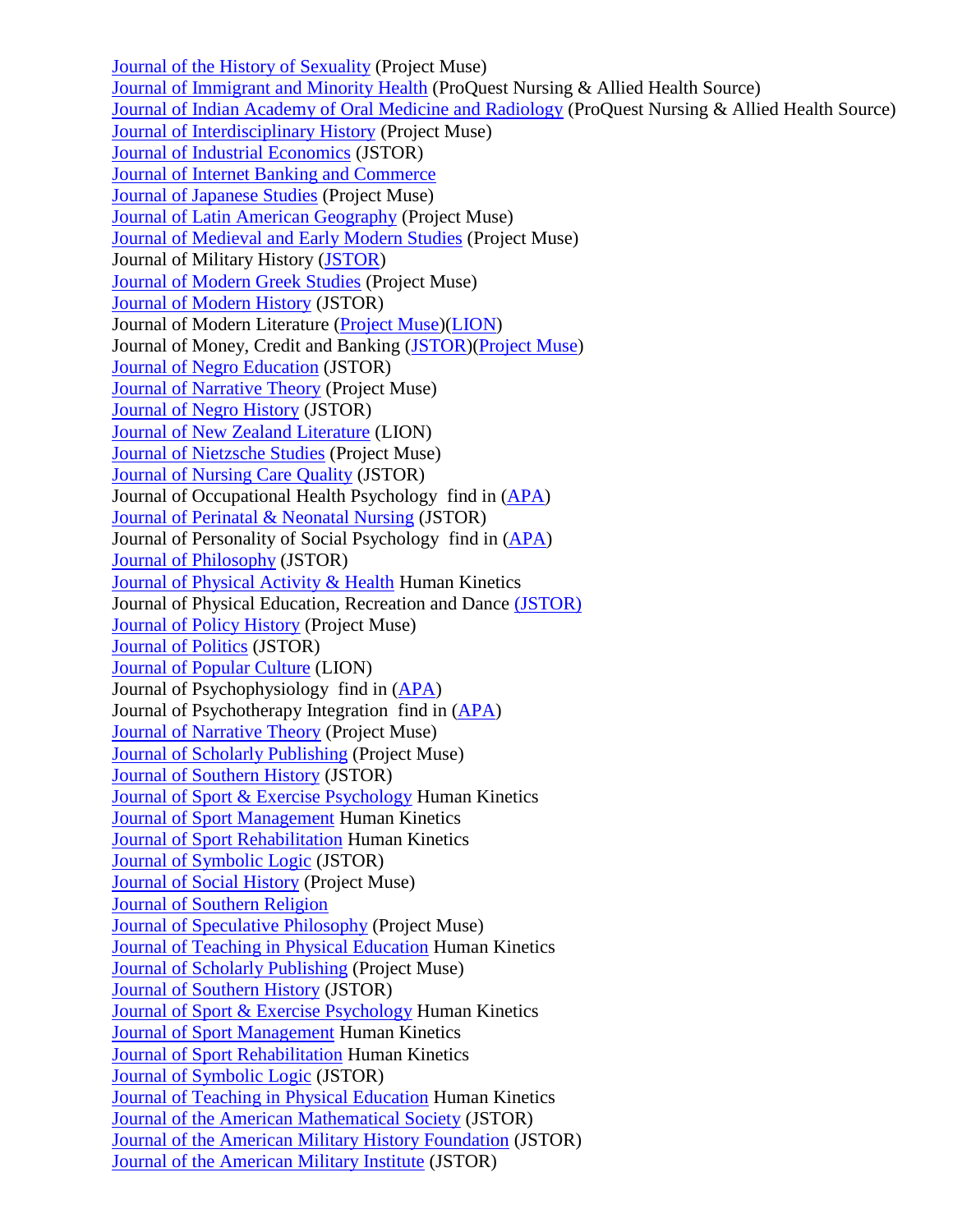[Journal of the American Statistical Association](http://www.jstor.org/journals/01621459.html) (JSTOR) [Journal of the Anthropological Institute of Great Britain and Ireland](http://www.jstor.org/journals/09595295.html) (JSTOR) [Journal of the Group of 77](http://www.g77.org/Journal/message.htm) Journal of the History of Ideas [\(JSTOR\)](http://www.jstor.org/journals/00225037.html) [\(LION\)](http://lion.chadwyck.com/showPage.do?TEMPLATE=/contents/abl_toc/JournaloftheHistoryofIdeasRutge/issues.htm) [Journal of the History of Medicine and Allied Sciences](http://muse.jhu.edu/journals/journal_of_the_history_of_medicine_and_allied_sciences/) (Project Muse) [Journal of the History of Philosophy](http://muse.jhu.edu/journals/journal_of_the_history_of_philosophy/) (Project Muse) [Journal of the Philosophy of Sport](http://www.humankinetics.com/JPS/journalAbout.cfm) Human Kinetics [Journal of the Royal Anthropological Institute/Man](http://www.jstor.org/journals/13590987.html) (JSTOR) [Journal of the RAI of Great Britain and Ireland](http://www.jstor.org/journals/03073114.html) (JSTOR) [Journal of the RSS, Series A: Statistics in Society](http://www.jstor.org/journals/09641998.html) (JSTOR) [Journal of the RSS, Series B: Statistical Methodology](http://www.jstor.org/journals/13697412.html) (JSTOR) [Journal of the Society for Industrial and Applied Mathematics](http://www.jstor.org/journals/03684245.html) (JSTOR) [Journal of the Society for Industrial and Applied Mathematics: Series B, Numerical Analysis](http://www.jstor.org/journals/0887459x.html) (JSTOR) [Journal of Women's History](http://muse.jhu.edu/journals/jowh/) (Project Muse) [Journal of World History](http://muse.jhu.edu/journals/jwh/) (Project Muse) [Joyce Studies Annual](http://muse.jhu.edu/journals/joyce_studies_annual/) (Project Muse)

K

L

[Ka Ho'oilina/ The Legacy](http://muse.jhu.edu/journals/ka_hooilina_the_legacy/) (Project Muse) Kairos: [A Journal for Teachers of Writing in Webbed Environments](http://english.ttu.edu/kairos/) [Kakovostna Starost](http://web.ebscohost.com/ehost/detail?sid=fe19922c-3112-46d0-85a1-e5b27295fc8e%40sessionmgr4&vid=13&hid=11&bdata=JnNpdGU9ZWhvc3QtbGl2ZQ%3d%3d#db=sih&jid=VIH) (SocINDEX with Full Text) [Kennedy Institute of Ethics Journal](http://muse.jhu.edu/journals/kennedy_institute_of_ethics_journal/) (Project Muse) [Kenyon Review](http://lion.chadwyck.com/showPage.do?TEMPLATE=/contents/abl_toc/KenyonReviewKenyonCollegeGambie/issues.htm) (LION) [Kölner Zeitschrift für Soziologie & Sozialpsychologie](http://web.ebscohost.com/ehost/detail?sid=fe19922c-3112-46d085a1e5b27295fc8e%40sessionmgr4&vid=13&hid=11&bdata=JnNpdGU9ZWhvc3QtbGl2ZQ%3d%3d#db=sih&jid=BK2) (SocINDEX with Full Text) [Korean Studies](http://muse.jhu.edu/journals/korean_studies/) (Project Muse) [Kotuitui: New Zealand Journal of Social Sciences](http://web.ebscohost.com/ehost/detail?sid=fe19922c-3112-46d085a1e5b27295fc8e%40sessionmgr4&vid=13&hid=11&bdata=JnNpdGU9ZWhvc3QtbGl2ZQ%3d%3d#db=sih&jid=1G9R) (SocINDEX with Full Text) [Kritika: Explorations in Russian and Eurasian History](http://muse.jhu.edu/journals/kritika/) (Project Muse)

[Labor Studies Journal](http://muse.jhu.edu/journals/labor_studies_journal/) (Project Muse) [Laboratorium: Russian Review of Social Research](http://web.ebscohost.com/ehost/detail?sid=fe19922c-3112-46d085a1e5b27295fc8e%40sessionmgr4&vid=14&hid=11&bdata=JnNpdGU9ZWhvc3QtbGl2ZQ%3d%3d#db=sih&jid=BDDJ) (SocINDEX with Full Text) [Labour, Capital &](http://web.ebscohost.com/ehost/detail?sid=fe19922c-3112-46d0-85a1-e5b27295fc8e%40sessionmgr4&vid=14&hid=11&bdata=JnNpdGU9ZWhvc3QtbGl2ZQ%3d%3d#db=sih&jid=3ZB) Society (SocINDEX with Full Text) [Language and Literature](http://lion.chadwyck.com/contents/abl_toc/LanguageandLiteratureUSA/issues.jsp) (LION) [Late Imperial China](http://muse.jhu.edu/journals/late_imperial_china/) (Project Muse) [Latin American Music Review](http://muse.jhu.edu/journals/lat/) (Project Muse) [Latin American Politics and Society](http://muse.jhu.edu/journals/latin_american_politics_and_society/) (Project Muse) [Latin American Research Review](http://muse.jhu.edu/journals/latin_american_research_review/) (Project Muse) [Law and Literature](http://lion.chadwyck.com/contents/abl_toc/LawandLiteratureYeshivaUnivNewY/issues.jsp) (LION) Legacy [\(Muse\)](http://muse.jhu.edu/journals/leg/) [\(LION\)](http://lion.chadwyck.com/contents/infopage/publ/legacy.jsp) [Leonardo Music Journal](http://muse.jhu.edu/journals/leonardo/) (Project Muse) [Libraries & Culture](http://muse.jhu.edu/journals/lac/) (Project Muse) [Linguistic Inquiry](http://muse.jhu.edu/journals/linguistic_inquiry/) (Project Muse) The Lion and the Unicorn [\(Project Muse\)](http://muse.jhu.edu/journals/lion_and_the_unicorn/)[\(LION\)](http://lion.chadwyck.com/showPage.do?TEMPLATE=/contents/abl_toc/LionandtheUnicornacriticaljourn/issues.htm) [Literary Review: An International Journal of Contemporary Writing](http://lion.chadwyck.com/showPage.do?TEMPLATE=/contents/abl_toc/LiteraryReviewaninternationaljo/issues.htm) (LION) [Literature and History](http://lion.chadwyck.com/contents/abl_toc/LiteratureandHistory/issues.jsp) (LION) Literature and Medicine [\(Project Muse\)](http://muse.jhu.edu/journals/literature_and_medicine/) [\(LION\)](http://lion.chadwyck.com/showPage.do?TEMPLATE=/contents/abl_toc/LiteratureandMedicineBaltimoreM/issues.htm)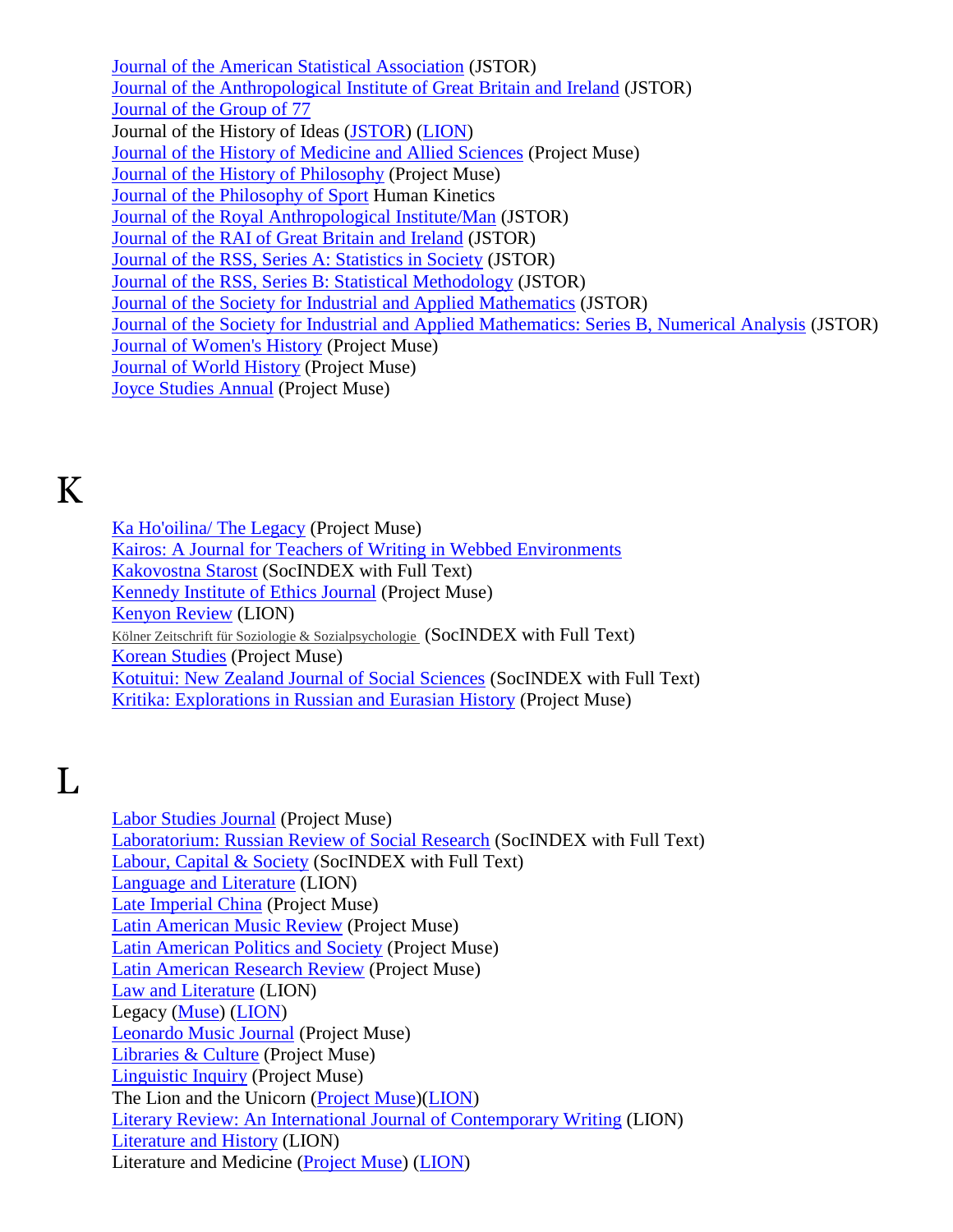[Literature and Psychology: A Journal of Psychoanalytic and Cultural Criticism](http://lion.chadwyck.com/showPage.do?TEMPLATE=/contents/abl_toc/LiteratureandPsychologyajournal/issues.htm) (LION) [Literature and Theology](http://lion.chadwyck.com/contents/abl_toc/LiteratureTheologyaninterdiscip/issues.jsp) (LION) [Literature/Film Quarterly](http://lion.chadwyck.com/showPage.do?TEMPLATE=/contents/abl_toc/LiteratureFilmQuarterlySalisbur/issues.htm) (LION) [Logos: A Journal of Catholic Thought and Culture](http://muse.jhu.edu/journals/logos/) (Project Muse)

## M

[MAI Review](http://web.ebscohost.com/ehost/detail?sid=fe19922c-3112-46d0-85a1-e5b27295fc8e%40sessionmgr4&vid=15&hid=11&bdata=JnNpdGU9ZWhvc3QtbGl2ZQ%3d%3d#db=sih&jid=787D) (SocINDEX with Full Text) [Manoa](http://muse.jhu.edu/journals/man/) (Project Muse) [Marriage & Family LIving](http://web.ebscohost.com/ehost/detail?sid=fe19922c-3112-46d0-85a1-e5b27295fc8e%40sessionmgr4&vid=15&hid=11&bdata=JnNpdGU9ZWhvc3QtbGl2ZQ%3d%3d#db=sih&jid=5OM) (SocINDEX with Full Text) Marvel and Tales [\(Project Muse\)](http://muse.jhu.edu/journals/marvels_and_tales/)[\(LION\)](http://lion.chadwyck.com/contents/abl_toc/MarvelsTales/issues.jsp) [Massachusetts Review](http://lion.chadwyck.com/showPage.do?TEMPLATE=/contents/abl_toc/MassachusettsReviewaquarterlyof/issues.htm) (LION) [Mathematics of Computation](http://www.jstor.org/journals/00255718.html) (JSTOR) [Mathematic Tables and Other Aids to Computation](http://www.jstor.org/journals/08916837.html) (JSTOR) [Measurement in Physical Education & Exercise Science \(](http://go.galegroup.com/ps/aboutJournal.do?actionString=DO_DISPLAY_ABOUT_PAGE&inPS=true&userGroupName=tel_a_mmcwml&prodId=GPS&searchType=PublicationSearchForm&docId=GALE%7C1AIB)TEL) [Medieval and Renaissance Drama in England](http://lion.chadwyck.com/showPage.do?TEMPLATE=/contents/abl_toc/MedievalandRenaissanceDramainEn/issues.htm) (LION) [Mediterranean Quarterly](http://muse.jhu.edu/journals/med/) (Project Muse) [Medium Ævum](http://lion.chadwyck.com/showPage.do?TEMPLATE=/contents/abl_toc/MediumvumSocfortheStudyofMediev/issues.htm) (LION) [MELUS](http://lion.chadwyck.com/showPage.do?TEMPLATE=/contents/abl_toc/MELUSUnivofSouthernCaliforniaLo/issues.htm) (LION) [Meridians: feminism, race, transnationalism](http://muse.jhu.edu/journals/meridians/) (Project Muse) [Merrill-Palmer Quarterly](http://muse.jhu.edu/journals/mpq/) (Project Muse) [Michigan Quarterly Review](http://lion.chadwyck.com/showPage.do?TEMPLATE=/contents/abl_toc/MichiganQuarterlyReviewUnivofMi/issues.htm) (LION) [Midwest Journal of Political Science](http://www.jstor.org/journals/00263397.html) (JSTOR) [Military Affairs](http://www.jstor.org/journals/00263931.html) (JSTOR) [Milton Quarterly](http://muse.jhu.edu/journals/milton_quarterly/) (Project Muse) [Milton Studies](http://lion.chadwyck.com/showPage.do?TEMPLATE=/contents/abl_toc/MiltonStudiesPittsburghPA/issues.htm) (LION) [Mind](http://www.jstor.org/journals/00264423.html) (JSTOR) [Minnesota Review](http://lion.chadwyck.com/contents/abl_toc/MinnesotaReview/issues.jsp) (LION) [Mississippi Quarterly: The Journal of Southern Cultures](http://lion.chadwyck.com/showPage.do?TEMPLATE=/contents/abl_toc/MississippiQuarterlythejournalo/issues.htm) (LION) [Mississippi Valley Historical Review](http://www.jstor.org/journals/0161391x.html) (JSTOR) [MMWR: Morbidity and Mortality Weekly Report](http://www.cdc.gov/mmwr/) MLN [\(Project Muse\)](http://muse.jhu.edu/journals/mln/) [\(JSTOR\)](http://www.jstor.org/journals/00267910.html) [\(LION\)](http://lion.chadwyck.com/showPage.do?TEMPLATE=/contents/abl_toc/MLNBaltimoreMD/issues.htm) MLQ - [Modern Language Quarterly](http://muse.jhu.edu/journals/mlq/) (Project Muse) -- Critical studies in the modern languages [Modern Fiction Studies](http://muse.jhu.edu/journals/modern_fiction_studies/) (Project Muse) [Modern Judaism](http://muse.jhu.edu/journals/modern_judaism/) (Project Muse) [Modern Language Notes](http://www.jstor.org/journals/01496611.html) (JSTOR) Modernism/Modernity [\(Project Muse\)](http://muse.jhu.edu/journals/modernism-modernity/)[\(LION\)](http://lion.chadwyck.com/showPage.do?TEMPLATE=/contents/abl_toc/ModernismModernityBaltimoreMD/issues.htm) [Molecular Medicine](http://muse.jhu.edu/journals/mm/) (Project Muse) Monitor on Psychology: [A Publication of the American Psychological Association](http://www.apa.org/monitor/) [Monumenta Nipponica](http://www.jstor.org/journals/00270741.html) (JSTOR) [Mosaic: A Journal for the Interdisciplinary Study of Literature](http://lion.chadwyck.com/showPage.do?TEMPLATE=/contents/abl_toc/Mosaicajournalfortheinterdiscip/issues.htm) (LION) [Motor Control](http://www.humankinetics.com/MC/journalAbout.cfm) Human Kinetics [Moving Image](http://muse.jhu.edu/journals/the_moving_image/) (Project Muse)

### N

[Nabokov](http://lion.chadwyck.com/showPage.do?TEMPLATE=/contents/abl_toc/NabokovStudiesDavidsonCollegeNo/issues.htm) (LION) [NACSW Convention Proceedings](http://web.ebscohost.com/ehost/detail?sid=fe19922c-3112-46d0-85a1-e5b27295fc8e%40sessionmgr4&vid=16&hid=11&bdata=JnNpdGU9ZWhvc3QtbGl2ZQ%3d%3d#db=sih&jid=U7J) (SocINDEX with Full Text) [Narrative](http://muse.jhu.edu/journals/narrative/) (Project Muse)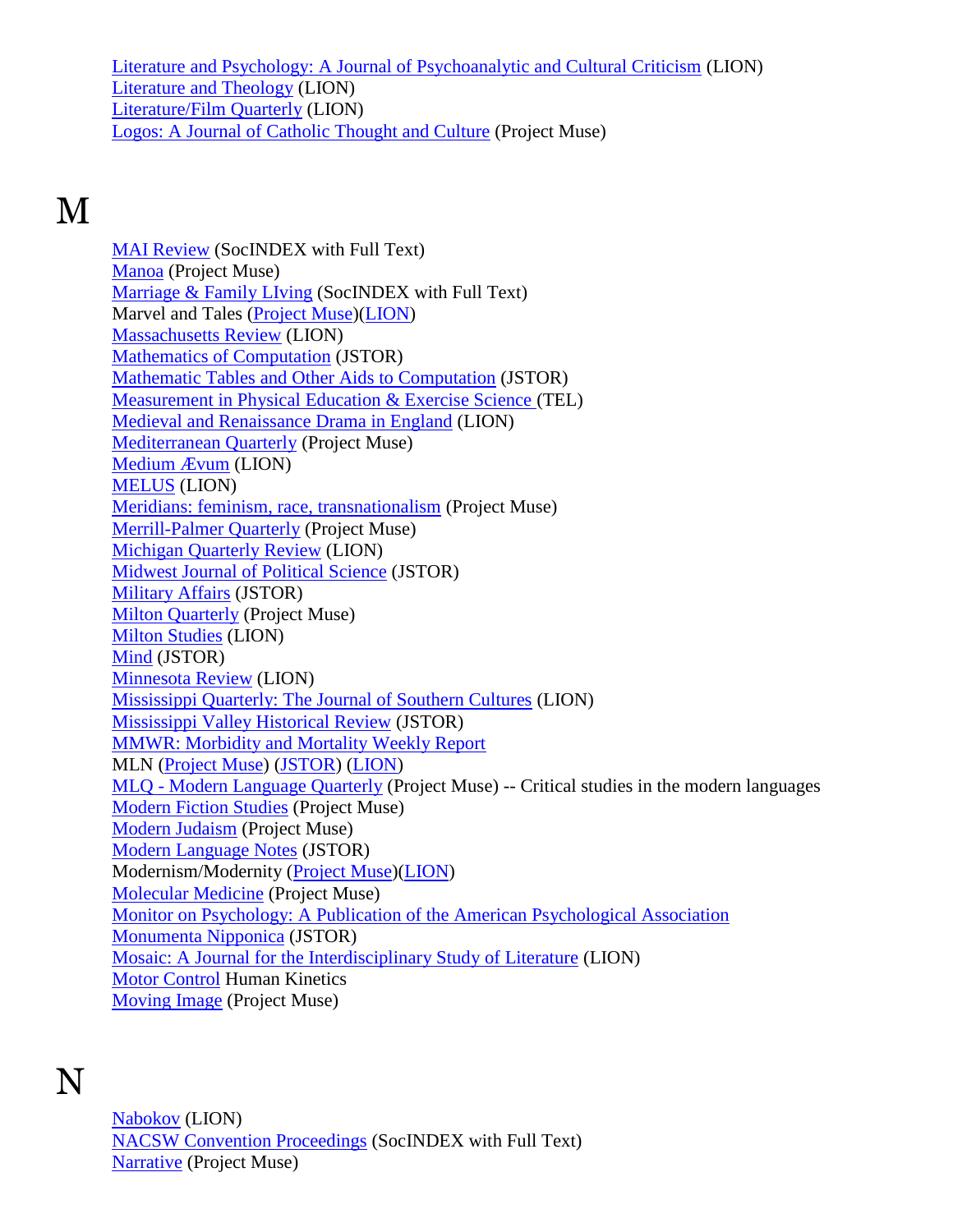[Nashim: A Journal of Jewish Women's Studies and Gender Issues](http://muse.jhu.edu/journals/nashim/) (Project Muse) [National Geographic Magazine](http://www.nationalgeographic.com/) [National Social Science Journal](http://web.ebscohost.com/ehost/detail?sid=fe19922c-3112-46d0-85a1-e5b27295fc8e%40sessionmgr4&vid=16&hid=11&bdata=JnNpdGU9ZWhvc3QtbGl2ZQ%3d%3d#db=sih&jid=B1E1) (SocINDEX with Full Text) [Nationalities Papers](http://web.ebscohost.com/ehost/detail?sid=fe19922c-3112-46d0-85a1-e5b27295fc8e%40sessionmgr4&vid=16&hid=11&bdata=JnNpdGU9ZWhvc3QtbGl2ZQ%3d%3d#db=sih&jid=55O) (SocINDEX with Full Text) [Nations and Nationalism](http://web.ebscohost.com/ehost/detail?sid=fe19922c-3112-46d0-85a1-e5b27295fc8e%40sessionmgr4&vid=16&hid=11&bdata=JnNpdGU9ZWhvc3QtbGl2ZQ%3d%3d#db=sih&jid=D8K) (SocINDEX with Full Text) [NCADD Washington Report \(](http://web.ebscohost.com/ehost/detail?sid=fe19922c-3112-46d0-85a1-e5b27295fc8e%40sessionmgr4&vid=16&hid=11&bdata=JnNpdGU9ZWhvc3QtbGl2ZQ%3d%3d#db=sih&jid=4Q1)SocINDEX with Full Text) [NWSA Journal](http://muse.jhu.edu/journals/nwsa_journal/) (Project Muse) -- publication of the National Women's Studies Association [Negotiation & Conflict Management Research \(](http://web.ebscohost.com/ehost/detail?sid=fe19922c-3112-46d085a1e5b27295fc8e%40sessionmgr4&vid=16&hid=11&bdata=JnNpdGU9ZWhvc3QtbGl2ZQ%3d%3d#db=sih&jid=55QM)SocINDEX with Full Text) [Negro American: Literature Forum](http://www.jstor.org/journals/00282480.html) (JSTOR) Nepantla: [Views from the South](http://muse.jhu.edu/journals/nep/) (Project Muse) [Neue Soziale Bewegungen](http://web.ebscohost.com/ehost/detail?sid=fe19922c-3112-46d0-85a1-e5b27295fc8e%40sessionmgr4&vid=16&hid=11&bdata=JnNpdGU9ZWhvc3QtbGl2ZQ%3d%3d#db=sih&jid=LKS) (SocINDEX with Full Text) Neurology & Clinical Neurophysiology [\(Project Muse\)](http://mitpress.mit.edu/e-journals/JCN/) Neuropsychology find in [\(APA\)](http://online.psycinfo.com/library/search) [New England Review](http://lion.chadwyck.com/showPage.do?TEMPLATE=/contents/abl_toc/NewEnglandReviewMiddleburyColle/issues.htm) (LION) [New England Quarterly](http://lion.chadwyck.com/showPage.do?TEMPLATE=/contents/abl_toc/NewEnglandQuarterlyahistoricalr/issues.htm) (LION) [New Hibernia Review](http://muse.jhu.edu/journals/nhr/) (Project Muse) New Literary History [\(Project Muse\)](http://muse.jhu.edu/journals/new_literary_history/) [\(LION\)](http://lion.chadwyck.com/showPage.do?TEMPLATE=/contents/abl_toc/NewLiteraryHistoryajournalofthe/issues.htm) [New York Times](http://www.nytimes.com/) [New York Times Book Review](http://www.nytimes.com/pages/books/review/index.html) [Newsweek](http://www.msnbc.msn.com/id/3032542/site/newsweek/) Nine: [A Journal of Baseball History and Culture](http://muse.jhu.edu/journals/nin/) (Project Muse) [Nineteenth-Century Fiction](http://www.jstor.org/journals/00290564.html) (JSTOR) [Nineteenth-Century French Studies](http://muse.jhu.edu/journals/nineteenth_century_french_studies/) (Project Muse) Nineteenth-Century Literature [\(JSTOR\)](http://www.jstor.org/journals/08919356.html)[\(LION\)](http://lion.chadwyck.com/contents/abl_toc/NineteenthCenturyLiterature/issues.jsp) [North American Review](http://lion.chadwyck.com/toc/NorthAmericanReviewUnivofNorthe/issues.htm) (LION) [Northeast African Studies](http://muse.jhu.edu/journals/nas/) (Project Muse) [Notes](http://muse.jhu.edu/journals/not/) (Project Muse) [Notes and Queries](http://lion.chadwyck.com/contents/abl_toc/NotesandQueriesforreadersandwri/issues.jsp) (LION) [Noûs](http://www.jstor.org/journals/00294624.html) (JSTOR) [Novel: A Forum on Fiction](http://lion.chadwyck.com/showPage.do?TEMPLATE=/contents/abl_toc/NovelaforumonfictionBrownUnivPr/issues.htm) (LION) [NWSA Journal: a publication of the National Women's Studies Association](http://lion.chadwyck.com/showPage.do?TEMPLATE=/contents/abl_toc/NWSAJournalapublicationoftheNat/issues.htm) (LION)

#### $\Omega$

P

[Obsidian II: Black Literature in Review](http://lion.chadwyck.com/showPage.do?TEMPLATE=/contents/abl_toc/ObsidianIIBlackliteratureinrevi/issues.htm) (LION) [Obsidian III: Literature of the African Diaspora](http://lion.chadwyck.com/showPage.do?TEMPLATE=/contents/abl_toc/ObsidianIIIliteratureintheAfric/issues.htm) (LION) [Occasional Papers in Sociology & Anthropology](http://web.ebscohost.com/ehost/detail?sid=fe19922c-3112-46d085a1e5b27295fc8e%40sessionmgr4&vid=17&hid=11&bdata=JnNpdGU9ZWhvc3QtbGl2ZQ%3d%3d#db=sih&jid=958W) (SocINDEX with Full Text) [Oceanic Linguistics](http://muse.jhu.edu/journals/ol/) (Project Muse) [OECD Journal on Development](http://web.ebscohost.com/ehost/detail?sid=fe19922c-3112-46d0-85a1-e5b27295fc8e%40sessionmgr4&vid=17&hid=11&bdata=JnNpdGU9ZWhvc3QtbGl2ZQ%3d%3d#db=sih&jid=8NOG) (SocINDEX with Full Text) [OIDA International Journal of Sustainable Development \(](http://web.ebscohost.com/ehost/detail?sid=fe19922c-311246d085a1e5b27295fc8e%40sessionmgr4&vid=17&hid=11&bdata=JnNpdGU9ZWhvc3QtbGl2ZQ%3d%3d#db=sih&jid=BDVD)SocINDEX with Full Text) [Oikos: Lithuanian Migration & Diaspora Studies](http://web.ebscohost.com/ehost/detail?sid=fe19922c-3112-46d085a1e5b27295fc8e%40sessionmgr4&vid=17&hid=11&bdata=JnNpdGU9ZWhvc3QtbGl2ZQ%3d%3d#db=sih&jid=2ZP3) (SocINDEX with Full Text) [Omega: Journal of Death & Dying](http://web.ebscohost.com/ehost/detail?sid=fe19922c-3112-46d0-85a1-e5b27295fc8e%40sessionmgr4&vid=17&hid=11&bdata=JnNpdGU9ZWhvc3QtbGl2ZQ%3d%3d#db=sih&jid=OME) (SocINDEX with Full Text) [Open Anthropology Journal](http://web.ebscohost.com/ehost/detail?sid=fe19922c-3112-46d0-85a1-e5b27295fc8e%40sessionmgr4&vid=17&hid=11&bdata=JnNpdGU9ZWhvc3QtbGl2ZQ%3d%3d#db=sih&jid=AZZ8) (SocINDEX with Full Text) [The Opera Quarterly](http://muse.jhu.edu/journals/opera_quarterly/) (Project Muse) [Oral Tradition](http://muse.jhu.edu/journals/oral_tradition/) (Project Muse)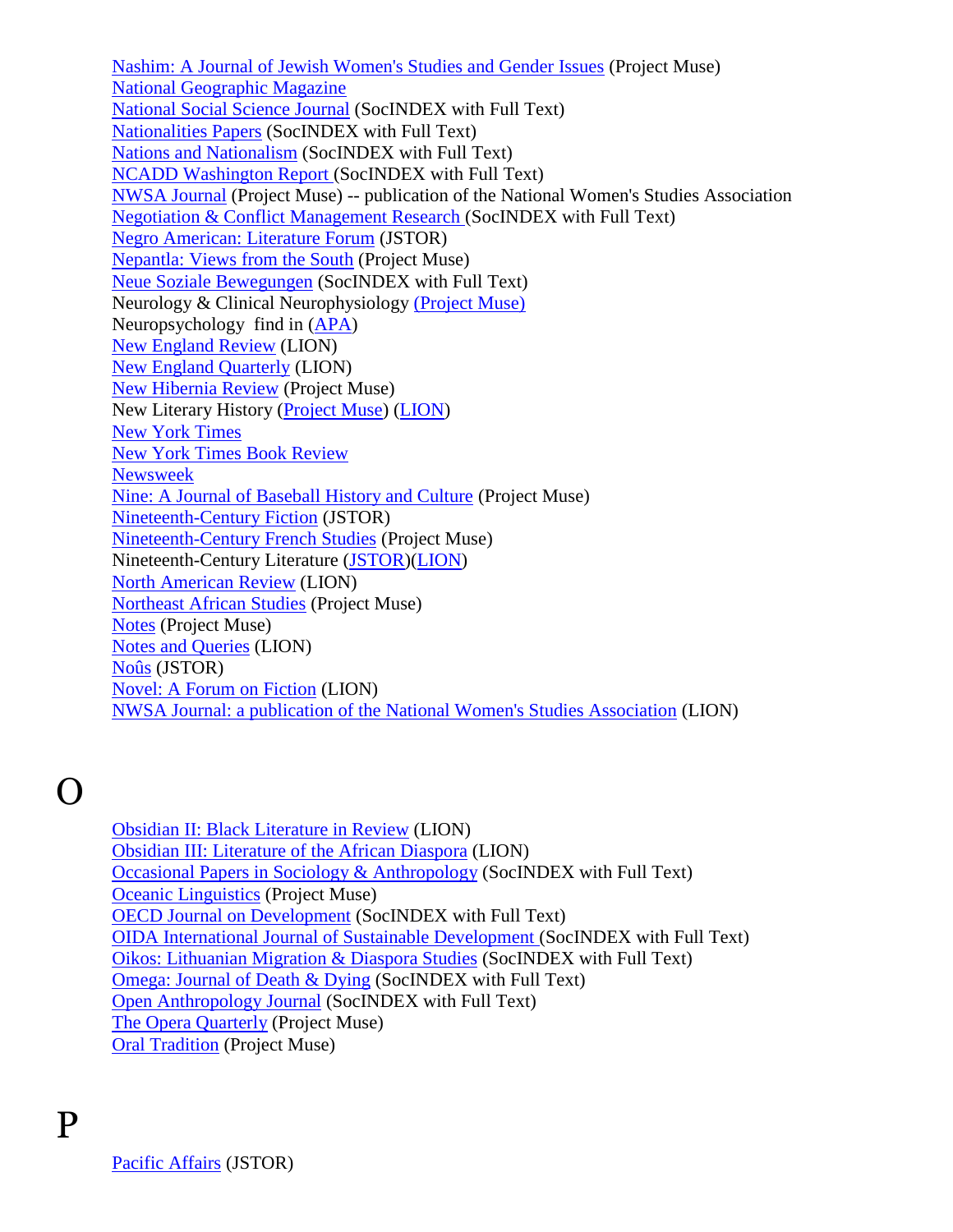[Pacific Science](http://muse.jhu.edu/journals/psc/) (Project Muse) [PAJ \(formerly Performing Arts Journal\)](http://muse.jhu.edu/journals/performing_arts_journal/) (Project Muse) [Pakistan Journal of Social and Clinical Psychology](http://web.ebscohost.com/ehost/detail?sid=48669c8f-2ca3-416ea4f27247a4b81057%40sessionmgr114&vid=5&hid=106&bdata=JnNpdGU9ZWhvc3QtbGl2ZQ%3d%3d#db=sih&jid=BJIX) (SocINDEX with Full Text) [Pakistan Journal of Social Sciences \(PJSS\)](http://web.ebscohost.com/ehost/detail?sid=48669c8f-2ca3-416e-a4f27247a4b81057%40sessionmgr114&vid=5&hid=106&bdata=JnNpdGU9ZWhvc3QtbGl2ZQ%3d%3d#db=sih&jid=92KQ) (SocINDEX with Full Text) [Pakistan Journal of Women's Studies](http://web.ebscohost.com/ehost/detail?sid=48669c8f-2ca3-416e-a4f2-7247a4b81057%40sessionmgr114&vid=5&hid=106&bdata=JnNpdGU9ZWhvc3QtbGl2ZQ%3d%3d#db=sih&jid=1DY2) (SocINDEX with Full Text) [Pakistan Vision](http://web.ebscohost.com/ehost/detail?sid=48669c8f-2ca3-416e-a4f2-7247a4b81057%40sessionmgr114&vid=5&hid=106&bdata=JnNpdGU9ZWhvc3QtbGl2ZQ%3d%3d#db=sih&jid=BJIW) (SocINDEX with Full Text) [Papers on Language and Literature: A Quarterly Journal](http://lion.chadwyck.com/showPage.do?TEMPLATE=/contents/abl_toc/PapersonLanguageLiteratureaquar/issues.htm) (LION) [Papers on Social Representation](http://web.ebscohost.com/ehost/detail?sid=48669c8f-2ca3-416e-a4f2-7247a4b81057%40sessionmgr114&vid=5&hid=106&bdata=JnNpdGU9ZWhvc3QtbGl2ZQ%3d%3d#db=sih&jid=1CZK) (SocINDEX with Full Text) [Paris Review](http://lion.chadwyck.com/showPage.do?TEMPLATE=/contents/abl_toc/ParisReviewFlushingNY/issues.htm) (LION) [Patterns of Prejudice \(](http://web.ebscohost.com/ehost/detail?sid=48669c8f-2ca3-416e-a4f2-7247a4b81057%40sessionmgr114&vid=5&hid=106&bdata=JnNpdGU9ZWhvc3QtbGl2ZQ%3d%3d#db=sih&jid=0SV)SocINDEX with Full Text) [Peace & Change \(](http://web.ebscohost.com/ehost/detail?sid=48669c8f-2ca3-416e-a4f2-7247a4b81057%40sessionmgr114&vid=5&hid=106&bdata=JnNpdGU9ZWhvc3QtbGl2ZQ%3d%3d#db=sih&jid=PNC)SocINDEX with Full Text) [Pediatric Exercise Science](http://www.humankinetics.com/PES/journalAbout.cfm) Human Kinetics [Performing arts and Entertainment in Canada](http://lion.chadwyck.com/showPage.do?TEMPLATE=/contents/abl_toc/PerformingArtsandEntertainmenti/issues.htm) (LION) [Parnassus: Poetry in Review](http://lion.chadwyck.com/showPage.do?TEMPLATE=/contents/abl_toc/ParnassuspoetryinreviewNewYork/issues.htm) (LION) [Partisan Review](http://lion.chadwyck.com/showPage.do?TEMPLATE=/contents/abl_toc/PartisanReviewBostonUnivMA/issues.htm) (LION) [Pedagogy](http://muse.jhu.edu/journals/pedagogy/) (Project Muse) [Perspectives in Biology and Medicine](http://muse.jhu.edu/journals/pbm/) (Project Muse) [Perspectives on Science](http://muse.jhu.edu/journals/posc/) (Project Muse) [Perspectives on Sexual and Reproductive Health](http://www.jstor.org/journals/15386341.html) (JSTOR) [Philological Quarterly](http://lion.chadwyck.com/showPage.do?TEMPLATE=/contents/abl_toc/PhilologicalQuarterlyUnivofIowa/issues.htm) (LION) [The Philosopher's Web Magazine](http://www.philosophersnet.com/) [Philosophical Perspectives](http://www.jstor.org/journals/15208583.html) (JSTOR) [Philosophical Quarterly](http://www.jstor.org/journals/00318094.html) (JSTOR) [Philosophical Review](http://www.jstor.org/journals/00318108.html) (JSTOR) Philosophy and Literature [\(Project Muse\)](http://muse.jhu.edu/journals/philosophy_and_literature/) [\(LION\)](http://lion.chadwyck.com/showPage.do?TEMPLATE=/contents/abl_toc/PhilosophyandLiteratureBaltimor/issues.htm) [Philosophy and Phenomenological Research](http://www.jstor.org/journals/00318205.html) (JSTOR) Philosophy and Public Affairs [\(Project Muse\)](http://muse.jhu.edu/journals/papa/) [\(JSTOR\)](http://www.jstor.org/journals/00483915.html) [Philosophy and Rhetoric](http://muse.jhu.edu/journals/par/) (Project Muse) [Philosophy East and West](http://muse.jhu.edu/journals/philosophy_east_and_west/) (Project Muse) [Philosophy of Music Education Review](http://muse.jhu.edu/journals/philosophy_of_music_education_review/) (Project Muse) [Philosophy, Psychiatry, and Psychology](http://muse.jhu.edu/journals/philosophy_psychiatry_and_psychology/) (Project Muse) [PN Review](http://lion.chadwyck.com/showPage.do?TEMPLATE=/contents/abl_toc/PNReviewManchester/issues.htm) (LION) [Poetics Today](http://muse.jhu.edu/journals/poet/) (Project Muse) [Poetry \(](http://lion.chadwyck.com/showPage.do?TEMPLATE=/contents/abl_toc/PoetryNewYorkChicago/issues.htm)LION) [Political Science Quarterly](http://www.jstor.org/journals/00323195.html) (JSTOR) [Population and Development Review](http://www.jstor.org/journals/00987921.html) (JSTOR) [Population Index](http://www.jstor.org/journals/00324701.html) (JSTOR) [Population Literature](http://www.jstor.org/journals/15238431.html) (JSTOR) [Population Studies](http://www.jstor.org/journals/00324728.html) (JSTOR) [Population: An English Selection](http://muse.jhu.edu/journals/portal_libraries_and_the_academy/toc/pla1.1.html) (JSTOR) Portal: [Libraries and the Academy](http://muse.jhu.edu/journals/portal_libraries_and_the_academy/toc/pla1.1.html) (Project Muse) [Positions: East Asia Cultures Critique](http://muse.jhu.edu/journals/pos/) (Project Muse) [Postmodern Culture](http://muse.jhu.edu/journals/postmodern_culture/) (Project Muse) Prairie Schooner [\(LION\)](http://lion.chadwyck.com/showPage.do?TEMPLATE=/contents/abl_toc/PrairieSchoonerUnivofNebraskaLi/issues.htm) [\(Project Muse\)](http://muse.jhu.edu/journals/prairie_schooner/) [Proceedings of the American Mathematical Society](http://www.jstor.org/journals/00029939.html) (JSTOR) [Proceedings of the American Political Science Association](http://www.jstor.org/journals/5786001j.html) (JSTOR) [Proceedings of the Royal Anthropological Institute of Great Britain & Ireland](http://www.jstor.org/journals/00804169.html) (JSTOR) Professional Psychology: Research and Practice find in [\(APA\)](http://online.psycinfo.com/library/search) Prooftexts: A Journal of Jewish Literary History [\(Project Muse\)](http://muse.jhu.edu/journals/ptx/) [\(LION\)](http://lion.chadwyck.com/showPage.do?TEMPLATE=/contents/abl_toc/ProoftextsajournalofJewishliter/issues.htm) [Psyche: An interdisciplinary journal of research on consciousness](http://psyche.cs.monash.edu.au/) Psychoanalytic Psychology: A Journal of Theory, Practice, Research, and Criticism find in [\(APA\)](http://online.psycinfo.com/library/search) Psychological Assessment find in [\(APA\)](http://online.psycinfo.com/library/search)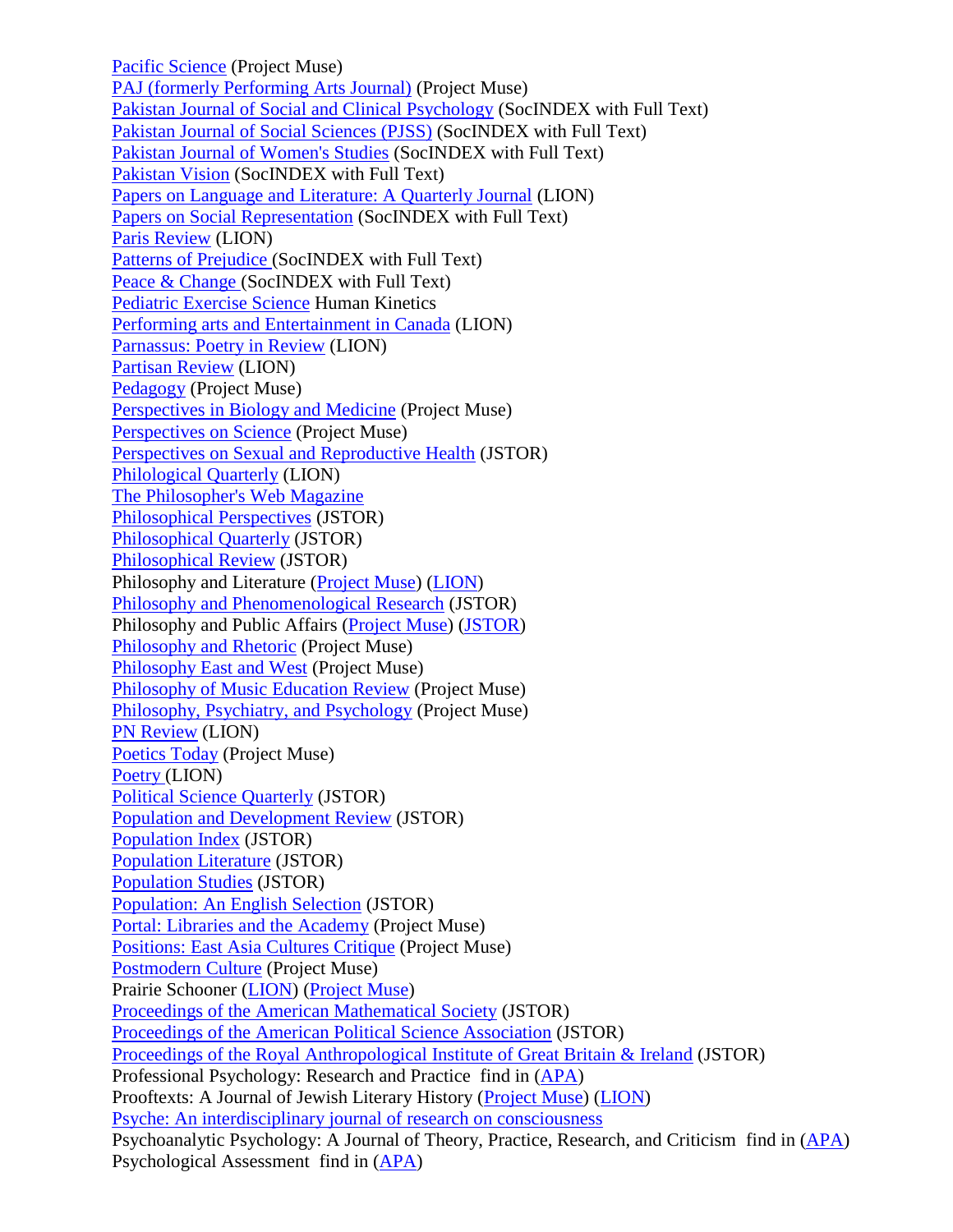Psychological Bulletin find in [\(APA\)](http://online.psycinfo.com/library/search) Psychological Methods find in [\(APA\)](http://online.psycinfo.com/library/search) Psychological Review find in [\(APA\)](http://online.psycinfo.com/library/search) Psychology and Aging find in [\(APA\)](http://online.psycinfo.com/library/search) Psychology of Addictive Behaviors find in [\(APA\)](http://online.psycinfo.com/library/search) Psychology, Public Policy, and Law find in [\(APA\)](http://online.psycinfo.com/library/search) [Public Culture](http://muse.jhu.edu/journals/pc/) (Project Muse) [Public Opinion Quarterly](http://www.jstor.org/journals/0033362X.html) (JSTOR) [Publications of the American Economic Association](http://www.jstor.org/journals/10497498.html) (JSTOR) [Publication of the American Statistical Association](http://www.jstor.org/journals/15225437.html) (JSTOR)

## Q

[Qualitative Report \(](http://web.ebscohost.com/ehost/detail?sid=48669c8f-2ca3-416e-a4f2-7247a4b81057%40sessionmgr114&vid=6&hid=106&bdata=JnNpdGU9ZWhvc3QtbGl2ZQ%3d%3d#db=sih&jid=ITY)SocINDEX with Full Text) [Qualitative Sociology \(](http://web.ebscohost.com/ehost/detail?sid=48669c8f-2ca3-416e-a4f2-7247a4b81057%40sessionmgr114&vid=6&hid=106&bdata=JnNpdGU9ZWhvc3QtbGl2ZQ%3d%3d#db=sih&jid=3WI)SocINDEX with Full Text) [Qualitative Sociology Review \(](http://web.ebscohost.com/ehost/detail?sid=48669c8f-2ca3-416e-a4f2-7247a4b81057%40sessionmgr114&vid=6&hid=106&bdata=JnNpdGU9ZWhvc3QtbGl2ZQ%3d%3d#db=sih&jid=1E3P)SocINDEX with Full Text) [Qualitative Studies \(](http://web.ebscohost.com/ehost/detail?sid=48669c8f-2ca3-416e-a4f2-7247a4b81057%40sessionmgr114&vid=6&hid=106&bdata=JnNpdGU9ZWhvc3QtbGl2ZQ%3d%3d#db=sih&jid=BNSN)SocINDEX with Full Text) [Quality & Quantity \(](http://web.ebscohost.com/ehost/detail?sid=48669c8f-2ca3-416e-a4f2-7247a4b81057%40sessionmgr114&vid=6&hid=106&bdata=JnNpdGU9ZWhvc3QtbGl2ZQ%3d%3d#db=sih&jid=3WJ)SocINDEX with Full Text) [Quarterly \(Alpha Kappa Delta\)](http://web.ebscohost.com/ehost/detail?sid=48669c8f-2ca3-416e-a4f2-7247a4b81057%40sessionmgr114&vid=6&hid=106&bdata=JnNpdGU9ZWhvc3QtbGl2ZQ%3d%3d#db=sih&jid=1E3Z) (SocINDEX with Full Text) [Quarterly Journal of Economics](http://www.jstor.org/journals/00335533.html) (JSTOR) [Quarterly Publication of the American Statistical Association](http://www.jstor.org/journals/15225445.html) (JSTOR) [Quest](http://www.humankinetics.com/QUEST/journalAbout.cfm) Human Kinetics

## R

[Race, Ethnicity & Education \(](http://web.ebscohost.com/ehost/detail?sid=48669c8f-2ca3-416e-a4f2-7247a4b81057%40sessionmgr114&vid=7&hid=106&bdata=JnNpdGU9ZWhvc3QtbGl2ZQ%3d%3d#db=sih&jid=36P)SocINDEX with Full Text) [Race, Gender & Class \(](http://web.ebscohost.com/ehost/detail?sid=48669c8f-2ca3-416e-a4f2-7247a4b81057%40sessionmgr114&vid=7&hid=106&bdata=JnNpdGU9ZWhvc3QtbGl2ZQ%3d%3d#db=sih&jid=7SQ)SocINDEX with Full Text) [Radical History Review](http://muse.jhu.edu/journals/radical_history_review/) (Project Muse) [RAIN](http://www.jstor.org/journals/03076776.html) (JSTOR) [Raritan: A Quarterly Review](http://lion.chadwyck.com/showPage.do?TEMPLATE=/contents/abl_toc/RaritanaquarterlyreviewRutgersU/issues.htm) (LION) [Recreational Sports Directory](http://www.humankinetics.com/QUEST/journalAbout.cfm) Human Kinetics [Recreational Sports Journal](http://www.humankinetics.com/QUEST/journalAbout.cfm) Human Kinetics Rehabilitation Psychology find in [\(APA\)](http://online.psycinfo.com/library/search) [Renaissance News](http://www.jstor.org/journals/0277903x.html) (JSTOR) [Renaissance Studies](http://lion.chadwyck.com/contents/abl_toc/RenaissanceStudiesjournaloftheS/issues.jsp) (LION) Renaissance Quarterly [\(LION\)](http://lion.chadwyck.com/showPage.do?TEMPLATE=/contents/abl_toc/RenaissanceQuarterlyRenaissance/issues.htm) [\(JSTOR\)](http://www.jstor.org/journals/00344338.html) [Renascence: Essays on Values in Literature](http://lion.chadwyck.com/showPage.do?TEMPLATE=/contents/abl_toc/Renascenceessaysonvaluesinliter/issues.htm) (LION) [RENAISSANCE forum: An Electronic Journal of Early-Modern Literary and Historical Studies](http://www.hull.ac.uk/Hull/EL_Web/renforum/) Representations [\(JSTOR\)](http://www.jstor.org/journals/07346018.html) [\(LION\)](http://lion.chadwyck.com/contents/abl_toc/Representations/issues.jsp) Research in African Literatures [\(Project Muse\)](http://muse.jhu.edu/journals/ral/) [\(LION\)](http://lion.chadwyck.com/showPage.do?TEMPLATE=/contents/abl_toc/ResearchinAfricanLiteraturesBlo/issues.htm) [Research Quarterly for Exercise and Sport \(](http://go.galegroup.com/ps/aboutJournal.do?actionString=DO_DISPLAY_ABOUT_PAGE&inPS=true&userGroupName=tel_a_mmcwml&prodId=GPS&searchType=PublicationSearchForm&docId=GALE%7C2834)TEL) [Resources for American Literary Study](http://muse.jhu.edu/journals/rals/) (Project Muse) [Review of Contemporary Fiction](http://lion.chadwyck.com/showPage.do?TEMPLATE=/contents/abl_toc/ReviewofContemporaryFictionIlli/issues.htm) (LION) [Review of Economics and Statistics](http://www.jstor.org/journals/00346535.html) (JSTOR) [Review of English Studies](http://lion.chadwyck.com/contents/abl_toc/ReviewofEnglishStudiesthequarte/issues.jsp) (LION) [Review of Financial Studies](http://www.jstor.org/journals/08939454.html) (JSTOR) Reviews in American History [\(JSTOR\)](http://www.jstor.org/journals/00487511.html) [\(Project Muse\)](http://muse.jhu.edu/journals/reviews_in_american_history/) Review of General Psychology find in [\(APA\)](http://online.psycinfo.com/library/search) [The Review of Higher Education](http://muse.jhu.edu/journals/review_of_higher_education/) (Project Muse)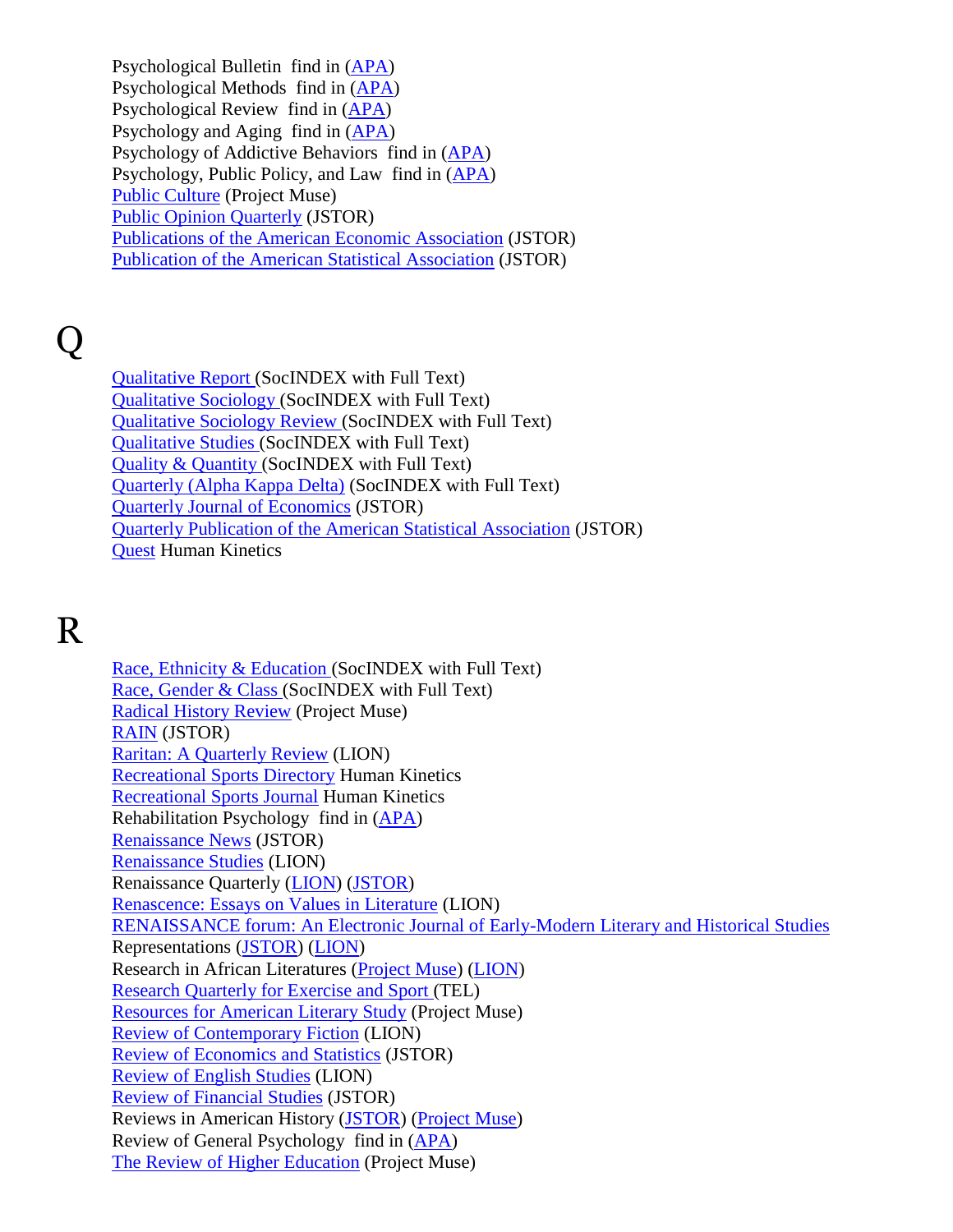[Reviews in American History](http://muse.jhu.edu/journals/reviews_in_american_history/) (Project Muse) [Rhetoric & Public Affairs](http://muse.jhu.edu/journals/rap/) (Project Muse) [Rhetorica](http://lion.chadwyck.com/contents/abl_toc/Rhetorica/issues.jsp) (LION) [River Teeth: A Journal of Nonfiction Narrative](http://muse.jhu.edu/journals/river_teeth/) (Project Muse)

## S

[SA: Sociological Analysis \(](http://web.ebscohost.com/ehost/detail?sid=48669c8f-2ca3-416e-a4f2-7247a4b81057%40sessionmgr114&vid=8&hid=106&bdata=JnNpdGU9ZWhvc3QtbGl2ZQ%3d%3d#db=sih&jid=31V)SocINDEX with Full Text) [SAIS Review](http://muse.jhu.edu/journals/sais_review/) (Project Muse) [Salmagundi: A Quarterly of the Humanities & Social Sciences](http://lion.chadwyck.com/showPage.do?TEMPLATE=/contents/abl_toc/Salmagundiaquarterlyofthehumani/issues.htm) (LION) SAQ - [South Atlantic Quarterly](http://muse.jhu.edu/journals/saq/) (Project Muse) [Scandinavian Journal of Social Welfare \(](http://web.ebscohost.com/ehost/detail?sid=48669c8f-2ca3-416e-a4f2-7247a4b81057%40sessionmgr114&vid=8&hid=106&bdata=JnNpdGU9ZWhvc3QtbGl2ZQ%3d%3d#db=sih&jid=MD0)SocINDEX with Full Text) [Scandinavian Review](http://lion.chadwyck.com/showPage.do?TEMPLATE=/contents/abl_toc/ScandinavianReviewNewYork/issues.htm) (LION) [Scandinavian Studies](http://lion.chadwyck.com/showPage.do?TEMPLATE=/contents/abl_toc/ScandinavianStudiesLawrenceKS/issues.htm) (LION) [Science & Society \(](http://web.ebscohost.com/ehost/detail?sid=48669c8f-2ca3-416e-a4f2-7247a4b81057%40sessionmgr114&vid=8&hid=106&bdata=JnNpdGU9ZWhvc3QtbGl2ZQ%3d%3d#db=sih&jid=SSO)SocINDEX with Full Text) [Scientific American](http://www.sciam.com/) [School Science and Mathematics](http://find.galegroup.com/itx/publicationSearch.do?serQuery=Locale%28en%2C%2C%29%3AFQE%3D%28JX%2CNone%2C32%29%22School+Science+and+Mathematics%22%24&inPS=true&type=getIssues&searchTerm=&prodId=SPJ.SP00¤tPosition=27&userGroupName=tel_a_mmcwml) (JSTOR) [School Social Work Journal \(](http://web.ebscohost.com/ehost/detail?sid=48669c8f-2ca3-416e-a4f2-7247a4b81057%40sessionmgr114&vid=8&hid=106&bdata=JnNpdGU9ZWhvc3QtbGl2ZQ%3d%3d#db=sih&jid=7K5)SocINDEX with Full Text) SEL - [Studies in English Literature](http://muse.jhu.edu/journals/sel/) (Project Muse) [Seventeenth-Century News](http://lion.chadwyck.com/contents/abl_toc/SeventeenthCenturyNews/issues.jsp) (LION) [Sewanee Review](http://lion.chadwyck.com/showPage.do?TEMPLATE=/contents/abl_toc/SewaneeReviewUnivoftheSouthSewa/issues.htm) (LION) Shakespeare Quarterly [\(JSTOR\)](http://www.jstor.org/journals/00373222.html) [Shakespeare Studies](http://lion.chadwyck.com/showPage.do?TEMPLATE=/contents/abl_toc/ShakespeareStudiesMadisonNJ/issues.htm) (LION) [SHAW: The Annual of the Bernard Shaw Studies](http://muse.jhu.edu/journals/shaw/) (Project Muse) [SIAM Journal on Applied Mathematics](http://www.jstor.org/journals/00361399.html) (JSTOR) [SIAM Journal on Numerical Analysis](http://www.jstor.org/journals/00361429.html) (JSTOR) [SIAM Review](http://www.jstor.org/journals/00361445.html) (JSTOR) [Signs](http://lion.chadwyck.com/contents/abl_toc/Signs/issues.jsp) (LION) [Shofar: An Interdisciplinary Journal of Jewish Studies](http://muse.jhu.edu/journals/sho/) (Project Muse) [Sign Language Studies](http://muse.jhu.edu/journals/sign_language_studies/) (Project Muse) Small Axe [\(Project Muse\)](http://muse.jhu.edu/journals/smx/)[\(LION\)](http://lion.chadwyck.com/showPage.do?TEMPLATE=/contents/abl_toc/SmallAxeIndianaUnivBloomington/issues.htm) **[Smithsonian](http://www.smithsonianmagazine.com/)** [Social Forces](http://muse.jhu.edu/journals/sof/) (Project Muse) [Social Politics: International Studies in Gender, State and Society\(](http://muse.jhu.edu/journals/social_politics/)Project Muse) [Social Psychology](http://www.jstor.org/journals/0147829x.html) (JSTOR) [Social Psychology Quarterly](http://www.jstor.org/journals/01902725.html) (JSTOR) [Social Science History](http://muse.jhu.edu/journals/ssh/) (Project Muse) [Social Text](http://muse.jhu.edu/journals/soc/) (Project Muse) [Sociometry](http://www.jstor.org/journals/00380431.html) (JSTOR) [Sociology of Education](http://www.jstor.org/journals/00380407.html) (JSTOR) [Sociology of Sport Journal](http://www.humankinetics.com/QUEST/journalAbout.cfm) Human Kinetics [South Atlantic Quarterly](http://muse.jhu.edu/journals/south_atlantic_quarterly/) (Project Muse) Southern Cultures [\(Project Muse\)](http://muse.jhu.edu/journals/scu/)[\(LION\)](http://lion.chadwyck.com/showPage.do?TEMPLATE=/contents/abl_toc/SouthernCulturesCenterfortheStu/issues.htm) Southern Literary Journal [\(Project Muse\)](http://muse.jhu.edu/journals/southern_literary_journal/)[\(LION\)](http://lion.chadwyck.com/showPage.do?TEMPLATE=/contents/abl_toc/SouthernLiteraryJournalDeptofEn/issues.htm) [Southern Review](http://lion.chadwyck.com/showPage.do?TEMPLATE=/contents/abl_toc/SouthernReviewStateUnivofLouisi/issues.htm) (LION) [Southern Quarterly](http://lion.chadwyck.com/contents/abl_toc/SouthernQuarterlyUnivofSouthern/issues.jsp) (LION) [Speculum: a Journal of Medieval Studies](http://www.jstor.org/journals/00387134.html) (JSTOR) [Spiritus: A Journal of Christian Spirituality](http://muse.jhu.edu/journals/scs/) (Project Muse) [Sport History Review](http://www.humankinetics.com/SHR/journalAbout.cfm) Human Kinetics [Sports Business Journal](http://www.sportsbusinessjournal.com/)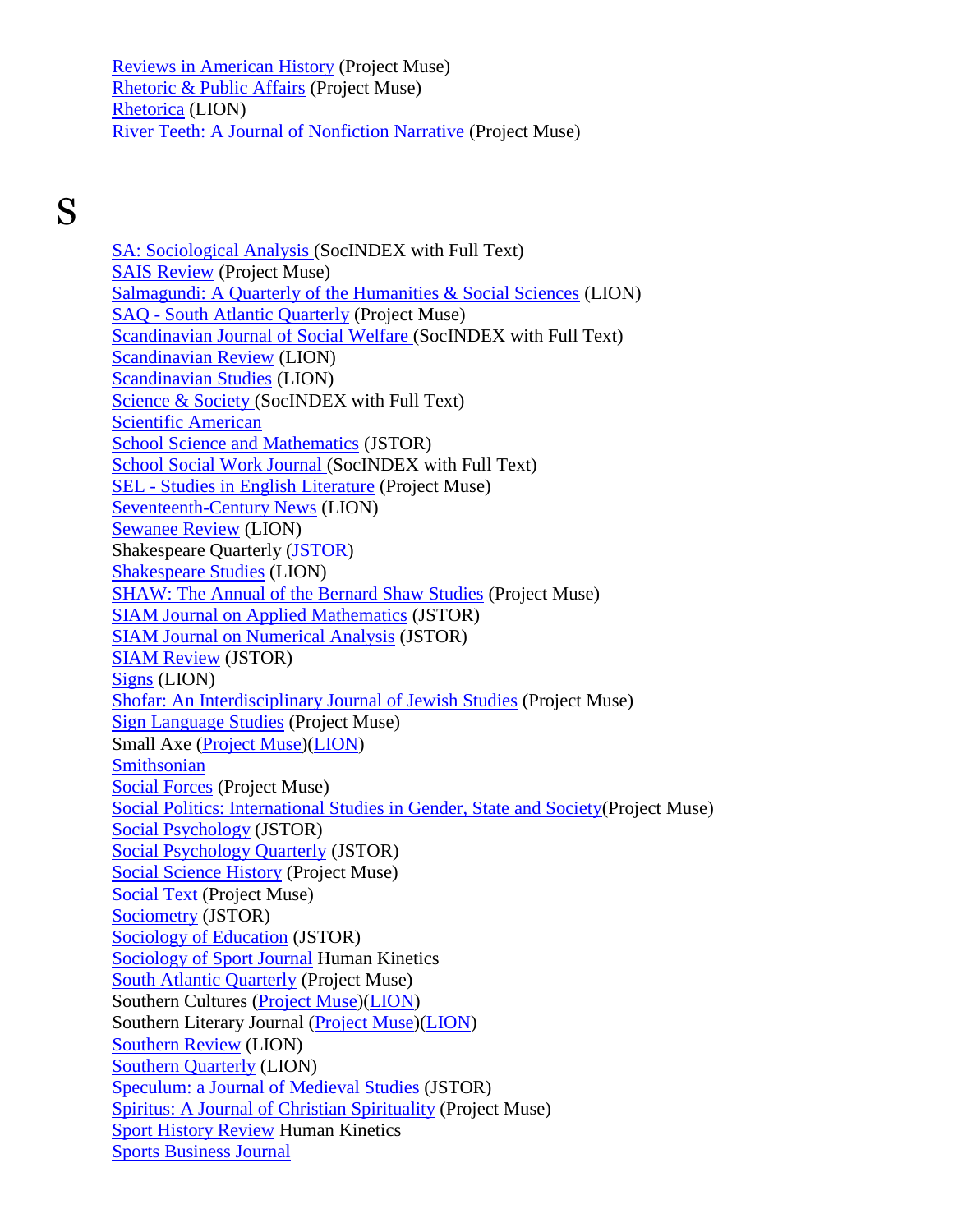[Statistical Science](http://www.jstor.org/journals/08834237.html) (JSTOR) [Statistician](http://www.jstor.org/journals/00390526.html) (JSTOR) [Studies in American Indian Literature](http://lion.chadwyck.com/contents/abl_toc/StudiesinAmericanIndianLiteratu/issues.jsp) (LION) [Studies in American Fiction](http://lion.chadwyck.com/showPage.do?TEMPLATE=/contents/abl_toc/StudiesinAmericanFictionDeptofE/issues.htm) (LION) Studies in English Literature 1500 - 1900 [\(Project Muse\)](http://muse.jhu.edu/journals/studies_in_english_literature/) [\(LION\)](http://lion.chadwyck.com/showPage.do?TEMPLATE=/contents/abl_toc/StudiesinEnglishLiterature15001/issues.htm) [Studies in Family Planning](http://www.jstor.org/journals/00393665.html) (JSTOR) Studies in Philology[\(Project Muse\)](http://muse.jhu.edu/journals/studies_in_philology/) [\(LION\)](http://lion.chadwyck.com/showPage.do?TEMPLATE=/contents/abl_toc/StudiesinPhilologyChapelHillNC/issues.htm) [Studies in the Renaissance](http://www.jstor.org/journals/00818658.html) (JSTOR) [Studies in Romanticism](http://lion.chadwyck.com/showPage.do?TEMPLATE=/contents/abl_toc/StudiesinRomanticismBostonUnivM/issues.htm) (LION) [Studies in Short Fiction](http://lion.chadwyck.com/showPage.do?TEMPLATE=/contents/abl_toc/StudiesinShortFictionNewberryCo/issues.htm) (LION) [Studies in the Literary Imagination](http://lion.chadwyck.com/showPage.do?TEMPLATE=/contents/abl_toc/StudiesintheLiteraryImagination/issues.htm) (LION) [Studies in the Novel](http://lion.chadwyck.com/showPage.do?TEMPLATE=/contents/abl_toc/StudiesintheNovelUnivofNorthTex/issues.htm) (LION) [Style](http://lion.chadwyck.com/showPage.do?TEMPLATE=/contents/abl_toc/StyleNorthernIllinoisUnivDeKalb/issues.htm) (LION) [Substance](http://muse.jhu.edu/journals/sub/) (Project Muse) [Symploke](http://muse.jhu.edu/journals/symploke/) (Project Muse) [Symposium](http://lion.chadwyck.com/showPage.do?TEMPLATE=/contents/abl_toc/Symposiumaquarterlyjournalinmod/issues.htm) (LION)

#### T

[Taiwanese Sociology \(](http://web.ebscohost.com/ehost/detail?sid=48669c8f-2ca3-416e-a4f2-7247a4b81057%40sessionmgr114&vid=9&hid=106&bdata=JnNpdGU9ZWhvc3QtbGl2ZQ%3d%3d#db=sih&jid=130M)SocINDEX with Full Text) TDR - [The Drama Review](http://muse.jhu.edu/journals/tdr/) (Project Muse) [Teacher Magazine](http://www.edweek.org/tm/) [Teaching English in the Two Year College](http://lion.chadwyck.com/contents/abl_toc/TeachingEnglishintheTwoYearColl/issues.jsp) (LION) [Teaching Sociology \(](http://web.ebscohost.com/ehost/detail?sid=48669c8f-2ca3-416e-a4f2-7247a4b81057%40sessionmgr114&vid=9&hid=106&bdata=JnNpdGU9ZWhvc3QtbGl2ZQ%3d%3d#db=sih&jid=TSO)SocINDEX with Full Text) [Technology and Culture](http://muse.jhu.edu/journals/technology_and_culture/) (Project Muse) **[Tennessean](http://www.tennessean.com/apps/pbcs.dll/frontpage)** [Texas Studies in Literature and Language](http://muse.jhu.edu/journals/tsl/) (Project Muse) [Thalia: Studies in Literary Humor](http://lion.chadwyck.com/showPage.do?TEMPLATE=/contents/abl_toc/ThaliastudiesinliteraryhumorUni/issues.htm) (LION) [Theater \(](http://muse.jhu.edu/journals/the/)Project Muse) Theatre Journal [\(Project Muse\)](http://muse.jhu.edu/journals/theatre_journal/)[\(LION\)](http://lion.chadwyck.com/showPage.do?TEMPLATE=/contents/abl_toc/TheatreJournalAssnforTheatreinH/issues.htm) [Theatre Survey](http://lion.chadwyck.com/contents/abl_toc/TheatreSurvey/issues.jsp) (LION) Theatre Topics [\(Project Muse\)](http://muse.jhu.edu/journals/theatre_topics/)[\(LION\)](http://lion.chadwyck.com/showPage.do?TEMPLATE=/contents/abl_toc/TheatreTopicsBaltimoreMD/issues.htm) [Theory & Event](http://muse.jhu.edu/journals/theory_&_event/) (Project Muse) [Theory Into Practice](http://muse.jhu.edu/journals/theory_into_practice/) (Project Muse) [Thomas Wolfe Review](http://lion.chadwyck.com/showPage.do?TEMPLATE=/contents/abl_toc/ThomasWolfeReviewThomasWolfeSoc/issues.htm) (LION) [Time Magazine](http://lion.chadwyck.com/showPage.do?TEMPLATE=/contents/abl_toc/ThomasWolfeReviewThomasWolfeSoc/issues.htm) [Transactions of the American Mathematical Society](http://www.jstor.org/journals/00029947.html) (JSTOR) [Transactions of the American Philological Association](http://muse.jhu.edu/journals/apa/) (Project Muse) [Transformation: Critical Perspectives on Southern Africa](http://muse.jhu.edu/journals/transformation/) (Project Muse) Transition [\(Project Muse\)](http://muse.jhu.edu/journals/tra/) [\(JSTOR\)](http://www.jstor.org/journals/00411191.html) [TriQuarterly: and international journal of arts, letters and opinions](http://lion.chadwyck.com/showPage.do?TEMPLATE=/contents/abl_toc/TriQuarterlyaninternationaljour/issues.htm) (LION) [Twentieth Century Literature: a scholarly and critical journal](http://lion.chadwyck.com/showPage.do?TEMPLATE=/contents/abl_toc/TwentiethCenturyLiteratureascho/issues.htm) (LION)

## $\overline{U}$

[Universitas Humanistica \(](http://web.ebscohost.com/ehost/detail?sid=48669c8f-2ca3-416e-a4f2-7247a4b81057%40sessionmgr114&vid=10&hid=106&bdata=JnNpdGU9ZWhvc3QtbGl2ZQ%3d%3d#db=sih&jid=2QA2)SocINDEX with Full Text) [University of Toronto Law Journal](http://muse.jhu.edu/journals/university_of_toronto_law_journal/) (Project Muse) [University Journal of Business](http://www.jstor.org/journals/15256979.html) (JSTOR) [USA Today](http://www.usatoday.com/)